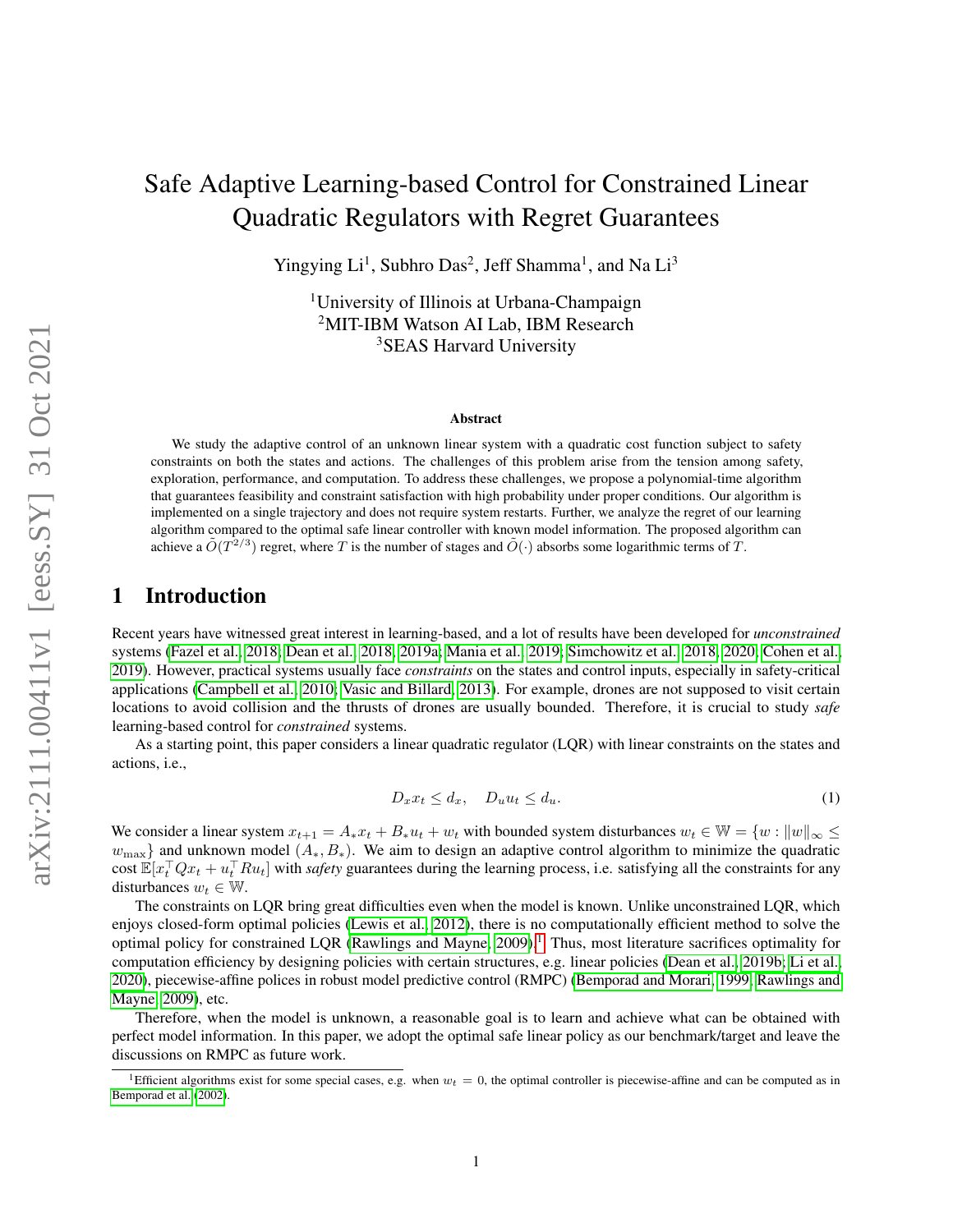The current literature on learning the optimal safe linear policies adopts an offline/non-adaptive learning approach, which does not improve the policies until the learning terminates [\(Dean et al., 2019b\)](#page-11-3). To improve the control performance during learning, adaptive/online learning-based control algorithms should be designed. However, though adaptive learning for unconstrained LQR can be designed by direct conversions from offline algorithms (see e.g., [\(Simchowitz and Foster, 2020;](#page-11-7) [Mania et al., 2019;](#page-10-3) [Dean et al., 2018\)](#page-10-1)), it is much more challenging for the constrained case because direct conversions may cause infeasibility and/or constraint violation for single-trajectory adaptive learning as noted in [Dean et al.](#page-11-3) [\(2019b\)](#page-11-3).

Our contributions. In this paper, we propose a single-trajectory adaptive learning algorithm for constrained LQR with feasibility and constraint satisfaction guarantees. Our algorithm estimates the model with a least-square-estimator (LSE) and updates the policies with improved model estimations based on certainty-equivalence (CE) with robust constraint satisfaction against model uncertainties. To ensure safe policy updates, we propose a SafeTransit algorithm by extending the slow-variation trick in [Li et al.](#page-11-4) [\(2020\)](#page-11-4) for a known model to the case with model uncertainties and varying model estimations. Our algorithms can be implemented in polynomial time at each stage.

Further, we provide performance guarantees for our learning algorithm by discussing the regret compared with the optimal safe linear policy with perfect model information. We obtain a sublinear regret bound of order  $O(T^{2/3})$ . Interestingly, our regret bound also holds when compared against an RMPC algorithm (RMPC) proposed in [Mayne](#page-11-8) [et al.](#page-11-8) [\(2005\)](#page-11-8). Discussions on more general regret benchmarks are left for the future.

Lastly, when developing our theoretical results, we provide a model estimation error bound for general and possible nonlinear policies. This is to handle the potential nonlinearity in our designed controllers when the model errors are non-negligible. Our error bound extends the existing results for linear policies in [Dean et al.](#page-10-2) [\(2019a,](#page-10-2)[b\)](#page-11-3) and can be useful by its own.

Related work. *Constrained LQR with linear policies* is studied in [Dean et al.](#page-11-3) [\(2019b\)](#page-11-3); [Li et al.](#page-11-4) [\(2020\)](#page-11-4). [Dean et al.](#page-11-3) [\(2019b\)](#page-11-3) consider an *unknown* model and propose an offline learning method with sample complexity guarantees. In contrast, [Li et al.](#page-11-4) [\(2020\)](#page-11-4) study online constrained LQR with a *known* model and adopt a slow-variation trick for safe policy updates. However, it remains open how to ensure safe adaptive control under model uncertainties.

*Constrained LQR by model predictive control (MPC).* MPC and its variants are popular methods for constrained control, e.g. RMPC designed for hard constraints [\(Mayne et al., 2005;](#page-11-8) [Limon et al., 2010;](#page-11-9) [Rawlings and Mayne, 2009\)](#page-11-2), and stochastic MPC methods for soft constraints [\(Mesbah, 2016;](#page-11-10) [Oldewurtel et al., 2008\)](#page-11-11). With model uncertainties, robust adaptive MPC (RAMPC) algorithms are proposed to learn the model and updates the policies [\(Zhang and Shi,](#page-11-12) [2020;](#page-11-12) [Bujarbaruah et al., 2019;](#page-11-13) [Köhler et al., 2019;](#page-11-14) [Lu et al., 2019\)](#page-11-15). Most RAMPC algorithms guarantee recursive feasibility and constraint satisfaction but lack non-asymptotic performance guarantees compared with the known-model case. In contrast, there are some recent results on non-asymptotic regret bounds by sacrificing feasibility and/or constraint satisfaction, e.g., [Wabersich and Zeilinger](#page-11-16) [\(2020\)](#page-11-16) establish a regret bound for an adaptive MPC algorithm that requires restarting the system to some safe feasible state, [Muthirayan et al.](#page-11-17) [\(2020\)](#page-11-17) provides a regret bound for an adaptive algorithm without considering state constraints.

*Learning-based unconstrained LQR* enjoys rich literature, so we only review the most related papers below. Firstly, our algorithm is related with the CE-based adaptive control [\(Dean et al., 2018;](#page-10-1) [Mania et al., 2019;](#page-10-3) [Cohen et al., 2019;](#page-10-6) [Simchowitz and Foster, 2020\)](#page-11-7), and this approach is shown to be optimal for the unconstrained LQR [\(Mania et al., 2019;](#page-10-3) [Simchowitz and Foster, 2020\)](#page-11-7). Further, similar to [Agarwal et al.](#page-11-18) [\(2019a,](#page-11-18)[b\)](#page-11-19); [Plevrakis and Hazan](#page-12-0) [\(2020\)](#page-12-0), we adopt the disturbance-action policies to approximate linear policies.

*Safe reinforcement learning (RL).* Safety in RL has different definitions [\(Mihatsch and Neuneier, 2002;](#page-12-1) [Garcıa and](#page-12-2) [Fernández, 2015\)](#page-12-2). This paper is related with RL with constraints, which enjoys a lot of research but has limited results on both safety and non-asymptotic optimality guarantees [\(Marvi and Kiumarsi, 2021;](#page-12-3) [Leurent et al., 2020;](#page-12-4) [Fisac et al.,](#page-12-5) [2018;](#page-12-5) [Garcıa and Fernández, 2015;](#page-12-2) [Cheng et al., 2019;](#page-12-6) [Fulton and Platzer, 2018\)](#page-12-7).

*Model estimation for nonlinear systems.* There are model estimation guarantees for general nonlinear systems [\(Foster et al., 2020;](#page-12-8) [Sattar and Oymak, 2020\)](#page-12-9), but our estimation error bound leverages the special structure of our problem, i.e., nonlinear policies on a linear system, to obtain better guarantees.

**Notations.** For a distribution  $\mathcal{D}_\eta$ , we write  $\eta \stackrel{\text{ind.}}{\sim} \bar{\eta} \mathcal{D}_\eta$  if  $\eta/\bar{\eta}$  is generated with distribution  $\mathcal{D}_\eta$  and is independent from other random variables in the context. By  $\|\cdot\|_F$  we denote the Frobenius norm. Define  $\mathbb{B}(\hat{\theta}, r) = \{\theta : \|\theta - \hat{\theta}\|_F \leq r\}.$ Let  $\mathbb{1}_n$  be an all-one vector in  $\mathbb{R}^n$ . Let  $\mathbb{I}_E$  be an indicator function on set E.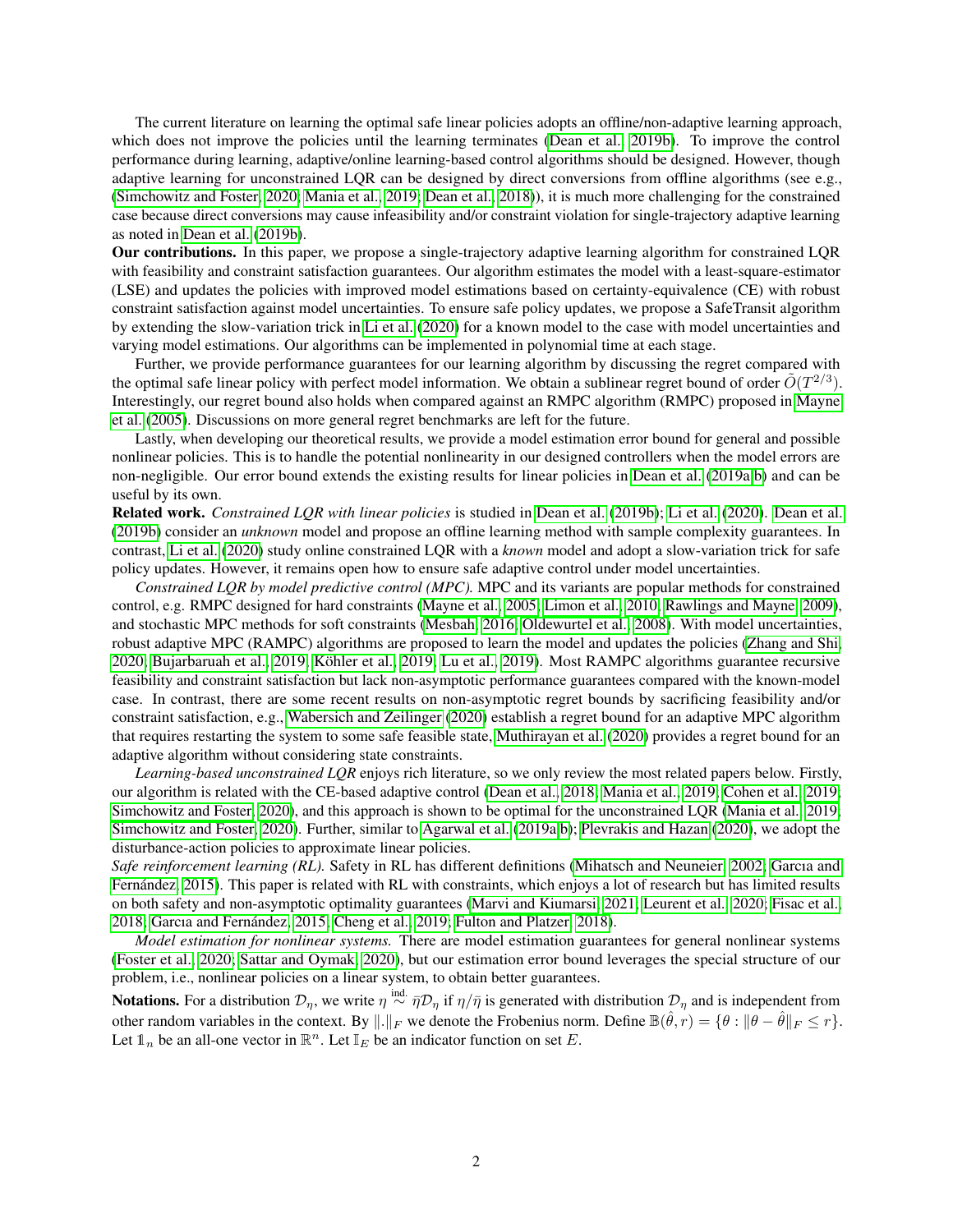## 2 Problem formulation

We consider the following constrained LQR problem,

<span id="page-2-0"></span>
$$
\min_{u_0, u_1, \dots, T \to +\infty} \frac{1}{T} \sum_{t=0}^{T-1} \mathbb{E}[l(x_t, u_t)]
$$
  
s.t.  $x_{t+1} = A_* x_t + B_* u_t + w_t, \forall t \ge 0,$   
 $D_x x_t \le d_x, D_u u_t \le d_u, \forall \{w_k \in \mathbb{W}\}_{k \ge 0}.$  (2)

where  $l(x, u) = x^\top Q x + u^\top R u$ , Q and R are positive definite matrices,  $x_t \in \mathbb{R}^n$  is the state with a given initial state  $x_0, u_t \in \mathbb{R}^m$  is the action, and  $w_t$  is the disturbance. The parameters  $D_x, d_x$ , and  $D_u, d_u$  determine the constraint sets of the state and action respectively, where  $d_x \in \mathbb{R}^{k_x}$ ,  $d_u \in \mathbb{R}^{k_u}$ . Further, the constraint sets on the state and action are assumed to be bounded with  $x_{\max} = \sup_{D_x x \le d_x} ||x||_2$  and  $u_{\max} = \sup_{D_u u \le d_u} ||u||_2$ . Besides, denote  $\theta_* := (A_*, B_*)$ and  $\theta := (A, B)$  for simplicity. The model parameters  $\theta_*$  are unknown but other parameters are known.

An algorithm/controller is called 'safe' if its induced states and actions satisfy the constraints for all  $t$  under any possible disturbances  $w_t \in \mathbb{W}$ , which is also called robust constraint satisfaction under disturbances  $w_t$ .

Notice that even with known model  $\theta_*$ , the optimal policy to problem [\(2\)](#page-2-0) cannot be computed efficiently, but there are efficient methods to compute sub-optimal policies, e.g. optimal safe linear policies by quadratic programs [\(Dean](#page-11-3) [et al., 2019b;](#page-11-3) [Li et al., 2020\)](#page-11-4) and piecewise affine policies by RMPC [\(Mayne et al., 2005;](#page-11-8) [Rawlings and Mayne, 2009\)](#page-11-2). In this paper, we set the optimal safe linear policy as our learning goal and leave RMPC for future. We aim to achieve our learning goal by designing safe adaptive learning-based control. Further, we consider single-trajectory learning, which is more challenging since the system cannot be restarted to ensure feasibility and constraint satisfaction.

For simplicity, we assume  $x_0 = 0$ . Our results can be generalized to  $x_0$  in a small neighborhood around 0.<sup>[2](#page-0-0)</sup> Regret and benchmark. Roughly speaking, we measure the performance of our adaptive learning algorithm by comparing with the optimal safe linear policy  $u_t = -K^*x_t$  computed with perfect model information.

To formally define the performance metric, we first define a quantitative characterization of matrix stability as in e.g., [Agarwal et al.](#page-11-18) [\(2019a,](#page-11-18)[b\)](#page-11-19); [Cohen et al.](#page-10-6) [\(2019\)](#page-10-6).

**Definition 1.** For  $\kappa \geq 1$ ,  $\gamma \in [0,1)$ , a matrix A is called  $(\kappa, \gamma)$ -stable if  $||A^t||_2 \leq \kappa(1-\gamma)^t$ ,  $\forall t \geq 0$ .<sup>[3](#page-0-0)</sup>

Consider the following benchmark policy set:

$$
\mathcal{K} = \{ K : (A_{*} - B_{*}K) \text{ is } (\kappa, \gamma)\text{-stable}, \|K\|_{2} \leq \kappa
$$
  

$$
D_{x}x_{t}^{K} \leq d_{x}, D_{u}u_{t}^{K} \leq d_{u}, \forall t, \forall \{w_{k} \in \mathbb{W}\}_{k \geq 0} \},
$$

where  $x_t^K$ ,  $u_t^K$  are generated by policy  $u_t = -Kx_t$ .

For any safe learning algorithm/controller A, we measure its performance by 'regret' as defined below:

$$
\text{Regret} = \sum_{t=0}^{T-1} l(x_t^{\mathcal{A}}, u_t^{\mathcal{A}}) - T \min_{K \in \mathcal{K}} J(K)
$$

where  $x_t^{\mathcal{A}}, u_t^{\mathcal{A}}$  are generated by the algorithm  $\mathcal{A}$  and  $J(K) = \lim_{T \to +\infty} \frac{1}{T} \sum_{t=0}^{T-1} \mathbb{E}[l(x_t^K, u_t^K)]$ . Next, we provide and discuss the assumptions.

**Assumptions.** Firstly, though the model  $\theta_*$  is not perfectly known, we assume there is some prior knowledge, which is captured by a bounded model uncertainty set  $\Theta_{\text{ini}}$  that contains  $\theta_*$ . It is widely acknowledged that without such prior knowledge, hard constraint satisfaction is extremely difficult, if not impossible [\(Dean et al., 2019b\)](#page-11-3). We also assume that  $\Theta_{\text{ini}}$  is small enough so that there exists a universal linear controller  $u_t = -K_{\text{stab}}x_t$  to stabilize any system in  $\Theta_{\text{ini}}$ . This is a common assumption in constrained LQR with model uncertainties [\(Köhler et al., 2019;](#page-11-14) [Lu et al., 2019\)](#page-11-15) and  $K_{\text{stab}}$  can be computed by, e.g., linear matrix inequalities (LMIs) (see [Caverly and Forbes](#page-12-10) [\(2019\)](#page-12-10) as a review).

**Assumption 1.** *There is a known model uncertainty set*  $\Theta_{\text{ini}} = \{\theta : \|\theta - \hat{\theta}_{\text{ini}}\|_F \le r_{\text{ini}}\}^4$  $\Theta_{\text{ini}} = \{\theta : \|\theta - \hat{\theta}_{\text{ini}}\|_F \le r_{\text{ini}}\}^4$  for some  $0 < r_{\text{ini}} < +\infty$ 

<sup>&</sup>lt;sup>2</sup>Footnote [7](#page-4-0) will provide more discussions on nonzero  $x_0$  and generalization to a small  $x_0$ . Here, we discuss the implication of considering a small  $x_0$ . Remember that state 0 represents a desirable equilibrium point of the system. By considering  $x_0$  close to 0, this paper focuses on how to safely optimize the performance around the equilibrium instead of safely driving a distant state back to the equilibrium. As an example of applications, this paper studies how to safely maintain a drone around a target in the air despite wind disturbances with minimum battery consumption, instead of flying the drone safely to the target from a distance. In practice, one can first apply existing algorithms such as [Mayne et al.](#page-11-8) [\(2005\)](#page-11-8) to safely steer the system to around 0 and then apply our algorithm to achieve optimality and safety around 0.

<sup>&</sup>lt;sup>3</sup>In some literature, e.g. [Agarwal et al.](#page-11-18) [\(2019a\)](#page-11-18), this property is called  $(\sqrt{\kappa}, \gamma)$ -strong stability.

<sup>&</sup>lt;sup>4</sup>The symmetry of  $\Theta_{\text{ini}}$  is assumed for simplicity and not restrictive. We only need  $\Theta_{\text{ini}}$  to be small and contain  $\theta_*$ .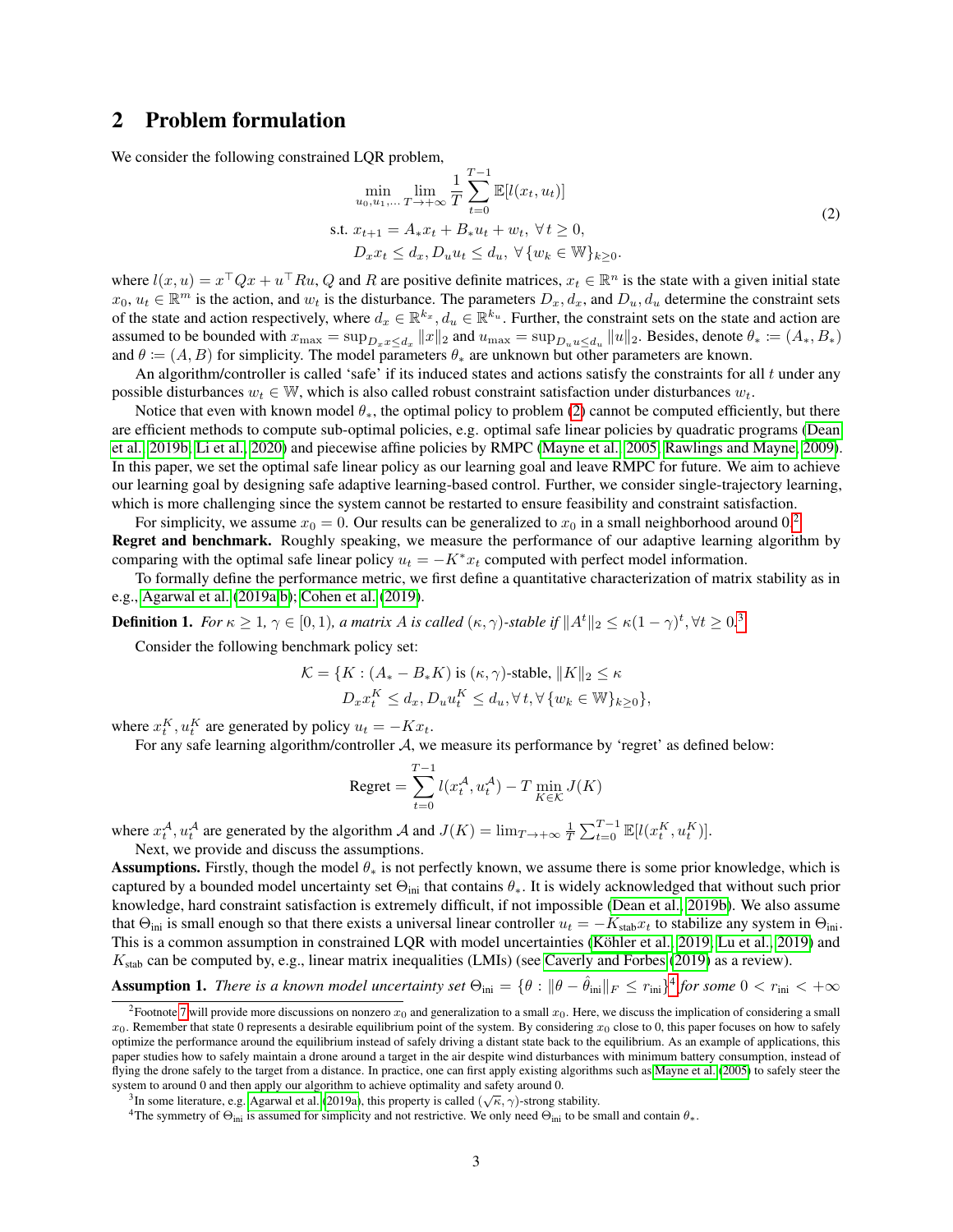*such that (i)*  $\theta_* \in \Theta_{\text{ini}}$ *, and (ii) there exist*  $\kappa \geq 1, \gamma \in [0, 1)$ *, and*  $K_{\text{stab}}$ *such that for any*  $(A, B) \in \Theta_{\text{ini}}$ *, A – BK*<sub>stab</sub> *is*  $(\kappa, \gamma)$ *-stable.* 

Next, to further simplify the technical exposition, we impose a technical assumption  $K_{\text{stab}} = 0$ , which basically requires that A is open-loop stable for any A in  $\Theta_{\text{ini}}$ . This assumption can be removed by a standard pre-stabilizing procedure: consider inputs as  $u_t = -K_{\text{stab}}x_t + v_t$  and focus on designing  $v_t$  (see e.g., [Agarwal et al.](#page-11-19) [\(2019b\)](#page-11-19)).

**Assumption 2** (Technical assumption).  $K_{stab} = 0$ .

Further, we need to assume a feasible linear policy exists for our constrained LQR [\(2\)](#page-2-0), otherwise our regret benchmark is not well-defined. Here, we impose a slightly stronger assumption of strict feasibility to allow approximation errors in our control design. This assumption can also be verified by LMIs [\(Caverly and Forbes, 2019\)](#page-12-10).

<span id="page-3-3"></span>Assumption 3. There exists  $K_F \in \mathcal{K}$  and  $\epsilon_{F,x} > 0, \epsilon_{F,u} > 0$  such that  $D_x x_t^{K_F} \leq d_x - \epsilon_{F,x} \mathbb{1}_{k_x}$  and  $D_u u_t^{K_F} \leq d_x$  $d_u - \epsilon_{F,u} \mathbb{1}_{k_u}$  for all  $t \geq 0$  under all  $w_k \in \mathbb{W}$ .

Lastly, we impose assumptions on disturbance  $w_t$ . We define a certain anti-concentration property around 0 as in [\(Abeille and Lazaric, 2017\)](#page-12-11), which essentially requires a random vector  $X$  to have large enough probability at a distance from 0 on all directions.

**Definition 2** (Anti-concentration). A random vector  $X \in \mathbb{R}^n$  satisfies  $(s, p)$ -anti-concentration for some  $s > 0, p \in$  $(0,1)$  *if*  $\mathbb{P}(\lambda^{\top} w \geq s) \geq p$  *for any*  $\|\lambda\|_2 = 1$ *.* 

We assume anti-concentrated  $w_t$  below to provide excitation for learning the model, which is crucial for our estimation error bound under general policies.

<span id="page-3-5"></span>**Assumption 4.**  $w_t \in \mathbb{W}$  is i.i.d.,  $\sigma_{sub}^2$ -sub-Gaussian, zero mean, and  $(s_w, p_w)$ -anti-concentration.<sup>[5](#page-0-0)</sup>

### <span id="page-3-4"></span>3 Preliminaries

This section reviews the existing results in [Li et al.](#page-11-4) [\(2020\)](#page-11-4) on how to approximate the optimal safe linear policy computationally efficiently and how to do safe policy updates when assuming a known model.

#### 3.1 Approximation of Optimal Linear Polices with Disturbance-action Policies

When the model is known, a computationally efficient way to approximate the optimal linear policy for problem [\(2\)](#page-2-0) is to rewrite the action as a linear combination of the history disturbances, i.e.,

<span id="page-3-0"></span>
$$
u_t = \sum_{k=1}^{H} M[k]w_{t-k},
$$
\n(3)

and solving the optimal policy matrices  $M = \{M[1], \ldots, M[H]\}$  by a linearly constrained quadratic program. When the model is known, we can compute the disturbance by  $w_t = x_{t+1} - A_*x_t - B_*u_t$ . The policy [\(3\)](#page-3-0) is called a disturbance-action policy (DAP) in [Agarwal et al.](#page-11-19) [\(2019b\)](#page-11-19); [Li et al.](#page-11-4) [\(2020\)](#page-11-4) and H is called the policy's memory length.<sup>[6](#page-0-0)</sup> There are different ways to construct the linearly constrained quadratic program (see e.g., [\(Li et al., 2020;](#page-11-4) [Dean et al.,](#page-11-3) [2019b;](#page-11-3) [Mesbah, 2016\)](#page-11-10)). This paper adopts the method in [Li et al.](#page-11-4) [\(2020\)](#page-11-4), which is briefly reviewed below.

Under DAP, the state can be approximated by  $\tilde{x}_t$ , which is an affine function of M as below.

<span id="page-3-1"></span>**Proposition 1** [\(Agarwal et al.](#page-11-18) [\(2019a\)](#page-11-18)). *Under a time-invariant policy* M, we have  $x_t = A_*^H x_{t-H} + \tilde{x}_t(M; \theta_*)$ , where  $\tilde{x}_t(\mathbf{M}; \theta_*) = \sum_{k=1}^{2H} \Phi_k^x(\mathbf{M}; \theta_*) w_{t-k}$  and  $\Phi_k^x(\mathbf{M}; \theta_*) = A_*^{k-1} \mathbb{I}_{(k \leq H)} + \sum_{i=1}^H A_*^{i-1} B_* M[k-i] \mathbb{I}_{(1 \leq k-i \leq H)}$ .

Safe policy set. [Li et al.](#page-11-4) [\(2020\)](#page-11-4) reformulated the linear constraints on the states and actions to polytopic constraints on the policy parameters as follows.

<span id="page-3-2"></span>
$$
g_i^x(\mathbf{M}; \theta_*) \le d_{x,i} - \epsilon_x, \ \forall 1 \le i \le k_x \tag{4}
$$

<sup>&</sup>lt;sup>5</sup>Notice that by  $\mathbb{W} = \{w : ||w||_{\infty} \leq w_{\text{max}}\}$ , we have  $\sigma_{sub} \leq \sqrt{n}w_{\text{max}}$ .

<sup>6</sup> [\(3\)](#page-3-0) is also called finite-impulse response in [Dean et al.](#page-11-3) [\(2019b\)](#page-11-3) and affine-disturbance policy in [Mesbah](#page-11-10) [\(2016\)](#page-11-10).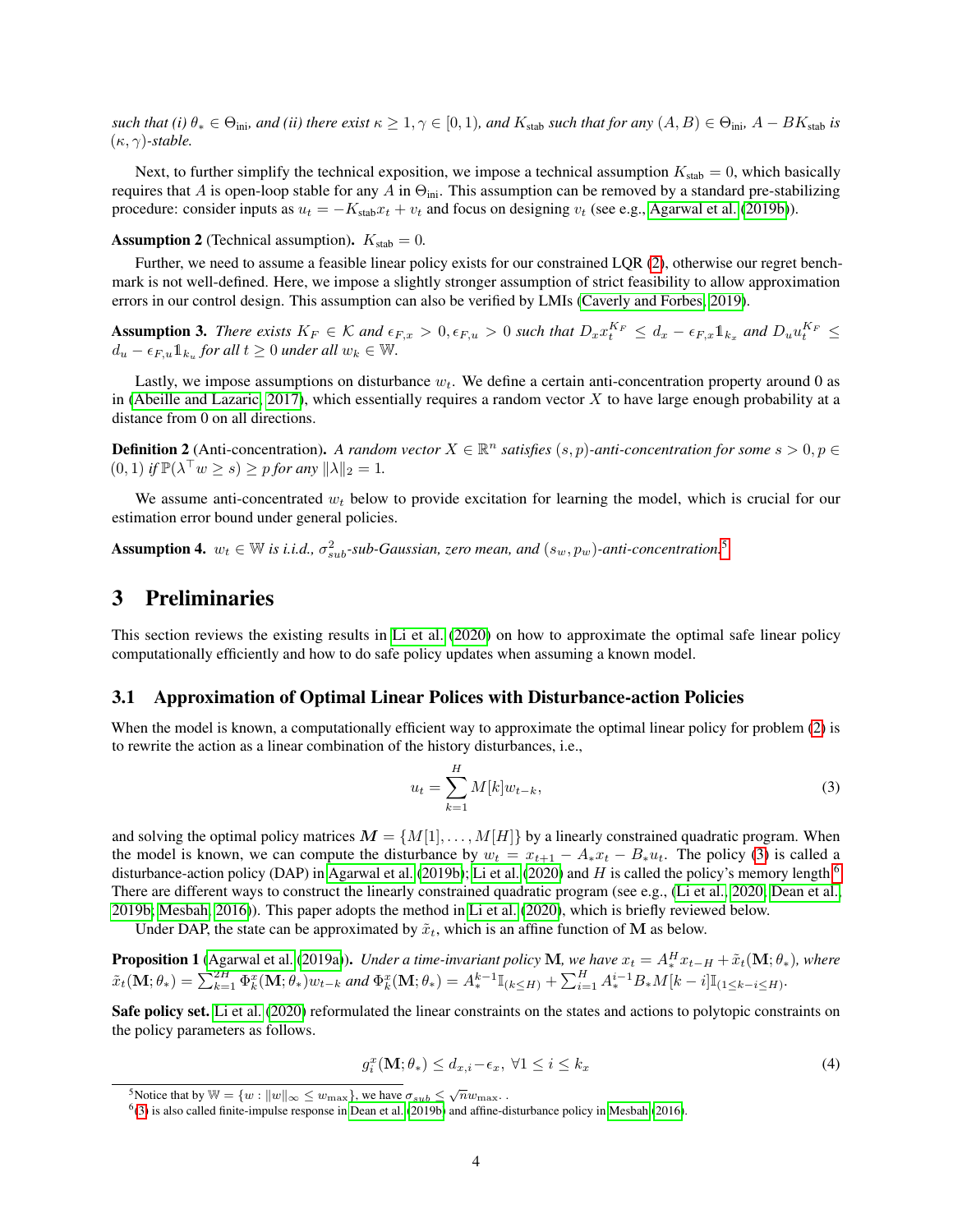<span id="page-4-0"></span>
$$
g_j^u(\mathbf{M}) \le d_{u,j} - \epsilon_u, \forall 1 \le j \le k_u \tag{5}
$$

where  $g_i^x(\mathbf{M}; \theta_*)$  and  $g_j^u(\mathbf{M})$  represents each line of the state and action constraints as follows:

$$
g_i^x(\mathbf{M}; \theta_*) \coloneqq \sup_{w_k \in \mathbb{W}} D_{x,i}^\top \tilde{x}_t(\mathbf{M}; \theta_*)
$$
  
\n
$$
= \sum_{k=1}^{2H} ||D_{x,i}^\top \Phi_k^x(\mathbf{M}; \theta_*)||_1 w_{\text{max}}
$$
  
\n
$$
g_j^u(\mathbf{M}) \coloneqq \sup_{w_k \in \mathbb{W}} D_{u,j}^\top u_t = \sum_{k=1}^H ||D_{u,j}^\top M[k]||_1 w_{\text{max}}.
$$

Notice that  $g_i^x(\cdot)$  is defined based on the approximate state  $\tilde{x}_t$  in Proposition [1,](#page-3-1) so a constraint-tightening term  $\epsilon_x \ge \epsilon_H(H) = ||D_x||_{\infty} \kappa x_{\max}(1-\gamma)^H$  is introduced in [\(4\)](#page-3-2) to account for the approximation error.  $g_j^u(\cdot)$  is defined on the actual action  $u_t$  so  $\epsilon_u = 0$  here.

In summary, [Li et al.](#page-11-4)  $(2020)$  construct a safe policy set:<sup>[7](#page-0-0)</sup>

<span id="page-4-2"></span><span id="page-4-1"></span>
$$
\Omega(\theta_*, \epsilon_x, \epsilon_u) = \{ \mathbf{M} \in \mathcal{M}_H : (4), (5). \},
$$
\n(6)

where  $\theta_*$  is used in [\(4\)](#page-3-2),  $\epsilon_x \ge \epsilon_H(H)$ ,  $\epsilon_u \ge 0$ , and  $\mathcal{M}_H = \{ \mathbf{M} : ||M[k]||_{\infty} \le 2\sqrt{n}\kappa^2(1-\gamma)^{k-1}, \forall 1 \le k \le H \}$  is included for technical simplicity without losing generality. Notice that set [\(6\)](#page-4-1) is a polytope.

Quadratic program (QP) for optimal safe DAP. The optimal safe DAP M<sup>\*</sup> can be solved by QP below:

$$
\min_{\mathbf{M}} f(\mathbf{M}; \theta_*)
$$
  
s.t.  $\mathbf{M} \in \Omega(\theta_*, \epsilon_x^*, \epsilon_u^*), \epsilon_x^* = \epsilon_H(H), \epsilon_u^* = 0.$  (7)

where  $f(\mathbf{M}; \theta_*) = \mathbb{E}[l(\tilde{x}_t(\mathbf{M}, \theta_*), u_t]$  is defined by the expected cost of the approximate state and the action, which is a quadratic convex function of M. [Li et al.](#page-11-4) [\(2020\)](#page-11-4) show that the optimal safe DAP M<sup>∗</sup> approximates the optimal safe linear policy  $K^*$  in the sense of  $J(M^*) - J(K^*) \le \tilde{O}(1/T)$  for large enough H.

#### <span id="page-4-3"></span>3.2 Safe Policy Updates with Known Models

Notice that the constraints in [\(7\)](#page-4-2) can only guarantee safety when a feasible policy M is implemented in a timeinvariant fashion. It is known that time-varying policies  $\{M_t\}_{t\geq 0}$  may still violate the constraints even if each  $M_t \in \Omega(\theta_*, \epsilon_x^*, \epsilon_u^*)$  [\(Li et al., 2020\)](#page-11-4). Intuitively, this is because the approximate state  $\tilde{x}_{t+1}$  is affected by not only  $M_t$ but also  $M_{t-1}, M_{t-2}, \ldots$ , causing the safety constraints coupled across the history policies (see [Li et al.](#page-11-4) [\(2020\)](#page-11-4) for more details).

When the model is known, [Li et al.](#page-11-4) [\(2020\)](#page-11-4) tackle the coupled constraints by a *slow-variation* trick. Roughly, this trick indicates that safety of a slowly varying sequence of policies  $\{M_t\}$  can be guaranteed if each  $M_t$  belongs to the set [\(6\)](#page-4-1) with an additional constraint tightening term  $\epsilon_n$  to allow small policy variations.

Lemma 1 (Slow variation trick with perfect model [\(Li et al., 2020\)](#page-11-4)). *Consider a slowly varying DAP sequence*  $\{M_t\}_{t>0}$  *with*  $\|M_t - M_{t-1}\|_F \leq \Delta_M$ *, where*  $\Delta_M$  *is called the policy variation budget.*  $\{M_t\}_{t>0}$  *is safe to implement if*  $M_t \in \Omega(\theta_*, \epsilon_x, \epsilon_u)$  *for all*  $t \geq 0$ *, where* 

$$
\epsilon_x \ge \epsilon_H(H) + \epsilon_v(\Delta_M, H), \ \epsilon_u \ge 0,
$$

 $\mathcal{L}_{ev}(\Delta_M, H) = \sqrt{mnH}\Delta_M \cdot ||D_x||_{\infty} w_{\max} \frac{\kappa \kappa_B}{\gamma^2}, \ \kappa_B = \max_{(A, B) \in \Theta_{ini}} ||B||_2.$ 

<sup>&</sup>lt;sup>7</sup>The policy set [\(6\)](#page-4-1) includes safe DAPs starting from  $x_0 = 0$ . With a non-zero  $x_0$ , additional linear constraints should be imposed to ensure state constraint satisfaction for  $t < H$  because Proposition [1](#page-3-1) only holds for  $t \geq H$  with a nonzero  $x_0$ . Due to the additional constraints, only small  $x_0$  can ensure the existence of a safe DAP/linear policy. For larger  $x_0$ , other types of policies should be considered to ensure safety, e.g., [Mayne et al.](#page-11-8) [\(2005\)](#page-11-8). For too large  $x_0$ , it is possible that no policy can ensure safety. See e.g., [Rawlings and Mayne](#page-11-2) [\(2009\)](#page-11-2), for more discussions.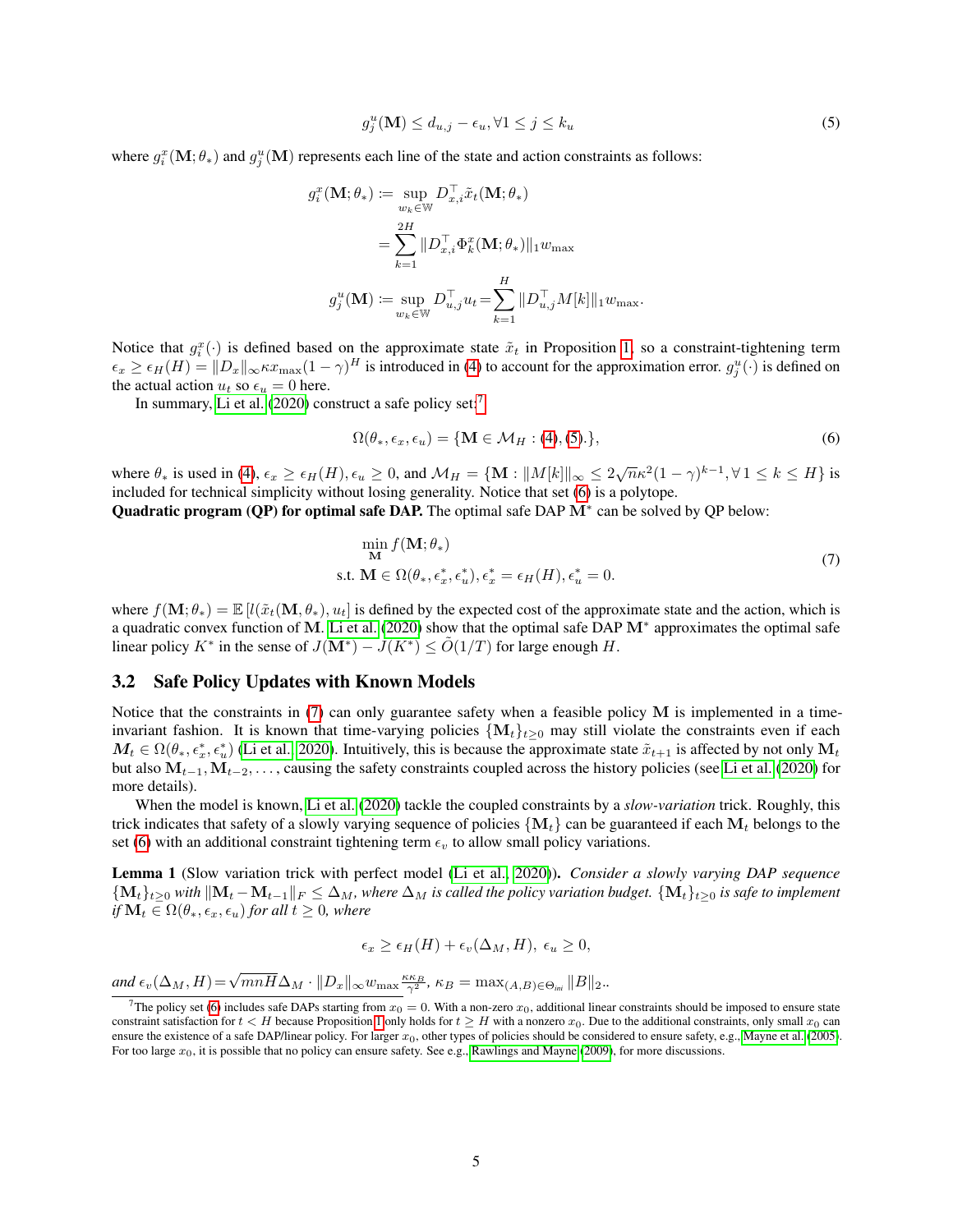# 4 Safe Adaptive Control Algorithm

This section introduces our safe adaptive control algorithm for constrained LQR. Our algorithm design adopts a standard model-based approach as in, e.g., [Mania et al.](#page-10-3) [\(2019\)](#page-10-3); [Simchowitz and Foster](#page-11-7) [\(2020\)](#page-11-7). That is, we improve model estimations with newly collected data and update the policies by near-optimal policies computed based on the current model estimation.

However, the constraints in our problem bring additional challenges on, e.g., constraint satisfaction, feasibility, tradeoff among exploration, exploitation, and safety. To address these challenges, we design three components in Algorithm [1](#page-5-0) that are different or irrelevant in the unconstrained case (see e.g., [Mania et al.](#page-10-3) [\(2019\)](#page-10-3); [Simchowitz and](#page-11-7) [Foster](#page-11-7) [\(2020\)](#page-11-7)), i.e., (i) the RobustCE and ApproxDAP subroutines (Lines 3,6, 8,10), (ii) safe policy updates by Algorithm [2](#page-7-0) (Line 4 & Line 9), (iii) Phase 2: pure exploitation (Line 8-11).

In the following, we explain the components (i) and (ii) in detail then discuss the overall algorithm. The component (iii) is motivated by our regret analysis and will be explained after our regret bound in Theorem [4.](#page-9-0)

(i) Approximate DAP and robust CE. When the model  $\theta_*$  is unknown but an estimation  $\hat{\theta}$  is available, we consider the following approximate DA policy:

<span id="page-5-1"></span>
$$
u_t = \sum_{k=1}^{H} M[k] \hat{w}_{t-k} + \eta_t,
$$
\n(8)

where we approximate the disturbances by  $\hat{w}_t = \Pi_{\mathbb{W}}(x_{t+1} - \hat{A}x_t - \hat{B}u_t)$  and the projection on W benefits constraint satisfaction but introduces nonlinearity to the policy [\(8\)](#page-5-1) with respect to the history states. Besides, we add an excitation noise  $\eta_t \stackrel{\text{ind.}}{\sim} \bar{\eta} \mathcal{D}_{\eta}$  in [\(8\)](#page-5-1) to encourage exploration, where  $\bar{\eta} \ge 0$  is called an excitation level, the distribution  $\mathcal{D}_{\eta}$  has zero mean,  $(s_\eta, p_\eta)$ -anti-concentration for some  $s_\eta, p_\eta$ , and bounded support such that  $\|\eta_t\|_\infty \leq \bar{\eta}$ . Examples of  $\mathcal{D}_\eta$  include truncated Gaussian, uniform distribution, etc.

Algorithm 1: Safe Adaptive Control

<span id="page-5-0"></span>Input:  $\Theta_{\rm ini}, \mathcal{D}_\eta$ .  $T^{(e)}, H^{(e)}, \bar{\eta}^{(e)}, \Delta_M^{(e)}, T_D^{(e)}, \forall e.$ 

**1 Initialize:**  $\hat{\theta}^{(0)} = \hat{\theta}_{\text{ini}}$ ,  $r^{(0)} = r_{\text{ini}}$ ,  $\Theta^{(0)} = \Theta_{\text{ini}}$ . Define  $w_t = \hat{w}_t = 0$  for  $t < 0$ ,  $t_1^{(0)} = 0$ .

2 for Episode  $e = 0, 1, 2, \ldots$  do

// Phase 1: exploration & exploitation

- 3  $(\mathbf{M}_{\dagger}^{(e)}, \Omega_{\dagger}^{(e)}$  $\mathcal{F}_{\dagger}^{(e)} \leftarrow$ RobustCE $(\Theta^{(e)}, H^{(e)}, \bar{\eta}^{(e)}, \Delta_M^{(e)}).$
- 4 Run Algorithm [2](#page-7-0) to safely update the policy to  $M_{\dagger}^{(e)}$  and output  $t_1^{(e)}$  if  $e > 0$ . The algorithm inputs are  $(\mathbf{M}^{(e-1)}, \Omega^{(e-1)}, \Theta^{(e)}, 0, \Delta_M^{(e-1)}), (\mathbf{M}_\dagger^{(e)}, \Omega_\dagger^{(e)})$  $\mathcal{F}^{(e)}_{{\dagger}}, \Theta^{(e)}, \bar{\eta}^{(e)}, \Delta^{(e)}_M), T^{(e)}.$

 ${\bf 5} \qquad {\bf for} \ t=t_1^{(e)},\ldots,t_1^{(e)}+T_{D}^{(e)}-1 \ {\bf do}$ 

6 Run ApproxDAP $(\bm{M}_\dagger^{(e)}, \hat{\theta}^{(e)}, \bar{\eta}^{(e)}).$ // Model Updates

7 
$$
\Theta^{(e+1)} \leftarrow \text{ModelEst}(\{x_k, u_k\}_{k=t_1^{(e)}}^{t_1^{(e)} + T_D^{(e)}}, \bar{\eta}^{(e)}).
$$
  
// Phase 2: pure exploitation  $(\eta_t = 0)$ 

$$
\mathbf{s} \qquad (\mathbf{M}^{(e)}, \Omega^{(e)}) \leftarrow \text{RobustCE}(\Theta^{(e+1)}, H^{(e)}, 0, \Delta_M^{(e)}).
$$

9 Run Algorithm [2](#page-7-0) to safely update the policy to  $\mathbf{M}^{(e)}$  and output  $t_2^{(e)}$ . Algorithm [2'](#page-7-0)s inputs are  $(\mathbf{M}_\dagger^{(e)}, \Omega_\dagger^{(e)}$  $\hat{\Psi}_{\dagger}^{(e)}, \Theta^{(e)}, \bar{\eta}^{(e)}, \Delta_{M}^{(e)}), \, (\mathbf{M}^{(e)}, \Omega^{(e)}, \Theta^{(e+1)}, 0, \Delta_{M}^{(e)}), \, t_{1}^{(e)} + T_{D}^{(e)}.$ 

**10** for 
$$
t = t_2^{(e)}, \ldots, T^{(e+1)} - 1
$$
 do

10 **IOI**  $t = t_2, ..., t_{\ell} > -1$  **IO**<br> **11 Run** ApproxDAP( $M^{(e)}, \hat{\theta}^{(e+1)}, 0$ ).

**Subroutine** RobustCE( $\Theta$ ,  $H$ ,  $\bar{\eta}$ ,  $\Delta_M$ ):

Compute the optimal policy  $\dot{M}$  to [\(10\)](#page-6-0).

Construct the robustly safe policy set:  $\Omega = \Omega(\theta, \epsilon_x, \epsilon_u)$ , where  $(\epsilon_x, \epsilon_u)$  are defined by [\(10\)](#page-6-0). return policy M and robustly safe policy set  $\Omega$ .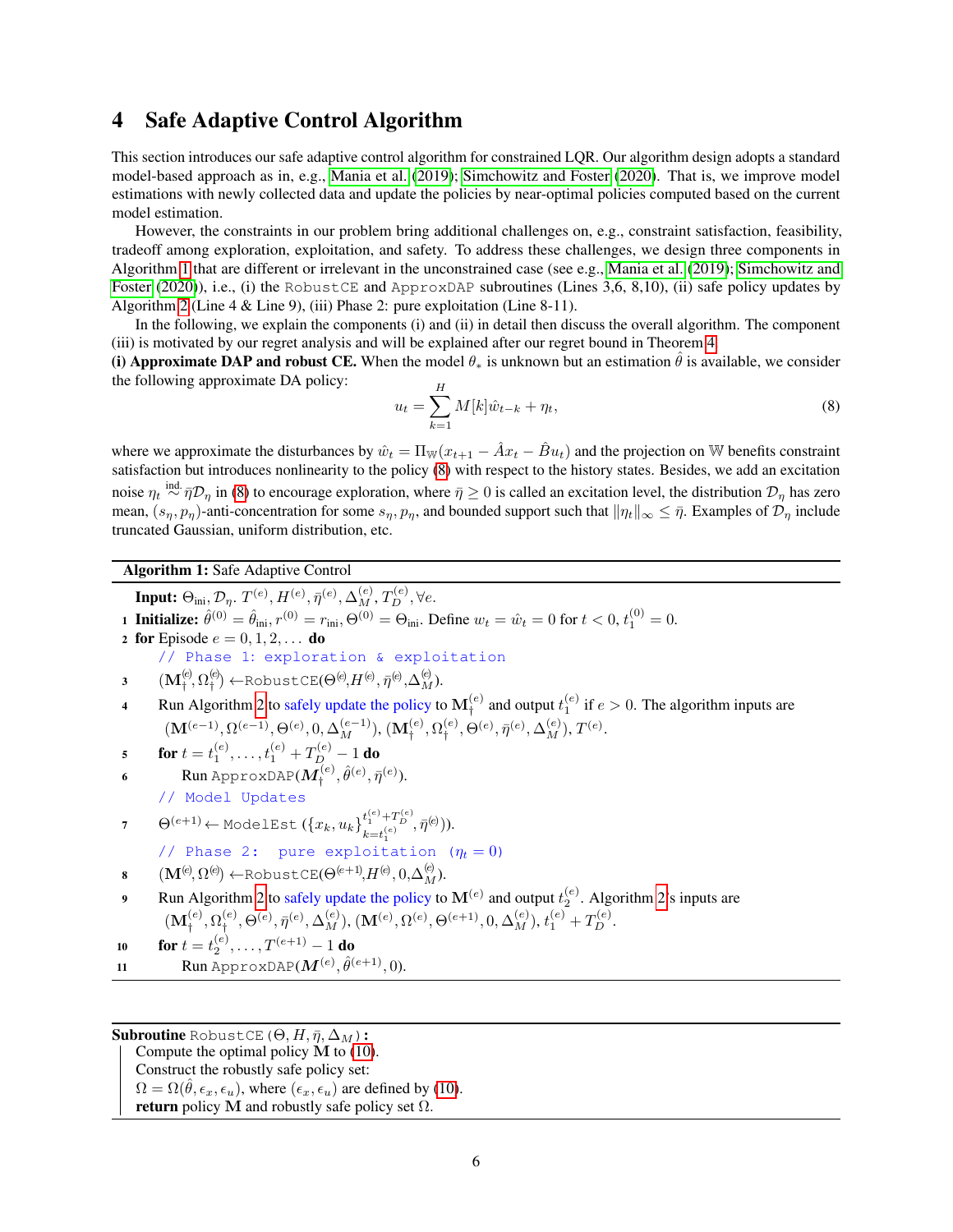${\bf Subroutine}$  ApproxDAP (  $\bm{M}, \hat{\theta}, \bar{\eta}$  ): Implement  $u_t = \sum_{k=1}^H M[k] \hat{w}_{t-k} + \eta_t$ , with  $\eta_t \stackrel{\text{ind.}}{\sim} \overline{\eta} \mathcal{D}_{\eta}$ . Observe  $x_{t+1}$  and record  $\hat{w}_t = \prod_W (x_{t+1} - \hat{A}x_t - \hat{B}u_t)$ .

 ${\bf Subroutine\ ModelEst}\ (\{x_k,u_k\}_{k=0}^t,\bar{\eta})$  : Estimate the model by LSE with projection on  $\Theta_{\text{ini}}$ :

$$
\tilde{\theta} = \arg\min_{\theta} \sum_{k=0}^{t-1} ||x_{k+1} - Ax_k - Bu_k||_2^2, \quad \hat{\theta} = \Pi_{\Theta_{\text{ini}}}(\tilde{\theta}).
$$

Set the model uncertainty set as  $\Theta = \mathbb{B}(\hat{\theta}, r) \cap \Theta_{\text{ini}}$ , where  $r = \tilde{O}(\frac{\sqrt{n^2 + nm}}{\sqrt{n^2}})$  $\frac{+nm}{\overline{t}\bar{\eta}}$ ) by Corollary [1.](#page-8-0) return the model uncertainty set Θ*.*

To ensure safety of [\(8\)](#page-5-1) without knowing the true model, we rely on robust constrainit satisfaction. Specifically, given a model uncertainty set  $\Theta = \mathbb{B}(\hat{\theta}, r) \cap \Theta_{\text{ini}}$ , where r is the confidence radius of the estimated model  $\hat{\theta}$ , we construct a robustly safe policy set to include policies that are safe for any model in  $\Theta$  and any excitation noises  $\|\eta_t\|_{\infty} \leq \bar{\eta}$ . This robustly safe policy set can be determined by  $\Omega(\theta, \epsilon_x, \epsilon_u)$  for any

<span id="page-6-1"></span>
$$
\epsilon_x \ge \epsilon_\theta(r) + \epsilon_{\eta,x}(\bar{\eta}) + \epsilon_H(H), \quad \epsilon_u \ge \epsilon_{\eta,u}(\bar{\eta}). \tag{9}
$$

Compared with the safe policy set  $\Omega(\theta_*, \epsilon_x, \epsilon_y)$  in [\(6\)](#page-4-1), the robustly safe policy set replaces the unknown model with the estimated model  $\theta$  and includes additional constraint tightening terms  $\epsilon_{\theta}(r)$ ,  $\epsilon_{\eta,x}$ ,  $\epsilon_{\eta,u}$  in  $\epsilon_x$ ,  $\epsilon_u$ 's lower bounds to be more conservative in the face of model uncertainties and excitation noises to guarantee safety. Formulas of these constraint-tightening terms can be determined below based on perturbation analysis, whose proof is provided in the supplementary.

<span id="page-6-2"></span>**Lemma 2** (Definitions of  $\epsilon_{\theta}$ ,  $\epsilon_{\eta,x}$ ,  $\epsilon_{\eta,u}$ ). *Define*  $\epsilon_{\theta}(r) = c_1\sqrt{mn}r$ ,  $\epsilon_{\eta,x}(\bar{\eta}) = c_2\sqrt{m}\bar{\eta}$ ,  $\epsilon_{\eta,u}(\bar{\eta}) = c_3\bar{\eta}$ , where  $c_1$ ,  $c_2$ ,  $c_3$  $\emph{are polynomials of } \|D_x\|_\infty, \|D_u\|_\infty, \kappa, \kappa_B, \gamma^{-1}, w_{\text{max}}, x_{\text{max}}, u_{\text{max}}.^\$~For~any~\mathbf{M}\in \Omega(\hat{\theta}, \epsilon_x, \epsilon_u)~where~(\epsilon_x, \epsilon_u)~satisfies~\lambda$ *fies* [\(9\)](#page-6-1)*, policy* [\(8\)](#page-5-1) *is safe for any model in*  $\Theta$ *, any*  $\|\eta_t\|_{\infty} \leq \bar{\eta}$ *, and any*  $w_t \in \mathbb{W}$ *.* 

Based on the robustly safe policy set, we can compute a near-optimal and robustly safe DAP by the QP below:

<span id="page-6-0"></span>
$$
\min_{\mathbf{M}} f(\mathbf{M}; \hat{\theta})
$$
  
s.t.  $\mathbf{M} \in \Omega(\hat{\theta}, \epsilon_x, \epsilon_u), \epsilon_u = \epsilon_{\eta, u}(\bar{\eta}),$   

$$
\epsilon_x = \epsilon_{\theta}(r) + \epsilon_{\eta, x}(\bar{\eta}) + \epsilon_H(H) + \epsilon_v(\Delta_M, H).
$$
 (10)

Compared with the optimal DAP problem [\(7\)](#page-4-2), problem [\(10\)](#page-6-0) replaces the true model  $\theta_*$  by the estimated model  $\hat{\theta}$ (certainty equivalence) and ensures robust constraint satisfaction on  $\Theta$  and  $\|\eta_t\| \leq \bar{\eta}$ . Hence, we call [\(10\)](#page-6-0) robust CE.<sup>[9](#page-0-0)</sup> Notice that we include an additional constraint tightening term  $\epsilon_v$  in [\(10\)](#page-6-0) to ensure safety of slowly varying policies according to Section [3.2,](#page-4-3) which is crucial for our safe policy update algorithm below.

(ii) SafeTransit Algorithm. Notice that at the start of each phase in Algorithm [1,](#page-5-0) we compute a new policy to implement in this phase. However, directly changing the old policy to the new one may cause constraint violation as discussed in Section [3.2.](#page-4-3)

To address this, we design Algorithm [2](#page-7-0) to ensure safe policy updates at the start of each phase. The high-level idea of Algorithm [2](#page-7-0) is based on the slow-variation trick reviewed in Section [3.2.](#page-4-3) That is, we construct a policy path connecting the old policy to the new policy such that this policy path is contained in some robustly safe policy set with an additional constraint tightening term to allow slow policy variation, then by slowly varying the policies along this path, we are able to safely transit to the new policy.

Next, we focus on constructing such a policy path. We illustrate our construction by Figure [1.](#page-7-1) We follow the notations in Algorithm [2,](#page-7-0) i.e. the old policy is M in an old robustly safe policy set  $\Omega$  and the new policy is M' in  $\Omega'$ . Notice that the straight line from  $M$  to  $M'$  does not satisfy the requirements of the slow variation trick because some parts of the line are outside both robustly safe policy sets. To address this, Algorithm [2](#page-7-0) introduces an intermediate policy  $M_{mid}$  in  $\Omega \cap \Omega'$ , and slowly moves the policy from the old one M to the intermediate one  $M_{mid}$  (Step 1), then

<sup>&</sup>lt;sup>8</sup>Formulas of  $c_1, \ldots, c_3$  are provided in Appendix [A.2.](#page-14-0)

<sup>9</sup>Our robust CE does not consider min-max cost.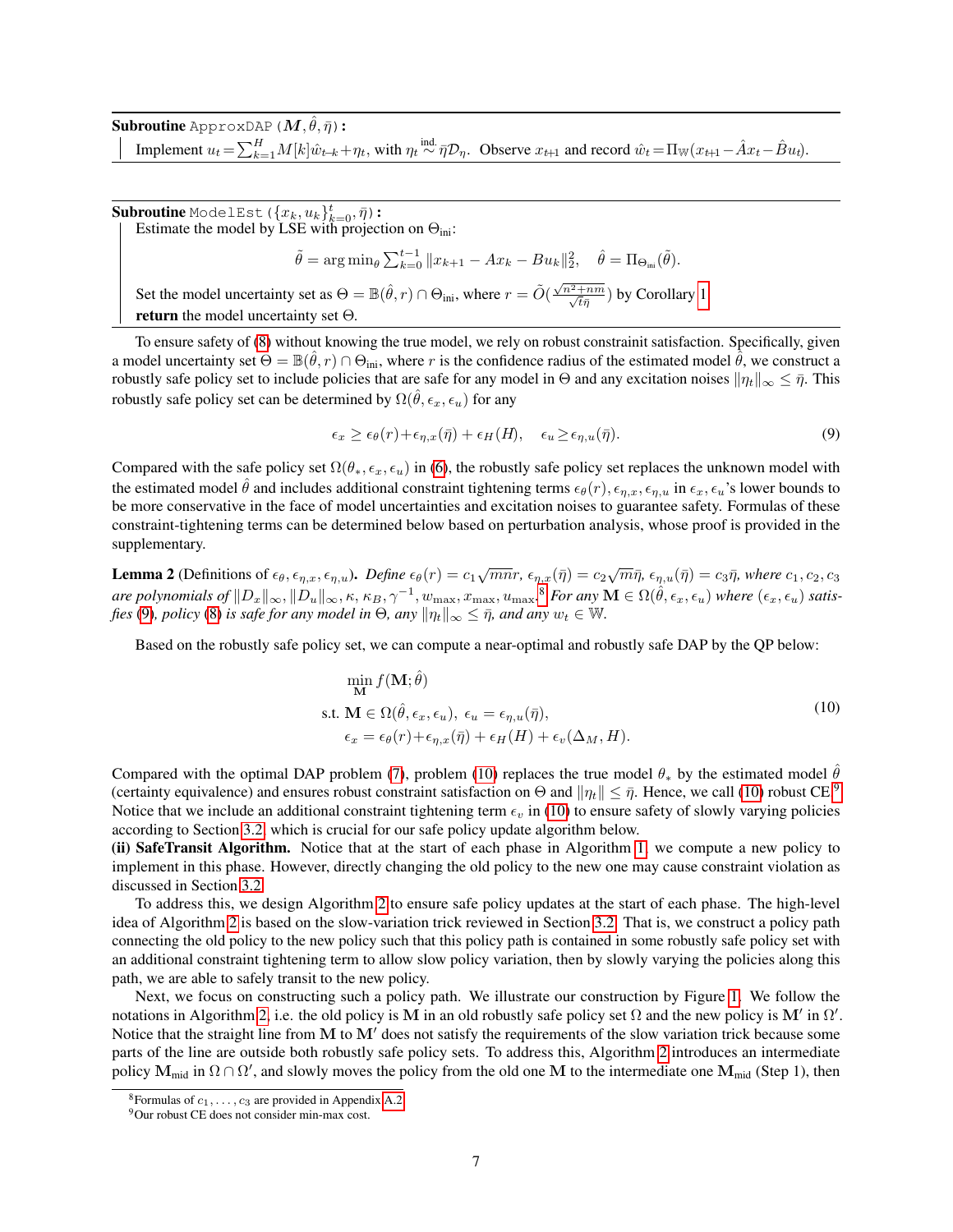Algorithm 2: SafeTransit

<span id="page-7-0"></span>**Input:**  $(M, \Omega, \Theta, \bar{\eta}, \Delta_M)$ .  $(M', \Omega', \Theta', \bar{\eta}', \Delta'_M)$ .  $t_0$ . 1 Set  $\bar{\eta}_{\min} = \min(\bar{\eta},\bar{\eta}'), \hat{\theta}_{\min} \!=\! \hat{\theta}\mathbb{I}_{(r\leq r')} \!+\! \hat{\theta}' \mathbb{I}_{(r>r')}.$ 2 Set an intermediate policy as  $\mathbf{M}_{mid} \in \Omega \cap \Omega'$ . // Step 1: slowly move from  $M$  to  $M_{mid}$ 3 Define  $W_1 = \max(\left\lceil \frac{\|\mathbf{M}-\mathbf{M}_{\text{mid}}\|_F}{\min(\Delta_M, \Delta_M')} \right\rceil, H').$ 4 for  $t = t_0, \ldots, t_0 + W_1 - 1$  do 5 Set  $M_t = M_{t-1} + \frac{1}{W_1} (M_{mid} - M).$ 6 Run ApproxDAP( $\pmb{M}_t, \hat{\theta}_{\min}, \bar{\eta}_{\min}$ ). // Step 2: slowly move from  $M_{mid}$  to  $M'$ 7 Define  $W_2 = \lceil \frac{\|\mathbf{M}' - \mathbf{M}_{\text{mid}}\|_F}{\Delta} \rceil$  $\frac{-\mathbf{M}_{\text{mid}}\parallel F}{\Delta_M'}$  . 8 for  $t = t_0 + W_1, \ldots, t_0 + W_1 + W_2 - 1$  do 9 Set  $M_t = M_{t-1} + \frac{1}{W_2} (M' - M_{mid}).$ 10 Run ApproxDAP( $\bm{M}_t, \hat{\theta}', \bar{\eta}'$ ). **Output:** Termination stage  $t_1 = t_0 + W_1 + W_2$ .

slowly moves from  $M_{mid}$  to the new policy  $M'$  (Step 2). In this way, all the path is included in at least one of the robustly safe policy sets, which allows safe transition from the old policy to the new policy.

<span id="page-7-1"></span>The choice of  $M_{mid}$  is not unique. In practice, we recommend selecting  $M_{mid}$  with a shorter path length for quicker policy transition. The existence of  $M_{mid}$  can be guaranteed if the first RobustCE program in Algorithm [1](#page-5-0) (Phase 1 of episode 0) is strictly feasible. This is usually called recursive feasibility and will be formally proved in Theorem [2.](#page-8-1)



Figure 1: Illustration for Algorithm [2.](#page-7-0)

**Remark 1.** If the robustly safe policy sets are monotone, e.g., if  $\Omega \subseteq \Omega'$ , then we can let  $M_{mid} = M$  and the path *constructed by Algorithm [2](#page-7-0) reduces to the straight line from* M *to* M<sup>0</sup> *. Hence, a non-trivial* M*mid is only relevant when the robustly safe policy sets are not monotone, which can be caused by the non-monotone model uncertainty sets generated by LSE (even though the error bound* r *of LSE decreases with more data, the change in the point estimator*  $\theta$  *may cause*  $\Theta' \nsubseteq \Theta$ *). Though one can enforce decreasing uncertainty sets by taking joints over all the history uncertainty sets, this approach leads to an increasing number of constraints when determining the robustly safe policy sets in* RobustCE*, thus being computationally demanding especially for large episode index* e*.*

Discussions on the overall algorithm. Firstly, though Algorithm [1](#page-5-0) is implemented by episodes, it is still a singletrajectory learning since no system starts are needed when new episodes start. The episodic design reduces the computational burden since a new policy is only computed once in a while. Further, the new policies are computed by solving [\(10\)](#page-6-0), which is QP and enjoys polynomial-time solvers. Besides,  $M_{mid}$  in Algorithm [2](#page-7-0) can also be computed efficiently since the set  $\Omega \cap \Omega'$  is a polytope. As for the model updates, we can use all the history data in practice, though we only use part of history in ModelEst for simpler analysis. ModelEst also projects the estimated model onto  $\Theta_{\text{ini}}$  to ensure bounded estimation. We also note that Algorithm [2](#page-7-0) is not the unique way to ensure safe policy updates: other path design or MPC can also work. More discussions are provided in the remarks below.

Remark 2 (Comparison with literature). *Some constrained control methods construct safe* state *sets and safe* action *sets for the current state, e.g., control barrier functions [\(Ames et al., 2016\)](#page-12-12), reachability-set-based methods [\(Akametalu](#page-12-13) [et al., 2014\)](#page-12-13), regulation maps [\(Kellett and Teel, 2004\)](#page-12-14), etc. In contrast, this paper constructs safe* policy *sets in the*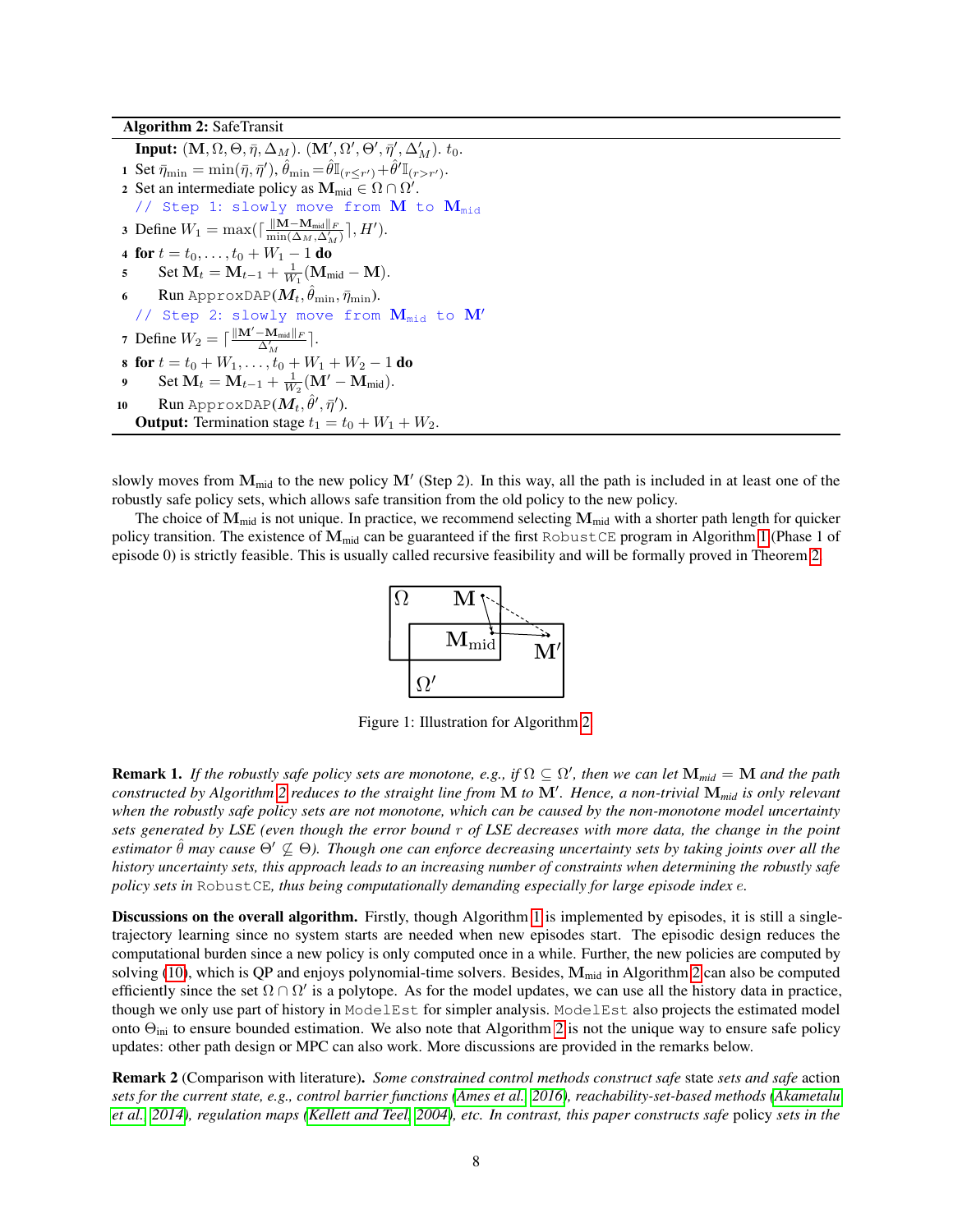*space of policy parameters* M*. This is possible because our policy structure (linear on history disturbances) allows a transformation from linear constraints on the states and actions to polytopic constraints on the policy parameters.*

Remark 3 (More discussions on safe policy updates). *As mentioned in Section [3.2,](#page-4-3) for time-varying policies, state constraints require coupling policy constraints that depend on not only the current policy but also the history ones, so the decoupled constraints in* [\(10\)](#page-6-0) *no longer guarantee safety. To address this, we adopt the slow-variation trick in [Li et al.](#page-11-4) [\(2020\)](#page-11-4) and slowly update the policies. Another possible idea is to introduce additional constraints to* [\(10\)](#page-6-0) *conditioning on the history policies and directly compute a new policy that is safe to implement given the current history policies. However, these additional constraints may reduce the sizes of the safe policy sets and thus sacrifice optimality.*

# 5 Theoretical Analysis

In this section, we provide theoretical guarantees of our algorithms including model estimation errors, feasibility, constraint satisfaction, and a regret bound.

#### 5.1 Estimation Error Bound

The estimation error bounds for linear policies have been studied in the literature [Dean et al.](#page-10-1) [\(2018\)](#page-10-1). However, due to the projection in our disturbance approximation in [\(8\)](#page-5-1), the policies implemented by our algorithms can be sometimes nonlinear. To cope with this, we provide an error bound below for general policies.

<span id="page-8-2"></span>**Theorem 1** (Estimation error bound). *Consider actions*  $u_t = \pi_t(x_0, \{w_k, \eta_k\}_{k=0}^{t-1}) + \eta_t$ , where  $\|\eta_t\|_{\infty} \leq \bar{\eta}$  is generated as discussed after [\(8\)](#page-5-1) and policies  $\pi_t(\cdot)$  ensure bounded states and actions, i.e.  $\|(x_t^\top,u_t^\top)\|_2\leq b_z$  for all  $t \geq 0$ . Let  $\tilde{\theta}_T = \min_{A,B} \sum_{t=0}^{T-1} ||x_{t+1} - Ax_t - Bu_t||_2^2$  denote the model estimation. For any  $0 < \delta < 1/3$ , for  $T \geq O(\log(1/\delta)+(m+n)\log(b_z/\bar{\eta}))$ , with probability (w.p.)  $1-3\delta$ , we have

$$
\|\tilde{\theta}_T - \theta_*\|_2 \leq O\!\left(\!\sqrt{n{+}m} \frac{\sqrt{\log (b_z/\bar{\eta}+1/\delta)}}{\sqrt{T}\bar{\eta}}\!\right).
$$

Theorem [1](#page-8-2) holds for both linear and nonlinear policies as long as the induced states and actions are bounded, which can be guaranteed by the stability of the policies. Further, the error bound in Theorem [1](#page-8-2) is  $\tilde{O}(\frac{\sqrt{m+n}}{2\sqrt{n}})$  $\frac{\sqrt{m+n}}{\bar{\eta}\sqrt{T}}$ ), which coincides with the error bound for linear policies in terms of  $T$ ,  $\bar{\eta}$ ,  $n$ ,  $m$  in [Dean et al.](#page-10-1) [\(2018,](#page-10-1) [2019b\)](#page-11-3).

Based on Theorem [1,](#page-8-2) we obtain a formula for the estimation error bound  $r^{(e)}$  in Line 7 of Algorithm [1.](#page-5-0)

<span id="page-8-0"></span>**Corollary 1** (Formula of  $r^{(e)}$ ). Suppose  $H^{(0)} \ge \log(2\kappa)/\log((1-\gamma)^{-1})$ ,  $T^{(e+1)} \ge t_1^{(e)} + T_D^{(e)}$  and  $T_D^{(e)}$  satisfies *the condition on T* in Theorem [1.](#page-8-2) For any  $0 < p < 1$  and  $e \ge 1$ , with probability at least  $1 - \frac{p}{2e^2}$ , we have  $\|\hat{\theta}^{(e)} - \theta_*\|_F \leq r^{(e)}$ , where

<span id="page-8-3"></span>
$$
r^{(e)} = O\left(\frac{(n + \sqrt{mn})\sqrt{\log(\sqrt{mn}/\bar{\eta}^{(e-1)} + e^2/p)}}{\sqrt{T_D^{(e-1)}\bar{\eta}^{(e-1)}}}\right).
$$
(11)

Corollary [1](#page-5-0) considers the  $\|\cdot\|_F$  norm because Algorithm 1 projects matrix  $\tilde{\theta}^{(e)}$  onto  $\Theta_{\text{ini}}$  and the  $\|\cdot\|_F$  norm is more convenient to analyze and implement when matrix projections are involved. Due to the change of norms, the error hole convenient to analyze and mit<br>bound has an additional  $\sqrt{n}$  factor.

#### 5.2 Feasibility and Constraint Satisfaction

This section provides feasibility and constraint satisfaction guarantees of our adaptive control algorithm.

<span id="page-8-1"></span>Theorem 2 (Feasibility). *Algorithms [1](#page-5-0) and [2](#page-7-0) output feasible policies for all* t *under the following conditions.*

- (i) (Strict initial feasibility) There exists  $\epsilon_0 > 0$  such that  $\Omega(\hat{\theta}^{(0)}, \epsilon_x^{(0)} + \epsilon_0, \epsilon_u^{(0)}) \neq \emptyset$ , where  $\epsilon_x^{(0)}, \epsilon_u^{(0)}$  are defined by [\(10\)](#page-6-0) with initial parameters  $r^{(0)}, \bar{\eta}^{(0)}, H^{(0)}, \Delta_M^{(0)}.$ √
- (*ii*) (Monotone parameters)  $\bar{\eta}^{(e)}$ ,  $H^{(e)}$ ,  $T_D^{(e)}$ ,  $\Delta_{M}^{(e)}$  are selected s.t.  $(H^{(e)})^{-1}$ ,  $\overline{H^{(e)}}\Delta^{(e)}_M,~\bar{\eta}^{(e)},~r^{(e)}$  are all non*increasing with e, and*  $r^{(1)} \leq \frac{\epsilon_0}{c_1\sqrt{mn}}$ , where  $r^{(e)}$  is defined in [\(11\)](#page-8-3),  $c_1$  *is defined in Lemma* [2.](#page-6-2)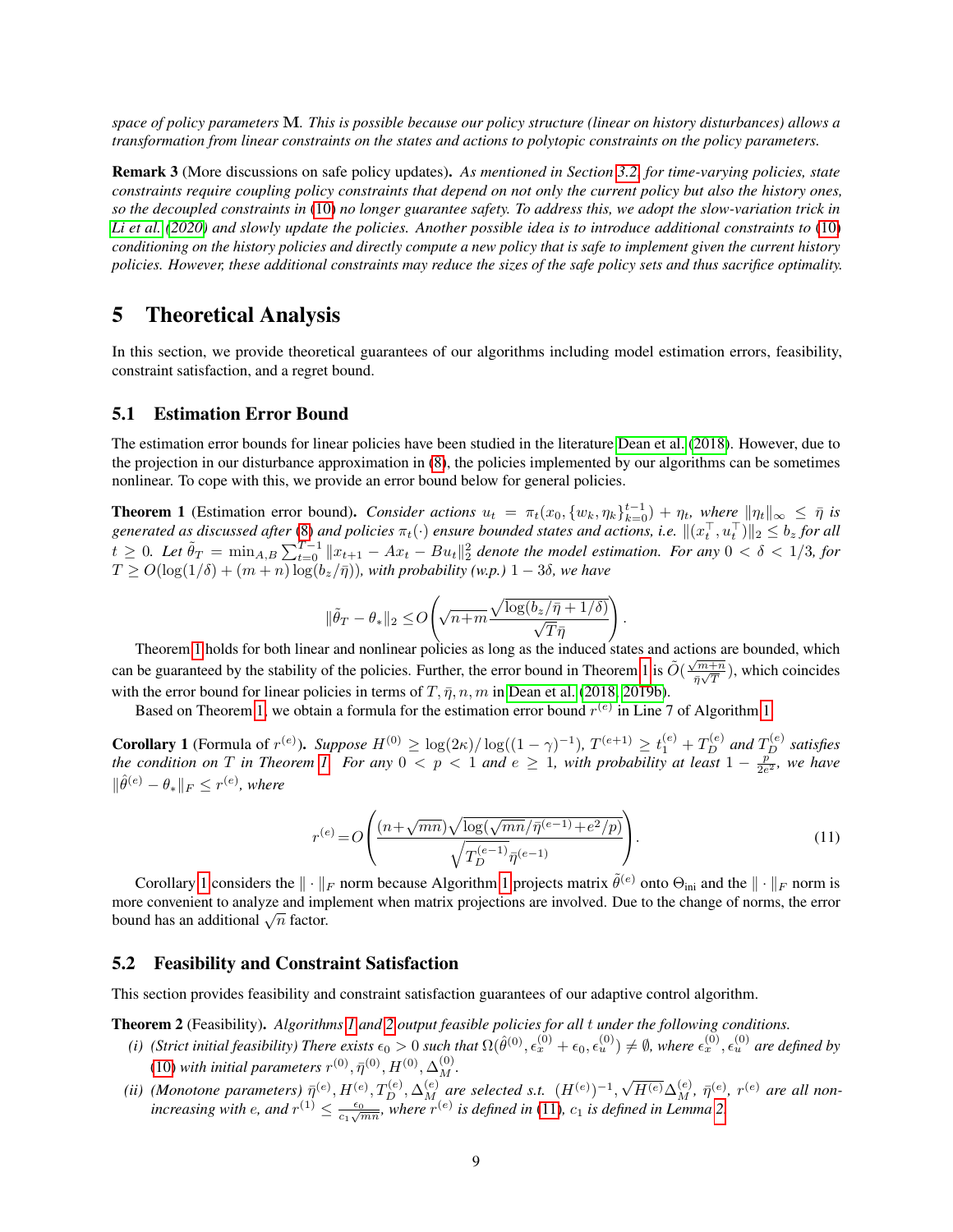*Furthermore, under Assumption [3,](#page-3-3) condition (i) above is satisfied if*

<span id="page-9-1"></span>
$$
\epsilon_x^{(0)} + \epsilon_0 \le \epsilon_{F,x} - \epsilon_\theta(r_{\rm ini}) - \epsilon_P, \epsilon_u^{(0)} \le \epsilon_{F,u} - \epsilon_P,\tag{12}
$$

 $where \epsilon_P = c_4 \sqrt{mn} (1 - \gamma)^{H^{(0)}}$  and  $c_4$  is a polynomial of  $||D_x||_{\infty}$ ,  $||D_u||_{\infty}$ ,  $\kappa$ ,  $\kappa_B$ ,  $\gamma^{-1}$ ,  $w_{\text{max}}$ ,  $x_{\text{max}}$ ,  $u_{\text{max}}$ ,

Condition (i) requires the initial policy set  $\Omega_{+}^{(0)}$  $t^{(0)}_j$  to contain a policy that strictly satisfies the constraints on  $g_i^x(\mathbf{M};\hat{\theta}^{(0)}).$ Condition (ii) requires monotonic parameters in later phases, where the non-increasing estimation error  $r^{(e)}$  requires an increasing number of exploration stages  $T_D^{(e)}$ . Conditions (i) and (ii) together establish the *recursive feasibility*: if our algorithm is (strictly) feasible at the initial stage, then the algorithm is feasible in the future under proper parameters.

The last statement in Theorem [2](#page-8-1) provides conditions [\(12\)](#page-9-1) for strict *initial feasibility*, which is based on the  $\epsilon_F$ strictly safe policy  $u_t = -K_F x_t$  in Assumption [3.](#page-3-3) The term  $\epsilon_P$  captures the difference between the policy  $K_F$  and its approximate DAP. [\(12\)](#page-9-1) requires large enough  $H^{(0)}, T_D^{(0)}$  and small enough  $\bar{\eta}^{(0)}, \Delta_M^{(0)}$ . Further, (12) implicitly requires a small enough initial uncertainty radius: we at least need  $\epsilon_\theta(r_{\text{ini}}) < \epsilon_{F,x}$ . If the initial uncertainty set is too large but a safe policy is available, one can first explore the system with the safe policy to reduce the model uncertainty until the strict initial feasibility is obtained and then apply our algorithm.

<span id="page-9-2"></span>**Theorem 3** (Constraint Satisfaction). *Under the conditions in Theorem [2](#page-8-1) and Corollary [1,](#page-8-0) when*  $T^{(e+1)} \ge t_2^{(e)}$ , we *have*  $u_t \in \mathbb{U}$  *for all*  $t \geq 0$  *w.p.1 and*  $x_t \in \mathbb{X}$  *for all*  $t \geq 0$  *w.p.*  $1 - p$ *, where p is chosen in Corollary [1.](#page-8-0)* 

The control constraint satisfaction is always ensured by the projection onto  $W$  in [\(8\)](#page-5-1). Besides, we can show that the state constraints are satisfied if the true model is inside the confidence sets  $\Theta^{(e)}$  for all  $e \ge 0$ , whose probability is at least  $1 - p$  by Corollary [1.](#page-8-0)

### 5.3 Regret Bound

Next, we show that our algorithm can achieve a  $\tilde{O}(T^{2/3})$  regret bound together with feasibility and constraint satisfaction under proper conditions. Further, we explain the reasons behind the pure exploitation phase.

<span id="page-9-0"></span>**Theorem 4** (Regret bound). *Suppose*  $\epsilon_{\theta}(r_{\text{ini}}) \leq \epsilon_{F,x}/4$ . For any  $0 < p < 1/2$ , with parameters  $T^{(1)} \geq \tilde{O}((\sqrt{n}m +$  $(n\sqrt{m})^3$ ),  $T^{(e+1)} = 2T^{(e)}$ ,  $T_D^{(e)} = (T^{(e+1)} - T^{(e)})^{2/3}$ ,  $\Delta_M^{(e)} = O(\frac{\epsilon_F^2}{\sqrt{mnH^{(e)}}(T^{(e+1)})^{1/3}})$ ,  $\bar{\eta}^{(e)} = O(\min(\frac{\epsilon_F^2}{\sqrt{m}}, \epsilon_H^u))$ , and  $H^{(e)} \geq O(\log(\max(T^{(e+1)}, \frac{\sqrt{n}}{\min(\epsilon)})))$  $\frac{\sqrt{n}}{\min(\epsilon_F)}$ ))), Algorithm [1](#page-5-0) is feasible and satisfies  $\{u_t \in \mathbb{U}\}_{t\geq 0}$  w.p.1 and  $\{x_t \in \mathbb{X}\}_{t\geq 0}$ *w.p.*  $(1-p)$ *. Further, w.p.*  $(1-2p)$ *,* 

$$
\text{Regret} \le \tilde{O}((n^2m^2 + n^{2.5}m^{1.5})\sqrt{mn + k_x + k_u}T^{2/3}).
$$

On  $r_{\text{ini}}$ . As discussed after Theorem [2,](#page-8-1) the initial feasibility requires a small enough  $r_{\text{ini}}$ , otherwise more exploration is needed before applying our algorithm. For technical simplicity, Theorem [4](#page-9-0) assumes  $\epsilon_{\theta}(r_{\text{ini}}) \leq \epsilon_{F,x}/4$  and establishes other conditions accordingly.

On parameters. Theorem [4](#page-9-0) provides choices of parameters that ensure feasibility, safety, and the regret bound. Here, we choose exponentially increasing episode lengths  $T^{(e)}$ , and explore for  $(T^{(e)})^{2/3}$  stages at each episode with a small enough constant excitation level  $\bar{\eta}^{(e)}$ . We select large enough memory lengths  $H^{(e)} \geq O(\log(T^{(e)}))$  and small enough variation budgets  $\Delta_M^{(e)} \leq O((T^{(e+1)})^{-1/3})$ .

Variation budgets  $\Delta_M \le O((1 + 1))$ .<br> **On regret.** Though our regret bound  $\tilde{O}(T^{2/3})$  is worse than the  $\tilde{O}(\sqrt{T})$ T) regret bound for *unconstrained* LQR, it has the same order in terms of  $T$  with the robust learning of unconstrained LQR in [Dean et al.](#page-10-1) [\(2018\)](#page-10-1). This motivates future work on lower bounds of learning-based control with safety/robustness guarantees.

Discussions on the pure exploitation phase. Algorithm [1](#page-5-0) includes a pure exploitation phase with no excitation noise at each episode, which is not present in the unconstrained algorithms [\(Dean et al., 2018;](#page-10-1) [Mania et al., 2019;](#page-10-3) [Simchowitz and Foster, 2020\)](#page-11-7). This phase is motivated by our regret analysis: the algorithm can still work without this phase but will generate a worse regret bound. Specifically, consider a robust CE policy [\(10\)](#page-6-0) with respect to  $\bar{\eta}$  and uncertainty radius r, the regret of this policy per stage can be roughly bounded by  $O(\bar{\eta} + r)$  in the supplementary (we omit  $\Delta_M$  here for simplicity). With no pure exploitation phases, the regret in episode e can be roughly bounded by  $\tilde{O}(T^{(e)}(\bar{\eta}^{(e)}+r^{(e)}))$ , where  $r^{(e)} = \tilde{O}(\frac{1}{\sqrt{T^{(e-1)}}})$  $\frac{1}{T^{(e-1)}\bar{\eta}^{(e-1)}}$ ) by Corollary [1](#page-8-0) (hiding  $n, m$ ). Therefore, the total regret can be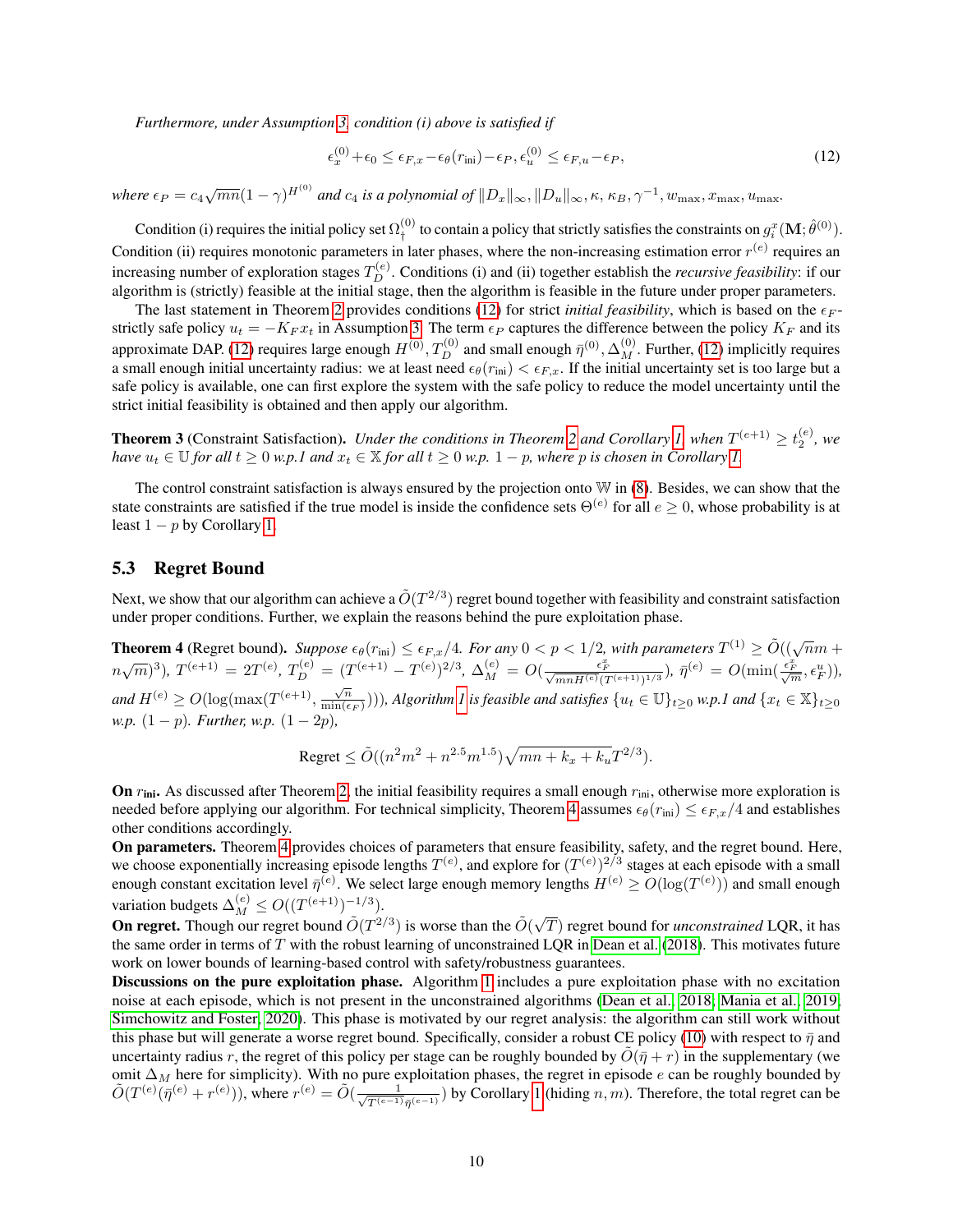bounded by  $\sum_{e}(\frac{1}{\sqrt{T(e-1)}})$  $\frac{1}{T^{(e-1)}\bar{\eta}^{(e-1)}} + \bar{\eta}^{(e)}) T^{(e)} \approx \sum_{e} (\frac{1}{\sqrt{T^{(e)}}})$  $\frac{1}{T^{(e)}\bar{\eta}^{(e)}} + \bar{\eta}^{(e)})T^{(e)},$  which is minimized at  $\frac{1}{\sqrt{T^{(e)}}}$  $\frac{1}{T^{(e)}\bar{\eta}^{(e)}}=\bar{\eta}^{(e)}=$  $(T^{(e)})^{-1/4}$ , leading to a worse regret bound  $\tilde{O}(T^{3/4})$ .

Notice that  $\bar{\eta}^{(e)}$  chosen in Theorem [4](#page-9-0) is a constant, so our algorithm suffers slightly larger stage regret during the Phase 1 (exploration & exploitation) compared with the no-pure-exploitation algorithm described above with  $\eta^{(e)} = (T^{(e)})^{-1/4} \to 0$ . Nevertheless, by constantly refining the models and reducing  $\Delta_M^{(e)}$ , the performance during the phase 1 still improve over episodes.

### 6 Discussions and Future Work

Comparing with linear dynamical policies. Though we only considered linear static policies as our regret benchmark, it is straightforward to include linear dynamical policies as the benchmark and achieve similar regret bounds under proper conditions (see e.g., [Plevrakis and Hazan](#page-12-0) [\(2020\)](#page-12-0)).

Comparing with RMPC in [Mayne et al.](#page-11-8) [\(2005\)](#page-11-8). [Mayne et al.](#page-11-8) [\(2005\)](#page-11-8) propose a tube-based RMPC algorithm for constrained LQR with perfect model information. Though this algorithm generates piecewise-affine policies, we are able to show that the infinite-horizon averaged cost of this algorithm can be characterized by  $J(K)$ , where K is a pre-fixed safe linear policy for tube construction in the tube-based RMPC (for more details, see [Mayne et al.](#page-11-8) [\(2005\)](#page-11-8)).<sup>[10](#page-0-0)</sup> In other words, our current regret benchmark K<sup>∗</sup> performs not worse than RMPC in [Mayne et al.](#page-11-8) [\(2005\)](#page-11-8) in terms of the infinite-horizon averaged cost, so the regret of our Algorithm [1](#page-5-0) remains unchanged by including this RMPC to the benchmark policy set. The major strength of RMPC in [Mayne et al.](#page-11-8) [\(2005\)](#page-11-8) compared with our algorithm is the initial feasibility: RMPC can safely control the system starting from more distant  $x<sub>0</sub>$  while our algorithm can only guarantee safety for small  $x_0$ . More discussions and formal proofs are provided in Appendix [F.](#page-27-0)

Future work. There are many interesting future directions, e.g., (i) improving practical performance by reducing the constraint tightenings, (ii) regret analysis compared with other RMPC algorithms, (iii) algorithm design and analysis for large initial states, (iv) fundamental regret lower bounds, (v) safe adaptive control with performance guarantees for nonlinear systems, etc.

#### References

- <span id="page-10-0"></span>Maryam Fazel, Rong Ge, Sham Kakade, and Mehran Mesbahi. Global convergence of policy gradient methods for the linear quadratic regulator. In *Proceedings of the 35th International Conference on Machine Learning*, volume 80 of *Proceedings of Machine Learning Research*, pages 1467–1476, 2018.
- <span id="page-10-1"></span>Sarah Dean, Horia Mania, Nikolai Matni, Benjamin Recht, and Stephen Tu. Regret bounds for robust adaptive control of the linear quadratic regulator. In *Advances in Neural Information Processing Systems*, pages 4188–4197, 2018.
- <span id="page-10-2"></span>Sarah Dean, Horia Mania, Nikolai Matni, Benjamin Recht, and Stephen Tu. On the sample complexity of the linear quadratic regulator. *Foundations of Computational Mathematics*, pages 1–47, 2019a.
- <span id="page-10-3"></span>Horia Mania, Stephen Tu, and Benjamin Recht. Certainty equivalence is efficient for linear quadratic control. In *Advances in Neural Information Processing Systems*, volume 32, pages 10154–10164. Curran Associates, Inc., 2019.
- <span id="page-10-4"></span>Max Simchowitz, Horia Mania, Stephen Tu, Michael I Jordan, and Benjamin Recht. Learning without mixing: Towards a sharp analysis of linear system identification. In *Conference On Learning Theory*, pages 439–473. PMLR, 2018.
- <span id="page-10-5"></span>Max Simchowitz, Karan Singh, and Elad Hazan. Improper learning for non-stochastic control. *arXiv preprint arXiv:2001.09254*, 2020.
- <span id="page-10-6"></span>Alon Cohen, Tomer Koren, and Yishay Mansour. Learning linear-quadratic regulators efficiently with only  $\sqrt{t}$  regret. In *International Conference on Machine Learning*, pages 1300–1309. PMLR, 2019.
- <span id="page-10-7"></span>Mark Campbell, Magnus Egerstedt, Jonathan P How, and Richard M Murray. Autonomous driving in urban environments: approaches, lessons and challenges. *Philosophical Transactions of the Royal Society A: Mathematical, Physical and Engineering Sciences*, 368(1928):4649–4672, 2010.

<sup>&</sup>lt;sup>10</sup>Here, K is required to be safe on the linear system starting from 0, but RMPC can be safe to implement starting from nonzero  $x_0$ .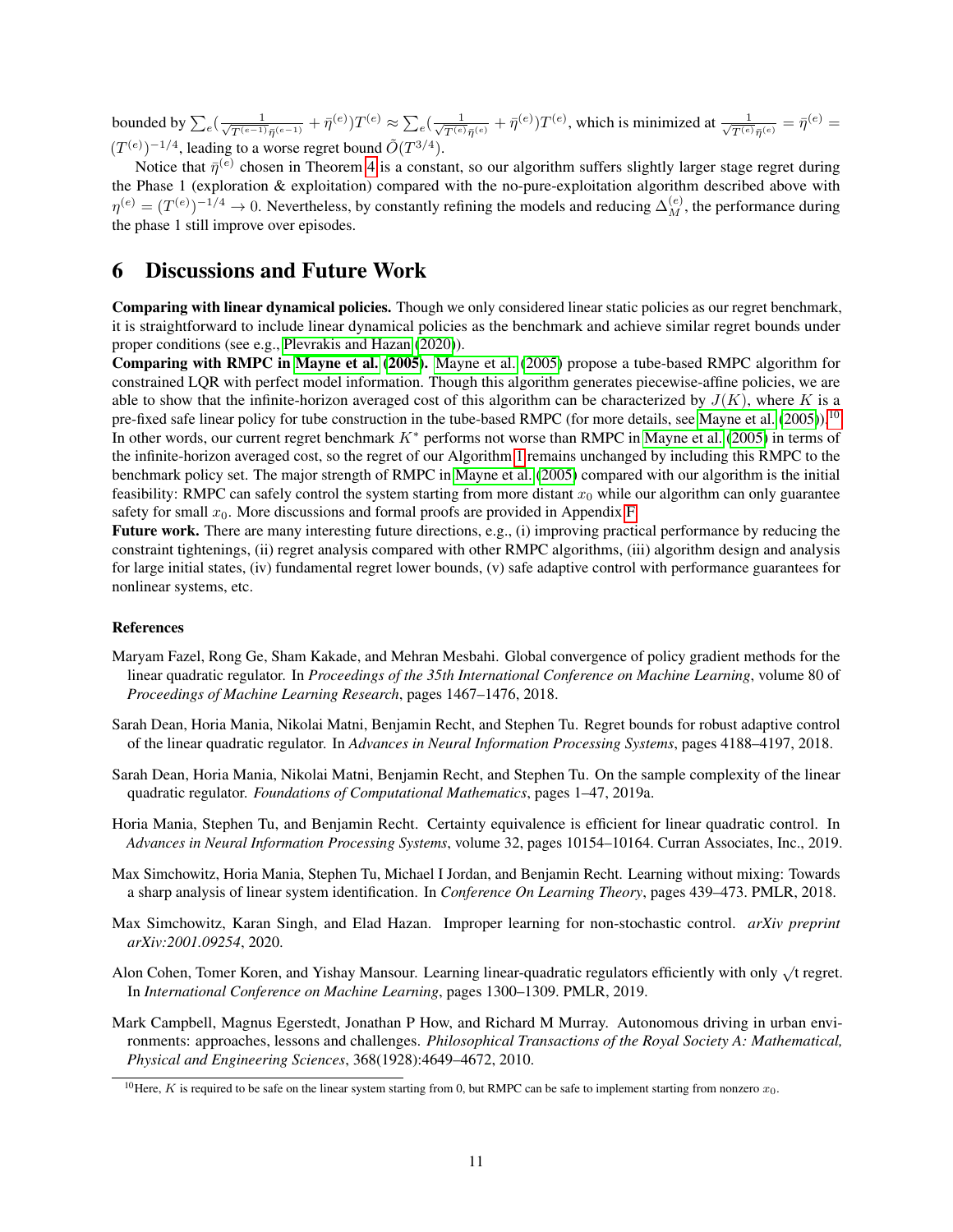- <span id="page-11-0"></span>Milos Vasic and Aude Billard. Safety issues in human-robot interactions. In *2013 ieee international conference on robotics and automation*, pages 197–204. IEEE, 2013.
- <span id="page-11-1"></span>Frank L. Lewis, Draguna L. Vrabie, and Vassilis L. Syrmos. *Optimal Control*. John Wiley & Sons, third edition, 2012.
- <span id="page-11-2"></span>James Blake Rawlings and David Q Mayne. *Model predictive control: Theory and design*. Nob Hill Pub., 2009.
- <span id="page-11-6"></span>Alberto Bemporad, Manfred Morari, Vivek Dua, and Efstratios N Pistikopoulos. The explicit linear quadratic regulator for constrained systems. *Automatica*, 38(1):3–20, 2002.
- <span id="page-11-3"></span>Sarah Dean, Stephen Tu, Nikolai Matni, and Benjamin Recht. Safely learning to control the constrained linear quadratic regulator. In *2019 American Control Conference (ACC)*, pages 5582–5588. IEEE, 2019b.
- <span id="page-11-4"></span>Yingying Li, Subhro Das, and Na Li. Online optimal control with affine constraints. *arXiv preprint arXiv:2010.04891*, 2020.
- <span id="page-11-5"></span>Alberto Bemporad and Manfred Morari. Robust model predictive control: A survey. In *Robustness in identification and control*, pages 207–226. Springer, 1999.
- <span id="page-11-7"></span>Max Simchowitz and Dylan Foster. Naive exploration is optimal for online lqr. In *International Conference on Machine Learning*, pages 8937–8948. PMLR, 2020.
- <span id="page-11-8"></span>David Q Mayne, María M Seron, and SV Rakovic. Robust model predictive control of constrained linear systems with ´ bounded disturbances. *Automatica*, 41(2):219–224, 2005.
- <span id="page-11-9"></span>D Limon, I Alvarado, TEFC Alamo, and EF Camacho. Robust tube-based mpc for tracking of constrained linear systems with additive disturbances. *Journal of Process Control*, 20(3):248–260, 2010.
- <span id="page-11-10"></span>Ali Mesbah. Stochastic model predictive control: An overview and perspectives for future research. *IEEE Control Systems Magazine*, 36(6):30–44, 2016.
- <span id="page-11-11"></span>Frauke Oldewurtel, Colin N Jones, and Manfred Morari. A tractable approximation of chance constrained stochastic mpc based on affine disturbance feedback. In *2008 47th IEEE conference on decision and control*, pages 4731–4736. IEEE, 2008.
- <span id="page-11-12"></span>Kunwu Zhang and Yang Shi. Adaptive model predictive control for a class of constrained linear systems with parametric uncertainties. *Automatica*, 117:108974, 2020.
- <span id="page-11-13"></span>Monimoy Bujarbaruah, Xiaojing Zhang, Marko Tanaskovic, and Francesco Borrelli. Adaptive mpc under time varying uncertainty: Robust and stochastic. *arXiv preprint arXiv:1909.13473*, 2019.
- <span id="page-11-14"></span>Johannes Köhler, Elisa Andina, Raffaele Soloperto, Matthias A Müller, and Frank Allgöwer. Linear robust adaptive model predictive control: Computational complexity and conservatism. In *2019 IEEE 58th Conference on Decision and Control (CDC)*, pages 1383–1388. IEEE, 2019.
- <span id="page-11-15"></span>Xiaonan Lu, Mark Cannon, and Denis Koksal-Rivet. Robust adaptive model predictive control: Performance and parameter estimation. *International Journal of Robust and Nonlinear Control*, 2019.
- <span id="page-11-16"></span>Kim P Wabersich and Melanie N Zeilinger. Performance and safety of bayesian model predictive control: Scalable model-based rl with guarantees. *arXiv preprint arXiv:2006.03483*, 2020.
- <span id="page-11-17"></span>Deepan Muthirayan, Jianjun Yuan, and Pramod P Khargonekar. Regret guarantees for online receding horizon control. *arXiv preprint arXiv:2010.07269*, 2020.
- <span id="page-11-18"></span>Naman Agarwal, Brian Bullins, Elad Hazan, Sham M Kakade, and Karan Singh. Online control with adversarial disturbances. In *36th International Conference on Machine Learning, ICML 2019*, pages 154–165. International Machine Learning Society (IMLS), 2019a.
- <span id="page-11-19"></span>Naman Agarwal, Elad Hazan, and Karan Singh. Logarithmic regret for online control. In *Advances in Neural Information Processing Systems*, pages 10175–10184, 2019b.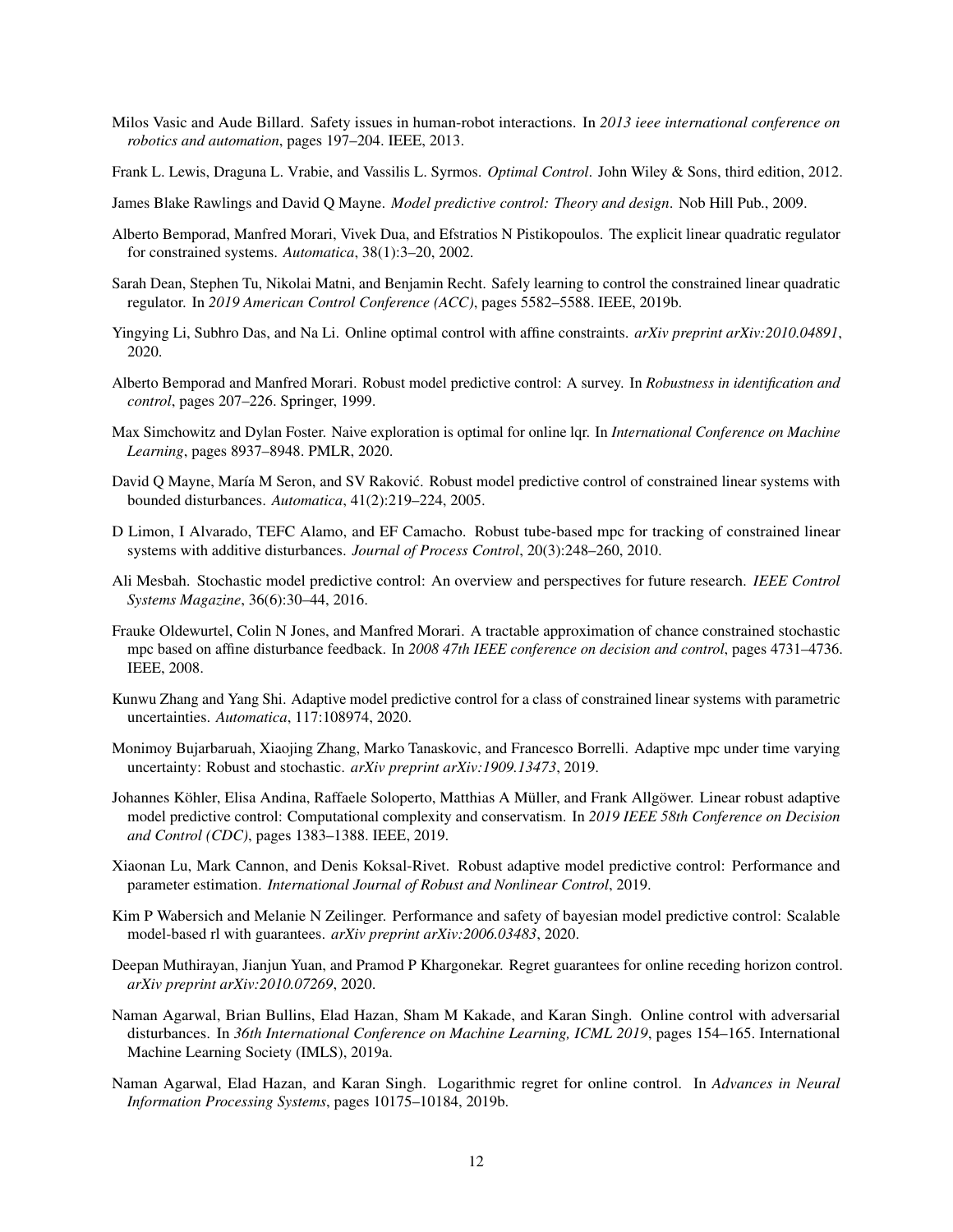<span id="page-12-0"></span>Orestis Plevrakis and Elad Hazan. Geometric exploration for online control. *arXiv preprint arXiv:2010.13178*, 2020.

- <span id="page-12-1"></span>Oliver Mihatsch and Ralph Neuneier. Risk-sensitive reinforcement learning. *Machine learning*, 49(2):267–290, 2002.
- <span id="page-12-2"></span>Javier Garcıa and Fernando Fernández. A comprehensive survey on safe reinforcement learning. *Journal of Machine Learning Research*, 16(1):1437–1480, 2015.
- <span id="page-12-3"></span>Zahra Marvi and Bahare Kiumarsi. Safe reinforcement learning: A control barrier function optimization approach. *International Journal of Robust and Nonlinear Control*, 31(6):1923–1940, 2021.
- <span id="page-12-4"></span>Edouard Leurent, Denis Efimov, and Odalric-Ambrym Maillard. Robust-adaptive control of linear systems: beyond quadratic costs. In *NeurIPS 2020-34th Conference on Neural Information Processing Systems*, 2020.
- <span id="page-12-5"></span>Jaime F Fisac, Anayo K Akametalu, Melanie N Zeilinger, Shahab Kaynama, Jeremy Gillula, and Claire J Tomlin. A general safety framework for learning-based control in uncertain robotic systems. *IEEE Transactions on Automatic Control*, 64(7):2737–2752, 2018.
- <span id="page-12-6"></span>Richard Cheng, Gábor Orosz, Richard M Murray, and Joel W Burdick. End-to-end safe reinforcement learning through barrier functions for safety-critical continuous control tasks. In *Proceedings of the AAAI Conference on Artificial Intelligence*, volume 33, pages 3387–3395, 2019.
- <span id="page-12-7"></span>Nathan Fulton and André Platzer. Safe reinforcement learning via formal methods. In *AAAI Conference on Artificial Intelligence*, 2018.
- <span id="page-12-8"></span>Dylan Foster, Tuhin Sarkar, and Alexander Rakhlin. Learning nonlinear dynamical systems from a single trajectory. In *Learning for Dynamics and Control*, pages 851–861. PMLR, 2020.
- <span id="page-12-9"></span>Yahya Sattar and Samet Oymak. Non-asymptotic and accurate learning of nonlinear dynamical systems. *arXiv preprint arXiv:2002.08538*, 2020.
- <span id="page-12-10"></span>Ryan James Caverly and James Richard Forbes. Lmi properties and applications in systems, stability, and control theory. *arXiv preprint arXiv:1903.08599*, 2019.
- <span id="page-12-11"></span>Marc Abeille and Alessandro Lazaric. Linear thompson sampling revisited. In *Artificial Intelligence and Statistics*, pages 176–184. PMLR, 2017.
- <span id="page-12-12"></span>Aaron D Ames, Xiangru Xu, Jessy W Grizzle, and Paulo Tabuada. Control barrier function based quadratic programs for safety critical systems. *IEEE Transactions on Automatic Control*, 62(8):3861–3876, 2016.
- <span id="page-12-13"></span>Anayo K Akametalu, Jaime F Fisac, Jeremy H Gillula, Shahab Kaynama, Melanie N Zeilinger, and Claire J Tomlin. Reachability-based safe learning with gaussian processes. In *53rd IEEE Conference on Decision and Control*, pages 1424–1431. IEEE, 2014.
- <span id="page-12-14"></span>Christopher M Kellett and Andrew R Teel. Smooth lyapunov functions and robustness of stability for difference inclusions. *Systems & Control Letters*, 52(5):395–405, 2004.
- <span id="page-12-15"></span>Kim P Wabersich and Melanie N Zeilinger. Linear model predictive safety certification for learning-based control. In *2018 IEEE Conference on Decision and Control (CDC)*, pages 7130–7135. IEEE, 2018.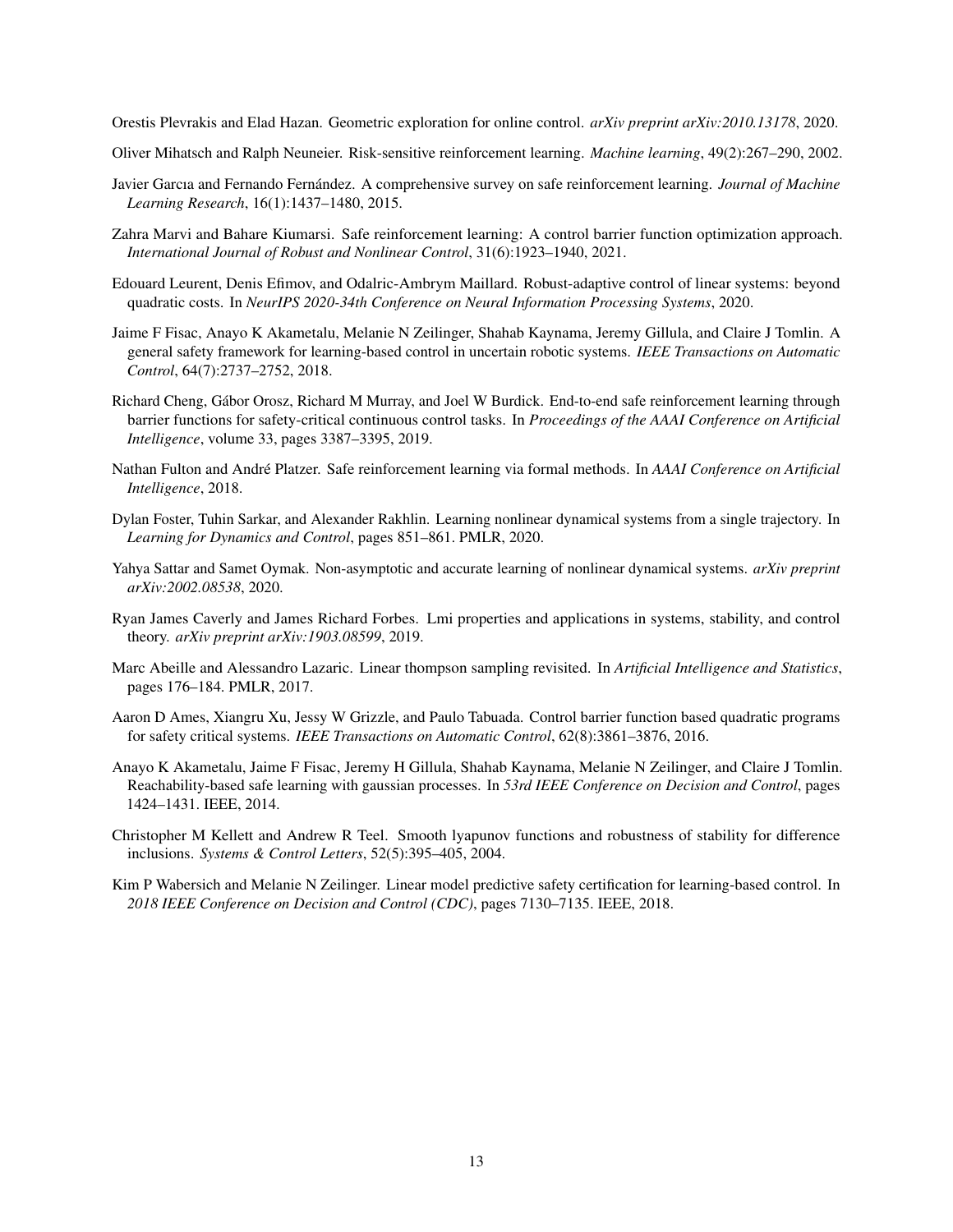# Appendices

The appendices include the proofs for the theoretical results and more discussions for the paper.

- Appendix [A](#page-13-0) provides necessary lemmas that will be used throughout the appendices and defines the constrainttightening factors promised in Lemma [2.](#page-6-2)
- Appendix [B](#page-16-0) focuses on the estimation error and provides proofs for Theorem [1](#page-8-2) and Corollary [1.](#page-8-0)
- Appendix [C](#page-19-0) studies feasibility and provides a proof for Theorem [2.](#page-8-1)
- Appendix [D](#page-20-0) focuses on the constraint satisfaction and provides a proof for Theorem [3,](#page-9-2) which also includes a proof for Lemma [2.](#page-6-2)
- Appendix [E](#page-22-0) analyzes the regret and proves Theorem [4.](#page-9-0)
- Appendix [F](#page-27-0) provides additional discussions on RMPC and non-zero  $x_0$ .
- Appendix [G](#page-31-0) provides proofs to the technical lemmas used in the appendices [A](#page-13-0)[-E.](#page-22-0)

**Additional Notations.** Define  $\mathbb{X} = \{x : D_x x \leq d_x\}$  and  $\mathbb{U} = \{u : D_u u \leq d_u\}$ . Let  $v_{\min}(A)$  and  $v_{\max}(A)$  denote the minimum and the maximum eigenvalue of a symmetric matrix  $A$  respectively. For two symmetric matrices  $X$ and Y, we write  $X \le Y$  if  $Y - X$  is positive semi-definite, we write  $X \le Y$  if  $Y - X$  is positive definite. For two vectors  $x, y \in \mathbb{R}^n$ , we write  $x \leq y$  is  $(y - x)_i \geq 0$  for  $1 \leq i \leq n$ , i.e. x is smaller than y elementwise. Consider a σ-algebra  $\mathcal{F}_t$  and a random vector  $y_t \in \mathbb{R}^n$ , we write  $y_t \in \mathcal{F}_t$  if the random vector  $y_t$  is measurable in  $\mathcal{F}_t$ . We let  $I_n$ denote the identity matrix in  $\mathbb{R}^{n \times n}$ . Denote an aggregated vector  $z_t = (x_t^\top, u_t^\top)^\top$  for notational simplicity. Define  $z_{\text{max}} = \sqrt{x_{\text{max}}^2 + u_{\text{max}}^2}$  as the maximum  $l_2$  norm of  $z_t$  for any  $x_t$ ,  $u_t$  satisfying the constraints in [\(2\)](#page-2-0). We use "a.s." as an abbreviation for "almost surely". Finally, for memory lengths  $H_1 < H_2$ , notice that the set  $\mathcal{M}_{H_1}$  can be viewed as a subset of  $M_{H_2}$  since we can append 0 matrices to any  $M \in M_{H_1}$  to generate a corresponding matrix in  $M_{H_2}$ , so we will slightly abuse the notation and write  $M \in \mathcal{M}_{H_2}$  for any  $M \in \mathcal{M}_{H_1}$  with  $H_1 < H_2$ .

# <span id="page-13-0"></span>A Preparations: State Approximation and Constraint-tightening Terms

This section provides results that will be useful throughout the rest of the appendices. Specifically, the first subsection provides a state approximation lemma and a constraint-decomposition corollary for the approximate DAP, and the second subsection defines and discusses the constraint-tightening terms in Lemma [2](#page-6-2) and [\(10\)](#page-6-0) based on the upper bounds of the constraint decomposition terms.

#### A.1 State Approximation and Constraint Decompositions

We consider a more general form of approximate DAP below than that in [\(3\)](#page-3-0), i.e., an approximate DAP with time-varying policy matrices  $M_t$ , time-varying excitation levels  $\bar{\eta}_t$ , and time-varying model estimations  $\theta_t$ .

<span id="page-13-1"></span>
$$
u_t = \sum_{t=1}^{H_t} M_t[k]\hat{w}_{t-k} + \eta_t, \quad \hat{w}_t = \Pi_{\mathbb{W}}(x_{t+1} - \hat{\theta}_t z_t), \quad \|\eta_t\|_{\infty} \le \bar{\eta}_t, \quad t \ge 0,
$$
\n(13)

where  $\mathbf{M}_t \in \mathcal{M}_{H_t}$  and  $\{H_t\}_{t \geq 0}$  is non-decreasing.

When implementing the time-varying approximate DAP [\(13\)](#page-13-1) to the system  $x_{t+1} = A_* x_t + B_* u_t + w_t$ , we have the following state approximation lemma.

<span id="page-13-2"></span>Lemma 3 (State approximation under time-varying approximate DAP). *When implementing the time-varying approximate DAP* [\(13\)](#page-13-1) *to the system*  $x_{t+1} = A_*x_t + B_*u_t + w_t$ *, we have the following state approximation result:* 

$$
x_t = A^{H_t}_* x_{t-H_t} + \sum_{k=2}^{2H_t}\sum_{i=1}^{H_t} A^{i-1}_*B_*M_{t-i}[k-i]\hat{w}_{t-k}1\hspace{-1.5mm}1_{(1\leq k-i\leq H_{t-i})} + \sum_{i=1}^{H_t} A^{i-1}_*w_{t-i} + \sum_{i=1}^{H_t} A^{i-1}_*B_*\eta_{t-i}
$$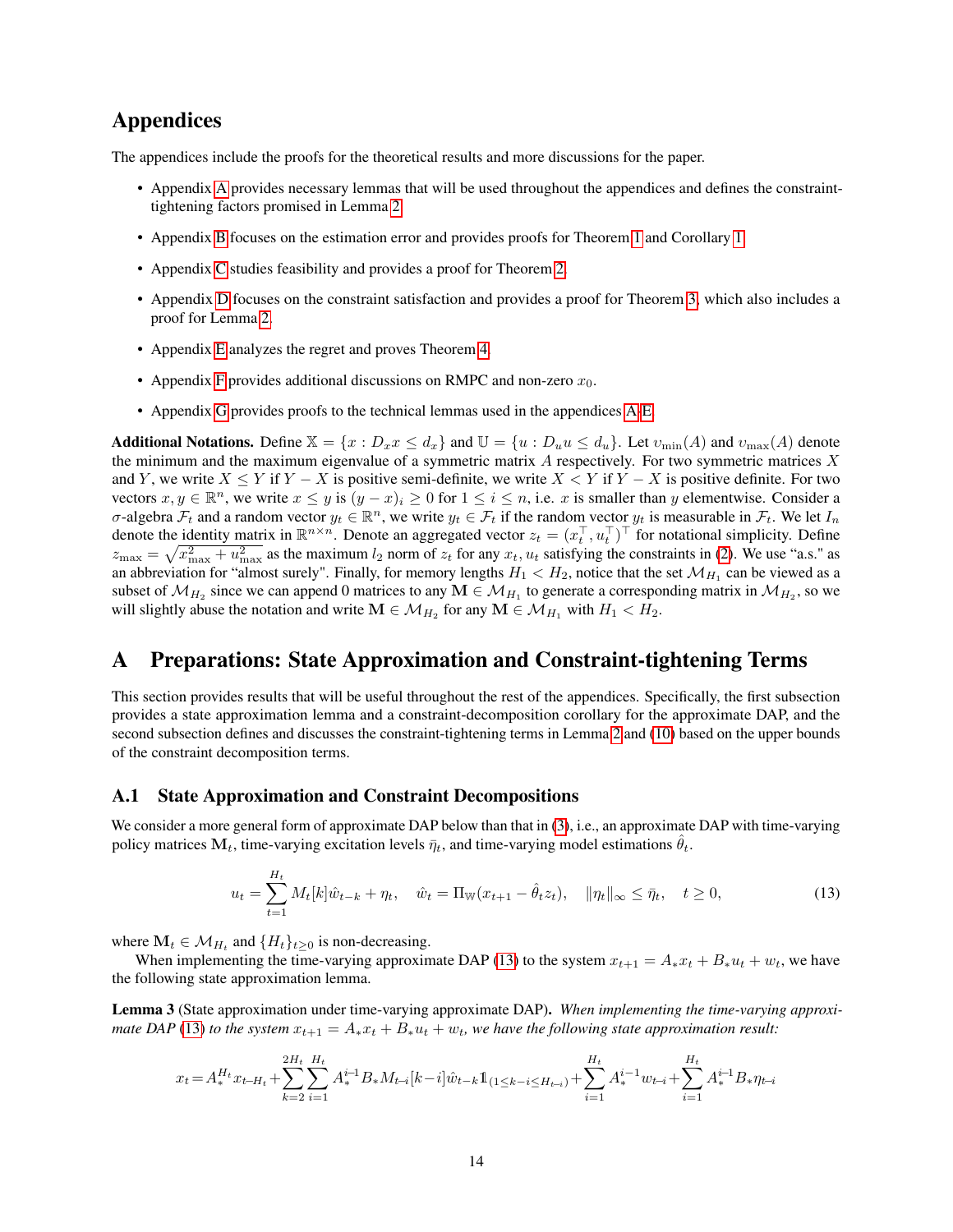The lemma above is a straightforward extension from Proposition [1](#page-3-1) reviewed in Section [3](#page-3-4) for the case with perfect model information, thus the proof is omitted.

To simplify the exposition, we introduce the following notations for time-varying DAP.

$$
\tilde{\Phi}_k^x(\mathbf{M}_{t-H_t:t};\theta) = A^{k-1} \mathbb{1}_{(k \le H_t)} + \sum_{i=1}^{H_t} A^{i-1} B M_{t-i}[k-i] \mathbb{1}_{(1 \le k-i \le H_t)}, \quad \forall \, 1 \le k \le 2H_t,
$$
\n<sup>(14)</sup>

$$
\tilde{g}_i^x(\mathbf{M}_{t-H_t:t-1};\theta) = \sup_{\hat{w}_k \in \mathbb{W}} D_{x,i}^\top \sum_{k=1}^{2H_t} \tilde{\Phi}_k^x(\mathbf{M}_{t-H_t:t-1};\theta) \hat{w}_{t-k} = \sum_{k=1}^{2H_t} ||D_{x,i}^\top \tilde{\Phi}_k^x(\mathbf{M}_{t-H_t:t-1};\theta)||_1 w_{\text{max}},\tag{15}
$$

where  $1 \le i \le k_x$  and we define  $M_t = M_0$  for  $t \le 0$  for notational simplicity. Notice that when  $M_t = M$  and  $H_t = H$  (the time-invariant case), the definitions of  $\tilde{\Phi}_k^x(\mathbf{M}_{t-H_t:t};\theta)$  and  $\tilde{g}_i^x(\mathbf{M}_{t-H_t:t-1};\theta)$  above reduce to the definitions of  $\Phi_k^x(\mathbf{M}; \theta)$  and  $g_i^x(\mathbf{M}; \theta)$  respectively in Section [3.](#page-3-4)

Based on Lemma [3](#page-13-2) and the notations defined above, we can obtain the following corollary on the decompositions of the state constraints  $D_xx_t$  and action constraints  $D_uu_t$ . The decompositions are crucial when defining our constrainttightening terms and developing the constraint satisfaction guarantees.

<span id="page-14-1"></span>Corollary 2 (Constraint decomposition). *When implementing the time-varying approximate DAP* [\(13\)](#page-13-1) *to the system*  $x_{t+1} = A_* x_t + B_* u_t + w_t$ , for each  $1 \leq i \leq k_x$  and  $1 \leq j \leq k_u$ , we have the following decompositions:

$$
D_{x,i}^{\top}x_t \leq \underbrace{g_i^x(\mathbf{M}_t; \hat{\theta}_t^g)}_{\text{estimated state constraint function}} + \underbrace{(g_i^x(\mathbf{M}_t; \theta_*) - g_i^x(\mathbf{M}_t; \hat{\theta}_t^g))}_{\text{model estimation errors}} + \sum_{k=1}^{H_t} D_{x,i}^{\top} A_k^{k-1}(w_{t-k} - \hat{w}_{t-k})
$$
\n
$$
+ \underbrace{\sum_{i=1}^{H_t} D_{x,i}^{\top} A_i^{i-1} B_* \eta_{t-i}}_{\text{excitation errors on the state}} + \underbrace{D_{x,i}^{\top} A_*^{H_t} x_{t-H_t}}_{\text{history truncation errors}} + \underbrace{(\tilde{g}_i^x(\mathbf{M}_{t-H_t:t-1}; \theta_*) - g_i^x(\mathbf{M}_t; \theta_*))}_{\text{policy variation errors}},
$$
\n
$$
D_{u,j}^{\top} u_t \leq \underbrace{g_j^u(\mathbf{M}_t)}_{\text{action constraint function}} + \underbrace{D_{u,j}^{\top} \eta_t}_{\text{excitation error on the action}}
$$

where  $\hat{\theta}_t^g$  is an estimated model used to approximate the state constraint function, and we allow  $\hat{\theta}_t^g\neq\hat{\theta}_t$  for generality.

*Proof.* The proof is by the definitions of  $g_i^x$ ,  $g_j^u$ ,  $\tilde{g}_i^x$ , and Lemma [3.](#page-13-2) For the action constraints, by the definition [\(13\)](#page-13-1), we have

$$
D_{u,j}^{\top} u_t = \sum_{t=1}^{H_t} D_{u,j}^{\top} M_t[k] \hat{w}_{t-k} + D_{u,j}^{\top} \eta_t \le \sum_{t=1}^{H_t} ||D_{u,j}^{\top} M_t[k]||_1 w_{\max} + D_{u,j}^{\top} \eta_t = g_j^u(\mathbf{M}_t) + D_{u,j}^{\top} \eta_t
$$

where the inequality is because  $\hat{w}_{t-k} \in \mathbb{W}$  and the Hölder's inequality. The state constraints can be similarly proved: notice that we apply the Hölder's inequality on  $\hat{w}_{t-k}$  instead of  $w_{t-k}$ .  $\Box$ 

#### <span id="page-14-0"></span>A.2 The Constraint-tightening Terms

This subsection provides the definitions of the factors  $c_1, c_2, c_3$  in the constraint-tightening terms introduced in Lemma [2.](#page-6-2) Further, this subsection provides explanations on all the constraint-tightening terms in [\(10\)](#page-6-0) by showing that each constraint-tightening term serves as an upper bound on an error term in the constraint decompositions in Corollary [2.](#page-14-1)

**Definition and explanation of**  $\epsilon_{\theta}(r)$ . The next lemma formally shows that the constraint-tightening term  $\epsilon_{\theta}(r)$  is an upper bound on the model estimation errors in the state constraint decomposition in Corollary [1,](#page-8-0) where  $r$  is the model estimation error bound.

<span id="page-14-2"></span>**Lemma 4** (Definition of  $\epsilon_{\theta}(r)$ ). *Consider implementing the time-varying approximate DAP* [\(13\)](#page-13-1) *to the system*  $x_{t+1}$  =  $A_*x_t+B_*u_t+w_t$ . For a fixed  $t$ , suppose  $\hat{\theta}_{t-k}, \hat{\theta}^g_t \in \Theta_{ini}$ ,  $\|\hat{\theta}^g_t-\theta_*\|_F \leq r$ , and  $\|\hat{\theta}_{t-k}-\theta_*\|_F \leq r$  for all  $1 \leq k \leq H_t$ .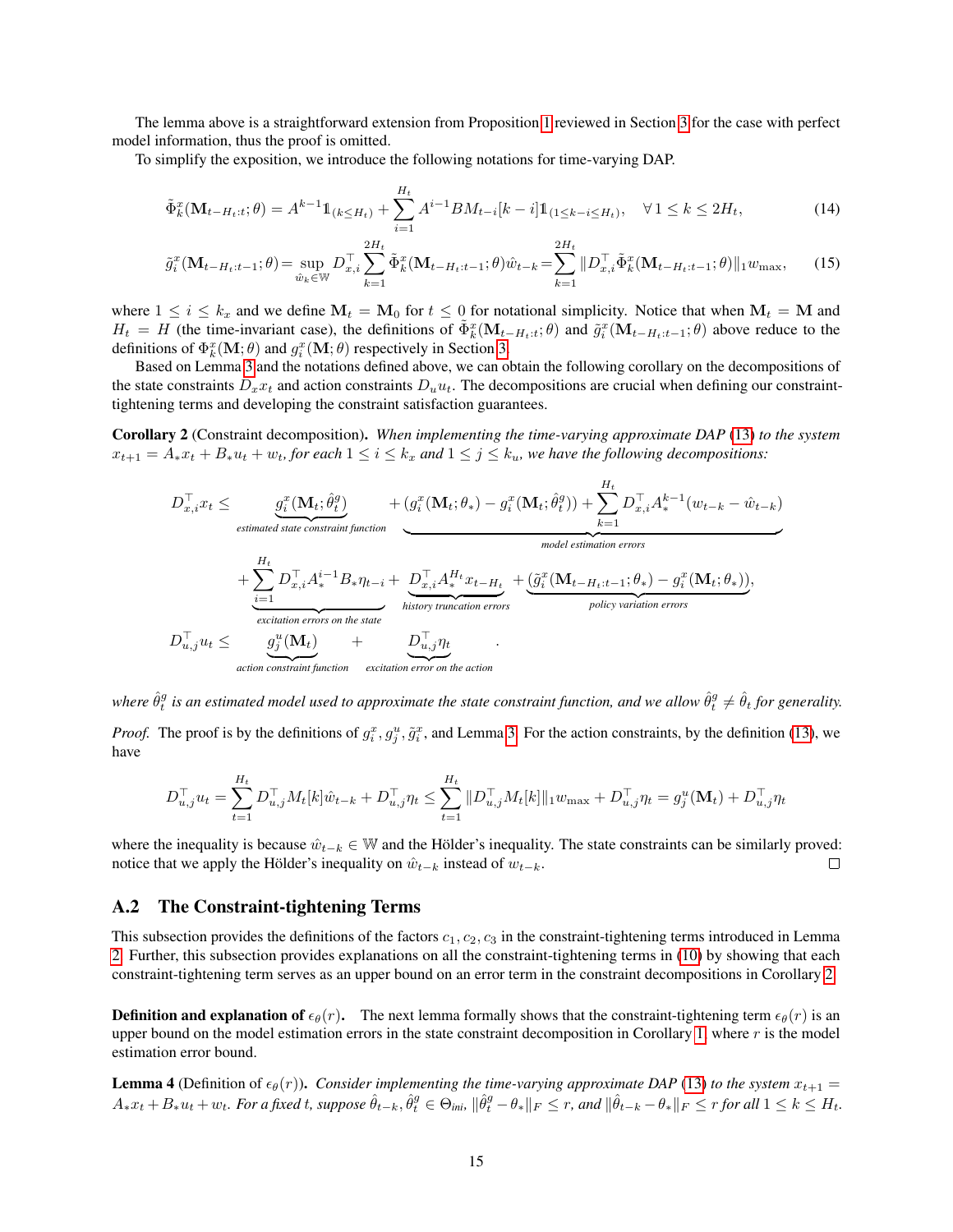*Further, suppose*  $x_{t-k} \in \mathbb{X}, u_{t-k} \in \mathbb{U}$  *for all*  $1 \leq k \leq H_t$ *. Then, we have* 

$$
g_i^x(\mathbf{M}_t; \theta_*) - g_i^x(\mathbf{M}_t; \hat{\theta}_t^g) \le \epsilon_{\hat{\theta}}(r), \quad \sum_{k=1}^{H_t} D_{x,i}^{\top} A_*^{k-1}(w_{t-k} - \hat{w}_{t-k}) \le \epsilon_{\hat{w}}(r),
$$

$$
(g_i^x(\mathbf{M}_t; \theta_*) - g_i^x(\mathbf{M}_t; \hat{\theta}_t^g)) + \sum_{k=1}^{H_t} D_{x,i}^{\top} A_*^{k-1}(w_{t-k} - \hat{w}_{t-k}) \le \epsilon_{\theta}(r)
$$
  
\nmodel estimation errors

 $where \epsilon_{\hat{w}}(r) = ||D_x||_{\infty} \approx \max_{\hat{\theta}} \kappa / \gamma \cdot r = O(r), \epsilon_{\hat{\theta}}(r) = 5\kappa^4 \kappa_B ||D_x||_{\infty} w_{\max}/\gamma^3 \sqrt{mn}r = O(\sqrt{mn}r),$  and  $\epsilon_{\theta}(r) = O(\sqrt{mn}r)$ .  $\epsilon_{\hat{\theta}}(r) + \epsilon_{\hat{w}}(r) = O(\sqrt{mn})r$ . We can let  $c_1 = \|\tilde{D}_x\|_{\infty} z_{\max}\kappa/\gamma + 5\kappa^4 \kappa_B \|D_x\|_{\infty} w_{\max}/\gamma^3$ .

The proof of Lemma [4](#page-14-2) is based on the perturbation analysis and deferred to Appendix [G.1.](#page-31-1) When proving Lemma [4,](#page-14-2) we also establish the following lemma.

<span id="page-15-1"></span>**Lemma 5** (Disturbance approximation error). *Consider*  $\hat{w}_t = \Pi_w(x_{t+1} - \hat{\theta}z_t)$  *and*  $x_{t+1} = \theta_* z_t + w_t$ . *Suppose*  $||z_t||_2 \leq b_z$  *and*  $||\theta_* - \hat{\theta}||_F \leq r$ , *then* 

$$
||w_t - \hat{w}_t||_2 \le b_z r
$$

*Proof.* By non-expansiveness of projection, we have  $||w_t - \hat{w}_t||_2 \le ||x_{t+1} - \theta_* z_t - (x_{t+1} - \hat{\theta} z_t)||_2 = ||(\hat{\theta} - \theta_*)z_t||_2 \le$  $b_zr$ .

**Definition and explanation of**  $\epsilon_{\eta,x}(\bar{\eta})$  and  $\epsilon_{\eta,u}(\bar{\eta})$  The next lemma formally shows that the terms  $\epsilon_{\eta,x}(\bar{\eta})$  and  $\epsilon_{\eta,u}(\bar{\eta})$  bounds the excitation errors on the state and action constraint decompositions in Corollary [2.](#page-14-1)

<span id="page-15-0"></span>**Lemma 6** (Definition of  $\epsilon_{\eta}(\bar{\eta})$ ). *Consider implementing the time-varying approximate DAP* [\(13\)](#page-13-1) *to the system*  $x_{t+1}$  =  $A_*x_t + B_*u_t + w_t$ . For a fixed t, suppose  $\|\eta_t\|_{\infty} \leq \bar{\eta}$  for all  $0 \leq k \leq H_t$ . Then,

$$
\underbrace{\sum_{i=1}^{H_t} D_{x,i}^{\top} A_*^{i-1} B_* \eta_{t-i}}_{\text{excitation errors on state}} \leq \epsilon_{\eta,x}(\bar{\eta}), \qquad \underbrace{D_{u,j}^{\top} \eta_t}_{\text{excitation errors on actions}} \leq \epsilon_{\eta,u}(\bar{\eta}),
$$

 $\mathcal{L}_{m,n} = \|D_x\|_{\infty} \kappa \kappa_B / \gamma \sqrt{m}\bar{\eta} = O(\sqrt{m}\bar{\eta}), \ \epsilon_{\eta,u} = \|D_u\|_{\infty} \bar{\eta} = O(\bar{\eta}),$  and we define  $\epsilon_{\eta} = (\epsilon_{\eta,x}, \epsilon_{\eta,u}), \ c_2 = 0$  $||D_x||_{\infty} \kappa \kappa_B / \gamma$ ,  $c_3 = ||D_u||_{\infty}$ .

*Proof.* The proof is provided below.

$$
||D_x \sum_{i=1}^{H_t} A_*^{i-1} B_* \eta_{t-i}||_{\infty} \le ||D_x||_{\infty} \sum_{i=1}^{H_t} ||A_*^{i-1} B_*||_{\infty} ||\eta_{t-i}||_{\infty} \le ||D_x||_{\infty} \sqrt{m} \sum_{i=1}^{H_t} ||A_*^{i-1} B_*||_2 ||\eta_{t-i}||_{\infty}
$$
  

$$
\le ||D_x||_{\infty} \sqrt{m} \sum_{i=1}^{H_t} \kappa (1-\gamma)^{i-1} \kappa_B ||\eta_{t-i}||_{\infty} \le ||D_x||_{\infty} \sqrt{m} \kappa \kappa_B/\gamma \bar{\eta}
$$
  

$$
||D_u \eta_t||_{\infty} \le ||D_u||_{\infty} ||\eta_t||_{\infty} \le ||D_u||_{\infty} \bar{\eta}
$$

 $\Box$ 

**Definition of**  $\epsilon_H(H)$  The term  $\epsilon_H(H)$  has been introduced in [Li et al.](#page-11-4) [\(2020\)](#page-11-4) for the known-model case to bound the history truncation errors in the state constraint decomposition. Here, we slightly improve its dependence on the problem dimensions and include our proof below.

**Lemma 7** (Definition of  $\epsilon_H$ ). *For any*  $x_{t-H_t} \in \mathbb{X}$ *, we have* 

$$
\underbrace{D_{x,i}^{\top} A_*^{H_t} x_{t-H_t}}_{\text{history truncation errors}} \le \epsilon_H(H_t) = \|D_x\|_{\infty} \kappa x_{\max} (1-\gamma)^{H_t} = O((1-\gamma)^{H_t}).
$$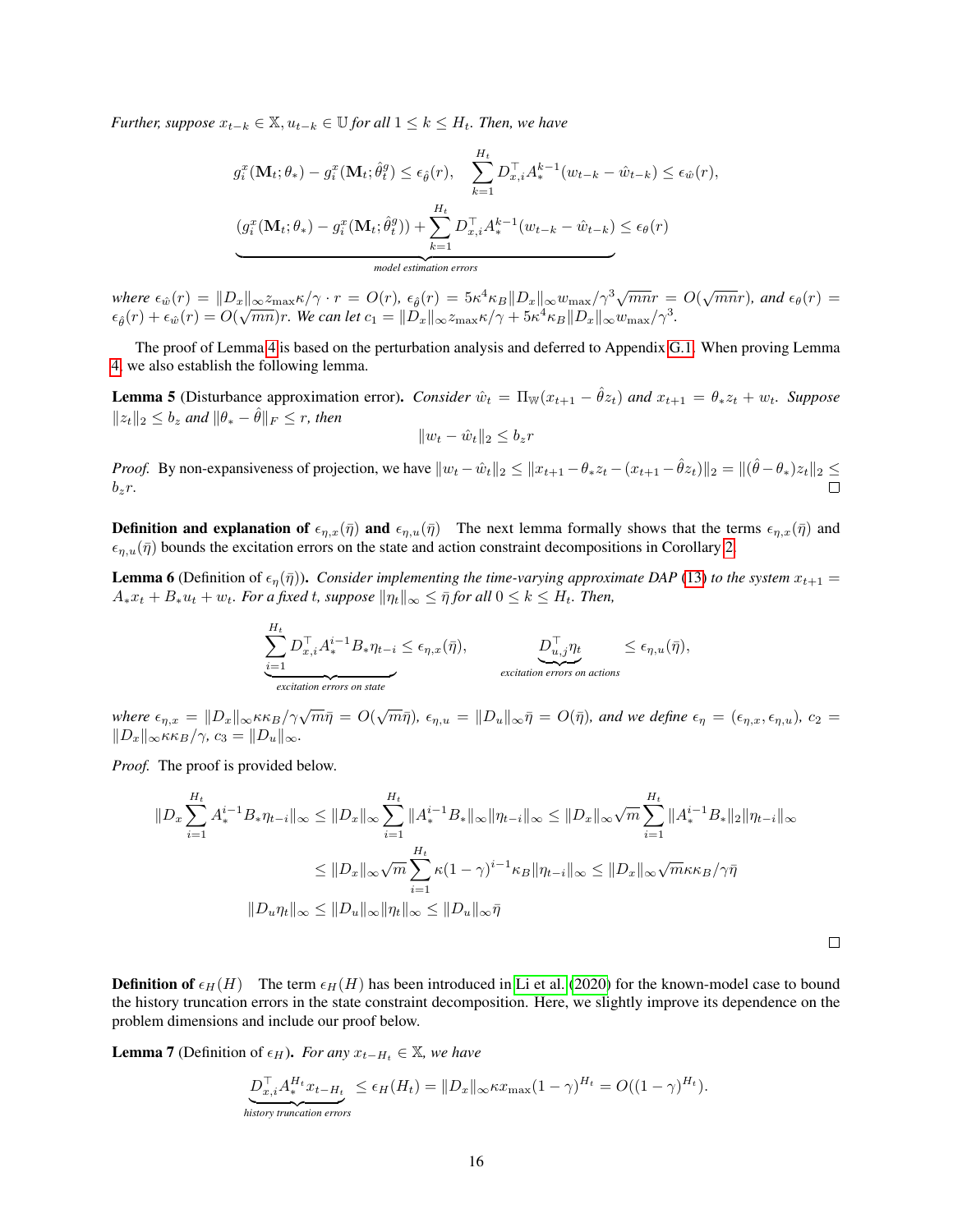*Proof.*

$$
||D_x A_*^{H_t} x_{t-H_t}||_{\infty} \le ||D_x||_{\infty} ||A_*^{H_t} x_{t-H_t}||_{\infty} \le ||D_x||_{\infty} ||A_*^{H_t} x_{t-H_t}||_2
$$
  
\n
$$
\le ||D_x||_{\infty} ||A_*^{H_t}||_2 ||x_{t-H_t}||_2 \le ||D_x||_{\infty} \kappa (1 - \gamma)^{H_t} x_{\text{max}}.
$$

**Definition of**  $\epsilon_v(\Delta_M, H)$  The error term  $\epsilon_v(\Delta_M, H)$  has also been introduced in [Li et al.](#page-11-4) [\(2020\)](#page-11-4) for the known-model case to bound the policy variation error. Here, we also slightly improve its dependence on the problem dimensions and the memory length in the next lemma. The proof is based on the perturbation analysis and will be provided in Appendix [G.2.](#page-33-0)

<span id="page-16-2"></span>**Lemma 8** (Definition of  $\epsilon_v(\Delta_M, H)$ ). *Under the conditions in Lemma [3,](#page-13-2) suppose*  $\Delta_M \ge \max_{1 \le k \le H_t} \frac{\|\mathbf{M}_t - \mathbf{M}_{t-k}\|_F}{k}$ , *then we have*

$$
\underbrace{\left(\tilde{g}_i^x(\mathbf{M}_{t-H_t:t-1};\theta_*)-g_i^x(\mathbf{M}_t;\theta_*)\right)}_{policy\ variation\ errors}\leq \epsilon_v(\Delta_M,H_t)
$$

*where*  $\epsilon_v(\Delta_M, H_t) = ||D_x||_\infty w_{\max} \kappa \kappa_B / \gamma^2 \sqrt{mnH_t}\Delta_M = O(\sqrt{mnH_t}\Delta_M)$ .

# <span id="page-16-0"></span>B Estimation Error Bounds

This section provides a proof for Theorem [1](#page-8-2) and a proof for Corollary [1.](#page-8-0) When proving Corollary [1,](#page-8-0) we also establishes a.s. upper bounds on the state and action trajectories of our algorithm.

### B.1 Proof of Theorem [1](#page-8-2)

Our proof of Theorem [1](#page-8-2) relies on a recently developed least square estimation error bound for general time series satisfying a block matingale small-ball (BMSB) condition [Simchowitz et al.](#page-10-4) [\(2018\)](#page-10-4). The general error bound and the definition of BMSB are included below for completeness. In the literature [Dean et al.](#page-10-1) [\(2018,](#page-10-1) [2019b\)](#page-11-3), only linear policies are considered and shown to satisfy the BMSB condition. Our contribution is to show that even for general policies, BMSB still holds as long as the corresponding states and actions are bounded (which is usually the case if certain stability properties are satisfied). By general policies, we allow time-varying policies, nonlinear policies, policies that depend on all the history, etc., (i.e. we consider  $u_t = \pi_t(x_0, \{w_k, \eta_k\}_{k=0}^{t-1}) + \eta_t$ ). More rigorous discussions are provided below.

**Definition 3** (Block Martingale Small-Ball (BMSB) (Definition 2.1 [Simchowitz et al.](#page-10-4) [\(2018\)](#page-10-4))). *Let*  $\{X_t\}_{t\geq 1}$  *be an* {Ft}t≥1*-adapted random process taking values in* R d *. We say that it satisfies the* (k, Γsb, p)*-block martingale*  $s$ mall-ball (BMSB) condition for  $\Gamma_{sb} > 0$  if, for any fixed  $\lambda \in \mathbb{R}^d$  such that  $\|\lambda\|_2 = 1$  and for any  $j \ge 0$ , one has  $\frac{1}{k} \sum_{i=1}^k \mathbb{P}(|\lambda^\top X_{j+i}| \geq \sqrt{\lambda^\top \Gamma_{sb} \lambda} | \mathcal{F}_j) \geq p$  almost surely.

<span id="page-16-1"></span>**Theorem 5** (Theorem 2.4 in [Simchowitz et al.](#page-10-4) [\(2018\)](#page-10-4)). *Fix*  $\epsilon \in (0,1)$ ,  $\delta \in (0,1/3)$ ,  $T \ge 1$ , and  $0 < \Gamma_{sb} < \overline{\Gamma}$ . *Consider a random process*  $\{X_t, Y_t\}_{t\geq 1} \in (\mathbb{R}^d \times \mathbb{R}^n)^T$  and a filtration  $\{\mathcal{F}_t\}_{t\geq 1}$ . Suppose the following conditions *hold,*

- *1.*  $Y_t = \theta_* X_t + \eta_t$ , where  $\eta_t \mid \mathcal{F}_t$  *is*  $\sigma_{sub}^2$ -sub-Gaussian and mean zero,
- 2.  $\{X_t\}_{t\geq 1}$  *is an*  $\{\mathcal{F}_t\}_{t\geq 1}$ *-adapted random process satisfying the*  $(k, \Gamma_{sb}, p)$ *-block martingale small-ball* (*BMSB*) *condition,*
- 3.  $\mathbb{P}(\sum_{t=1}^{T} X_t X_t^{\top} \nleq T\overline{\Gamma}) \leq \delta.$

Define the (ordinary) least square estimator as  $\tilde{\theta} = \arg \min_{\theta \in \mathbb{R}^{n \times d}} \sum_{t=1}^{T} \|Y_t - \theta X_t\|_2^2$ . Then if

$$
T \ge \frac{10k}{p^2} \left( \log(\frac{1}{\delta}) + 2d \log(10/p) + \log \det(\bar{\Gamma} \Gamma_{sb}^{-1}) \right),\,
$$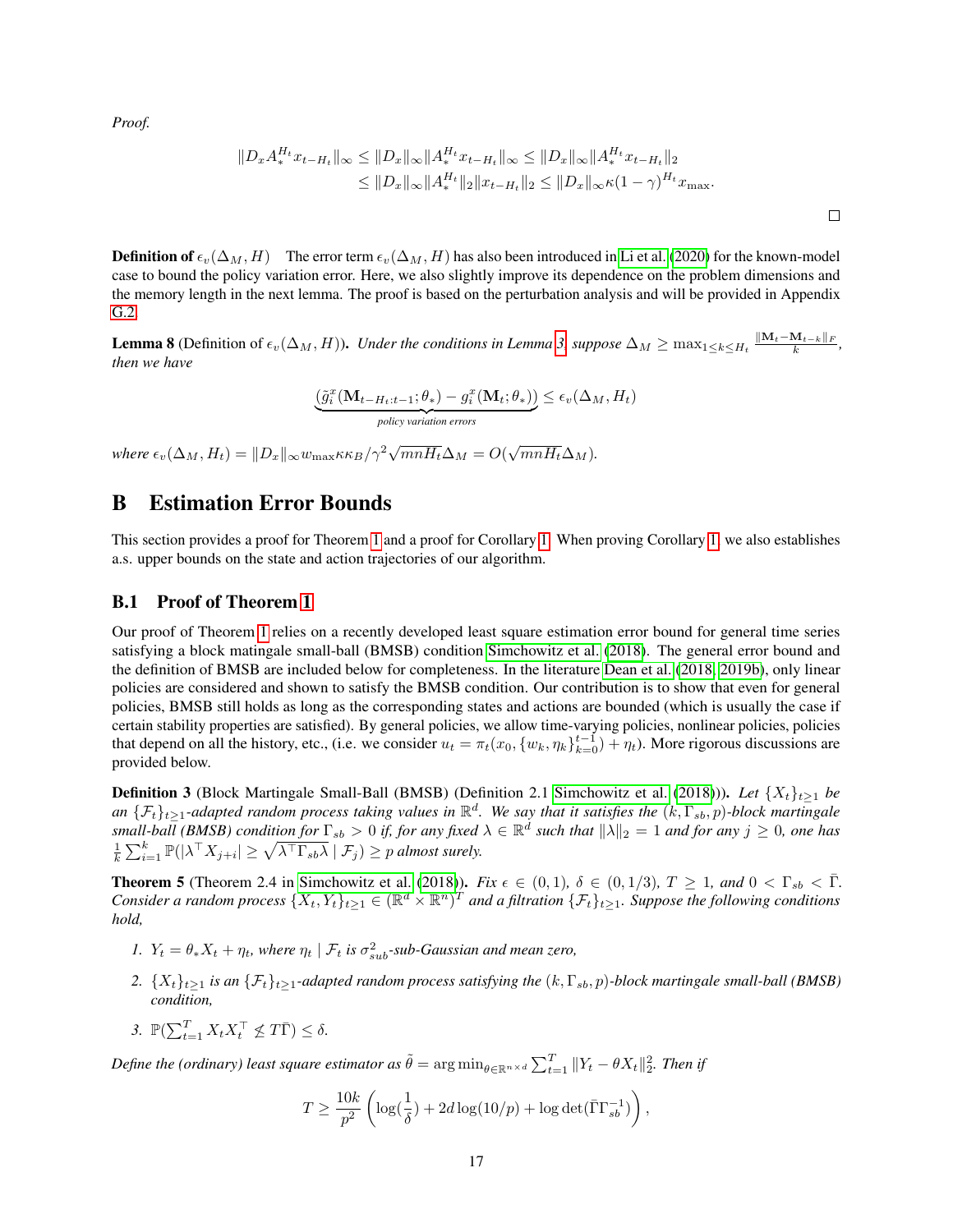*we have*

$$
\|\tilde{\theta} - \theta_{*}\|_{2} \le \frac{90\sigma_{sub}}{p} \sqrt{\frac{n + d\log(10/p) + \log \det(\bar{\Gamma}\Gamma_{sb}^{-1}) + \log(1/\delta)}{Tv_{\min}(\Gamma_{sb})}}
$$

*with probability at least*  $1 - 3\delta$ .

Next, we present a proof for our Theorem [1](#page-8-2) by verifying the conditions in Theorem [5](#page-16-1) for general nonlinear policies.

*Proof of Theorem [1.](#page-8-2)* Condition 1 is straightforward:  $x_{t+1} = \theta_* z_t + w_t$ , and  $w_t \mid \mathcal{F}_t = w_t$  which is mean 0 and  $\sigma_{sub}^2$ -sub-Gaussian by Assumption [4.](#page-3-5) Condition 3 is also straightforward. Notice that  $v_{\text{max}}(z_t z_t^\top) \leq \text{trace}(z_t z_t^\top) = \|z_t\|_2^2 \leq b_z^2$ . Therefore, we can define  $\bar{\Gamma} = b_z^2 I_{n+m}$ , and then  $\mathbb{P}(\sum_{t=1}^T z_t z_t^\top \nleq T\bar{\Gamma}) = 0 \leq \delta$ .

The tricky part is Condition 2. Next, we will show the BMSB condition holds for our system. Then, by Theorem [5,](#page-16-1) we complete the proof.

<span id="page-17-0"></span>**Lemma 9** (Verification of BMSB condition). *Define filtration*  $\mathcal{F}_t = \{w_0, \ldots, w_{t-1}, \eta_0, \ldots, \eta_t\}$ *. Under the conditions in Theorem [1,](#page-8-2)*

 $\{z_t\}_{t\geq 0}$  *satisfies the*  $(1, s_z^2 I_{n+m}, p_z)$ -BMSB condition,

*where*  $p_z = \min(p_w, p_\eta)$ ,  $s_z = \min(s_w/4, \frac{\sqrt{3}}{2} s_\eta \bar{\eta}, \frac{s_w s_\eta}{4b_w})$  $\frac{d^2w}{d b_u} \bar{\eta}$ ).

*Proof of Lemma* [9.](#page-17-0) Define filtration  $\mathcal{F}_t^m = \mathcal{F}(w_0, \dots, w_{t-1}, \eta_0, \dots, \eta_{t-1})$ . Notice that the policy in Theorem [1](#page-8-2) can be written as  $u_t = \pi_t(\mathcal{F}_t^m) + \eta_t$ . Note that  $z_t \in \mathcal{F}_t$  is by definition. Next,

$$
z_{t+1} | \mathcal{F}_t = \begin{bmatrix} x_{t+1} \\ u_{t+1} \end{bmatrix} | \mathcal{F}_t = \begin{bmatrix} \theta_* z_t + w_t | \mathcal{F}_t \\ \pi_{t+1}(\mathcal{F}_{t+1}^m) + \eta_{t+1} | \mathcal{F}_t \end{bmatrix},
$$

where  $\mathcal{F}_{t+1}^m = \mathcal{F}(w_0, \ldots, w_t, \eta_0, \ldots, \eta_t)$ .

Notice that conditioning on  $\mathcal{F}_t$ , the variable  $\theta_* z_t$  is determined, but the variable  $\pi_{t+1}(\mathcal{F}_{t+1}^m)$  is still random due to the randomness of  $w_t$ . For the rest of the proof, we will always condition on  $\mathcal{F}_t$ , and omit the conditioning notation, i.e.,  $\cdot \mid \mathcal{F}_t$ , for notational simplicity.

Consider any  $\lambda = (\lambda_1^{\top}, \lambda_2^{\top})^{\top} \in \mathbb{R}^{m+n}$ , where  $\lambda_1 \in \mathbb{R}^n$ ,  $\lambda_2 \in \mathbb{R}^m$ ,  $\|\lambda\|_2^2 = \|\lambda_1\|_2^2 + \|\lambda_2\|_2^2 = 1$ . Define  $k_0 = \max(2)$ √  $\overline{3}$ ,  $4b_u/s_w$ ). We consider three cases: (i) when  $\|\lambda_2\|_2 \le 1/k_0$  and  $\lambda_1^{\top} \theta_* z_t \ge 0$ , (ii) when  $\|\lambda_2\|_2 \le 1/k_0$ and  $\lambda_1^{\top} \theta_* z_t < 0$ , (iii) when  $\|\lambda_2\|_2 > 1/k_0$ . We will show in all three cases,

$$
\mathbb{P}(|\lambda^\top z_{t+1}| \geq s_z) \geq p_z
$$

Consequently, by Definition 2.1 in [Simchowitz et al.](#page-10-4) [\(2018\)](#page-10-4), we have  $\{z_t\}$  is  $(1, s_z^2 I, p_z)$ -BMSB. **Case 1:** when  $\|\lambda_2\|_2 \leq 1/k_0$  and  $\lambda_1^{\top} \theta_* z_t \geq 0$ 

$$
\lambda_1^\top w_t \leq \lambda_1^\top (w_t + \theta_* z_t) \leq |\lambda_1^\top (w_t + \theta_* z_t)|
$$
  
=  $|\lambda^\top z_{t+1} - \lambda_2^\top u_{t+1}| \leq |\lambda^\top z_{t+1}| + |\lambda_2^\top u_{t+1}| \leq |\lambda^\top z_{t+1}| + |\lambda_2||_2b_u$   
 $\leq |\lambda^\top z_{t+1}| + b_u/k_0 \leq |\lambda^\top z_{t+1}| + s_w/4$ 

where the last inequality uses  $k_0 \ge 4b_u/s_w$ . √

Further, notice that  $k_0 \geq 2/$  $\overline{3}$ , so  $\|\lambda_2\|_2^2 \le 1/k_0^2 \le 3/4$ , thus,  $\|\lambda_1\|_2^2 \ge 1/4$ , which means  $\|\lambda_1\|_2 \ge 1/2$ . Therefore,

$$
\mathbb{P}(\lambda_1^\top w_t \ge s_w/2) = \mathbb{P}(\frac{\lambda_1^\top w_t}{\|\lambda_1\|_2} \ge \frac{s_w}{2\|\lambda_1\|_2}) \ge \mathbb{P}(\frac{\lambda_1^\top w_t}{\|\lambda_1\|_2} \ge s_w) = p_w
$$

Then,

$$
\mathbb{P}(|\lambda^\top z_{t+1}| \geq s_z) \geq \mathbb{P}(|\lambda^\top z_{t+1}| \geq s_w/4) = \mathbb{P}(|\lambda^\top z_{t+1}| + s_w/4 \geq s_w/2)
$$
  

$$
\geq \mathbb{P}(\lambda_1^\top w_t \geq s_w/2) \geq p_w
$$

which completes case 1.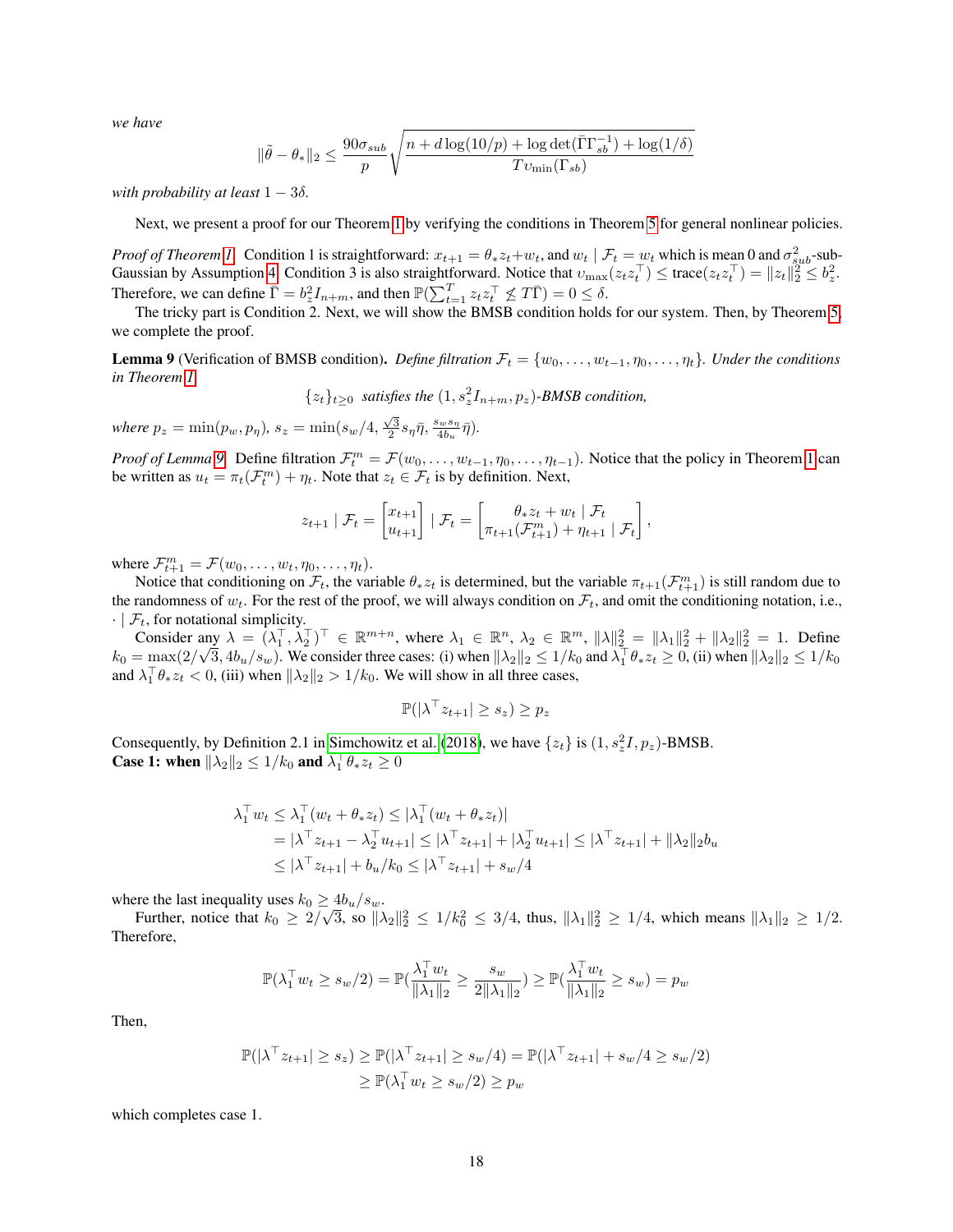**Case 2:** when  $\|\lambda_2\|_2 \leq 1/k_0$  and  $\lambda_1^{\top} \theta_* z_t < 0$ .

$$
\lambda_1^{\top} w_t \ge \lambda_1^{\top} (w_t + \theta_* z_t) \ge -|\lambda_1^{\top} (w_t + \theta_* z_t)|
$$
  
= -|\lambda^{\top} z\_{t+1} - \lambda\_2^{\top} u\_{t+1}| \ge -|\lambda^{\top} z\_{t+1}| - |\lambda\_2^{\top} u\_{t+1}| \ge -|\lambda^{\top} z\_{t+1}| - \|\lambda\_2\|\_2 b\_u  
\ge -|\lambda^{\top} z\_{t+1}| - b\_u/k\_0 \ge -|\lambda^{\top} z\_{t+1}| - s\_w/4

where the last inequality uses  $k_0 \ge 4b_u/s_w$ . √

Further, notice that  $k_0 \geq 2/$  $\overline{3}$ , so  $\|\lambda_2\|_2^2 \le 1/k_0^2 \le 3/4$ , thus,  $\|\lambda_1\|_2^2 \ge 1/4$ , which means  $\|\lambda_1\|_2 \ge 1/2$ . Therefore,

$$
\mathbb{P}(\lambda_1^\top w_t \le -s_w/2) = \mathbb{P}(\frac{\lambda_1^\top w_t}{\|\lambda_1\|_2} \le -\frac{s_w}{2\|\lambda_1\|_2}) \ge \mathbb{P}(\frac{\lambda_1^\top w_t}{\|\lambda_1\|_2} \le -s_w) = \mathbb{P}(\frac{-\lambda_1^\top w_t}{\|\lambda_1\|_2} \ge s_w) = p_w
$$

by  $s_w/(2\|\lambda_1\|_2) \leq s_w$ , and thus  $-s_w/(2\|\lambda_1\|_2) \geq -s_w$ , and Assumption [4.](#page-3-5) Consequently,

$$
\mathbb{P}(|\lambda^\top z_{t+1}| \geq s_z) \geq \mathbb{P}(|\lambda^\top z_{t+1}| \geq s_w/4) = \mathbb{P}(-|\lambda^\top z_{t+1}| - s_w/4 \leq -s_w/2)
$$
  

$$
\geq \mathbb{P}(\lambda_1^\top w_t \leq -s_w/2) \geq p_w
$$

which completes case 2.

which completes case 2.<br>**Case 3: when**  $\|\lambda_2\|_2 > 1/k_0$ . Define  $v = \bar{\eta}s_\eta/k_0 = \min(\sqrt{3}\bar{\eta}s_\eta/2, s_w\bar{\eta}s_\eta/(4b_u))$ . Define

$$
\Omega_1^{\lambda} = \{ w_t \in \mathbb{R}^n \mid \lambda_1^{\top} (w_t + \theta_* z_t) + \lambda_2^{\top} (\pi_{t+1}(\mathcal{F}_{t+1}^m)) \ge 0 \}
$$
  

$$
\Omega_2^{\lambda} = \{ w_t \in \mathbb{R}^n \mid \lambda_1^{\top} (w_t + \theta_* z_t) + \lambda_2^{\top} (\pi_{t+1}(\mathcal{F}_{t+1}^m)) < 0 \}
$$

Notice that  $\mathbb{P}(w_t \in \Omega_1^{\lambda}) + \mathbb{P}(w_t \in \Omega_2^{\lambda}) = 1$ .

$$
\mathbb{P}(|\lambda^{\top} z_{t+1}| \geq s_z) \geq \mathbb{P}(|\lambda^{\top} z_{t+1}| \geq v) = \mathbb{P}(\lambda^{\top} z_{t+1} \geq v) + \mathbb{P}(\lambda^{\top} z_{t+1} \leq -v)
$$
  
\n
$$
\geq \mathbb{P}(\lambda^{\top} z_{t+1} \geq v, w_t \in \Omega_1^{\lambda}) + \mathbb{P}(\lambda^{\top} z_{t+1} \leq -v, w_t \in \Omega_2^{\lambda})
$$
  
\n
$$
\geq \mathbb{P}(\lambda_2^{\top} \eta_{t+1} \geq v, w_t \in \Omega_1^{\lambda}) + \mathbb{P}(\lambda_2^{\top} \eta_{t+1} \leq -v, w_t \in \Omega_2^{\lambda})
$$
  
\n
$$
= \mathbb{P}(\lambda_2^{\top} \eta_{t+1} \geq v) \mathbb{P}(w_t \in \Omega_1^{\lambda}) + \mathbb{P}(\lambda_2^{\top} \eta_{t+1} \leq -v) \mathbb{P}(w_t \in \Omega_2^{\lambda})
$$
  
\n
$$
\geq p_\eta
$$

where the last inequality is because of the following arguments. Notice that

$$
\mathbb{P}(\lambda_2^{\top} \eta_{t+1} \ge v) = \mathbb{P}(\lambda_2^{\top} \eta_{t+1} / \|\lambda_2\|_2 \ge v / \|\lambda_2\|_2)
$$
  
\n
$$
= \mathbb{P}(\lambda_2^{\top} \tilde{\eta}_{t+1} / \|\lambda_2\|_2 \ge v / (\|\lambda_2\|_2 \bar{\eta}))
$$
  
\n
$$
\ge \mathbb{P}(\lambda_2^{\top} \tilde{\eta}_{t+1} / \|\lambda_2\|_2 \ge k_0 v / (\bar{\eta}))
$$
  
\n
$$
= \mathbb{P}(\lambda_2^{\top} \tilde{\eta}_{t+1} / \|\lambda_2\|_2 \ge s_\eta) \ge p_\eta
$$

Then,

$$
\mathbb{P}(\lambda_2^{\top} \eta_{t+1} \le -v) = \mathbb{P}(-\lambda_2^{\top} \eta_{t+1} \ge v) \ge p_{\eta}
$$

This completes the proof of Case 3.

Finally, we apply Theorem [5.](#page-16-1) Notice that  $d = m+n$  in our problem, and  $\log \det(\overline{\Gamma}\Gamma_{sb}^{-1}) = 2(m+n) \log(b_z/s_z)$  $O((m+n)\log(b_z/\bar{\eta}))$  as  $\bar{\eta} \to 0$ ,  $v_{\min}(\Gamma_{sb}) = s_z^2 = O(1/\bar{\eta}^2)$  as  $\bar{\eta} \to 0$ , and  $p = p_z$  here. Therefore, for T large enough, we have:

$$
\|\tilde{\theta}_T - \theta_*\|_2 \le O\left(\sqrt{n+m} \frac{\sqrt{\log(b_z/\bar{\eta}+1/\delta)}}{\sqrt{T}\bar{\eta}}\right).
$$

 $\Box$ 

 $\Box$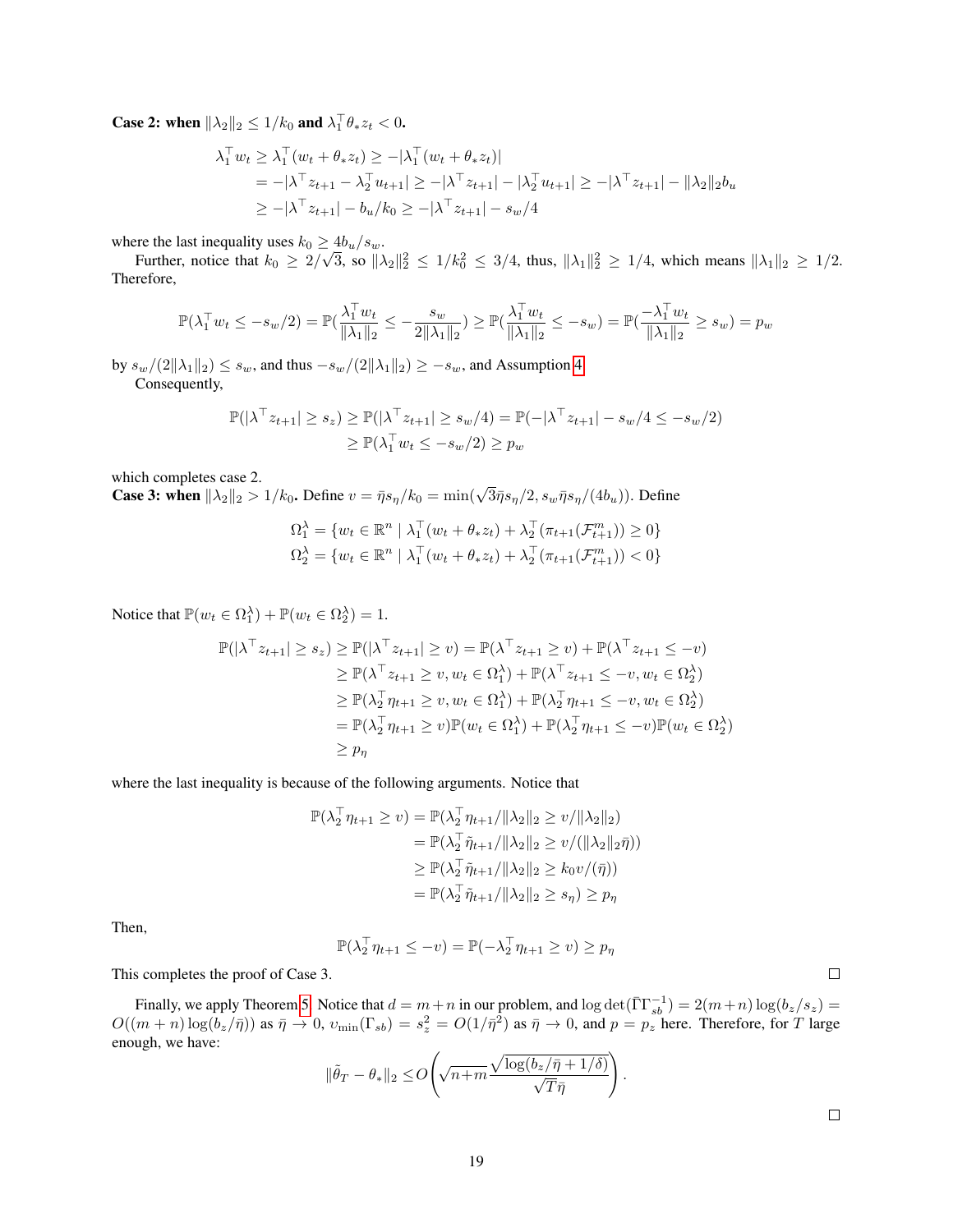#### B.2 Proof of Corollary [1](#page-8-0)

Corollary [1](#page-8-0) follows directly from Theorem [1.](#page-8-2) We only need to verify the boundedness of the states and actions. In the  $\frac{1}{2}$ following, we will show that  $u_t \in \mathbb{U}$  for all t and  $||x_t||_2 \leq O(\sqrt{mn})$  for all t. Notice that though we can further show a much smaller bound  $||x_t||_2 \leq x_{\text{max}}$  with probability  $(1 - p)$  in Theorem [3,](#page-9-2) Theorem [1](#page-8-2) requires an almost sure bound and thus we provide a larger bound  $||x_t||_2 \le O(\sqrt{mn})$  here.

In the following, we show that  $u_t \in \mathbb{U}$  for all t and  $||x_t||_2 \le O(\sqrt{mn})$  for all t.

<span id="page-19-1"></span>**Lemma 10** (Action constraint satisfaction). When applying Algorithm [1,](#page-5-0)  $u_t \in \mathbb{U}$  for all t and for any  $w_k \in \mathbb{W}$ .

*Proof.* Notice that  $u_t = \sum_{k=1}^{H^{(e-1)}} M_t[k]\hat{w}_{t-k} + \eta_t$ . Hence, for any  $1 \le j \le k_u$ , we have

$$
D_{u,j}^{\top} u_t = D_{u,j}^{\top} \sum_{k=1}^{H^{(e-1)}} M_t[k] \hat{w}_{t-k} + D_{u,j}^{\top} \eta_t \le \sum_{k=1}^{H^{(e-1)}} \| D_{u,j}^{\top} M_t[k] \|_1 w_{\max} + \| D_u \|_{\infty} \|\eta_t\|_{\infty} = g_j^u(\mathbf{M}_t) + \| D_u \|_{\infty} \|\eta_t\|_{\infty}
$$

Our goal is to show that  $g_j^u(\mathbf{M}_t) + ||D_u||_{\infty} ||\eta_t||_{\infty} \le d_{u,j}$  for all j and for all  $t \ge 0$ . This is straightforward when  $t_1^{(e)} \le t \le t_1^{(e)} + T_D^{(e)} - 1$  and  $t_2^{(e)} \le t \le T^{(e+1)} - 1$ . For example, when  $t_1^{(e)} \le t \le t_1^{(e)} + T_D^{(e)} - 1$ , we have  $\mathbf{M}_t = \mathbf{M}_\dagger^{(e)}$  and  $\|\eta_t\|_\infty \leq \bar{\eta}^{(e)},$  which leads to  $g_j^u(\mathbf{M}_\dagger^{(e)}) + \|D_u\|_\infty \|\eta_t\|_\infty = g_j^u(\mathbf{M}_\dagger^{(e)}) + c_3\|\bar{\eta}^{(e)}\|_\infty \leq d_{u,j}$  by RobustCE and Lemma [6.](#page-15-0) Similar results can be shown for  $t_2^{(e)} \leq t \leq T^{(e+1)}-1.$ 

Next, we focus on the safe policy transition stages. It suffices to show that  $u_t = \sum_{k=1}^{H^{(e-1)}} M_t[k]\hat{w}_{t-k} + \eta_t$  in all stages of Algorithm [2.](#page-7-0) In the following, we will adopt the notations in Algorithm [2.](#page-7-0) In Step 1 of Algorithm [2,](#page-7-0) we have  $\|\eta_t\|_{\infty} \leq \bar{\eta}_{\min} \leq \bar{\eta}$  and  $\mathbf{M}_t \in \Omega$  by the convexity of  $\Omega$ . Therefore, we have  $g_j^u(\mathbf{M}_t) + ||D_u||_{\infty} ||\eta_t||_{\infty} =$  $g_j^u(\mathbf{M}_t)+c_3\|\bar{\eta}\|_\infty\leq d_{u,j},$  where we used the definition of  $\Omega$  in <code>RobustCE</code>. In Step 2, we have  $\|\eta_t\|_\infty\leq \bar{\eta}'$  and  $\bold{\check{M}}_t \in \Omega'$  by the convexity of  $\Omega'.$  Therefore, we have  $g_j^u(\bold{M}_t) + \lVert D_u \rVert_{\infty} \lVert \eta_t \rVert_{\infty} = g_j^u(\bold{M}_t) + c_3 \lVert \bar{\eta}' \rVert_{\infty} \leq d_{u,j},$  where we used the definition of  $\Omega'$  by RobustCE with input  $\bar{\eta}'$ .  $\Box$ 

<span id="page-19-2"></span>**Lemma 11** (Almost sure upper bound on  $x_t$ ). *Consider DAP policy*  $u_t = \sum_{k=1}^{H_t} M_t[k]\hat{w}_{t-k} + \eta_t$ , where  $\mathbf{M}_t \in \mathcal{M}_{H_t}$ ,  ${H_t}_{t\geq0}$  *is non-decreasing, and*  $\|\eta_t\|_\infty \leq \eta_{\max}$ . Suppose  $H_0 \geq \log(2\kappa)/\log((1-\gamma)^{-1})$  and  $\eta_{\max} \leq w_{\max}/\kappa_B$ . Let {xt, ut}t≥<sup>0</sup> *denote the trajectory generated by this policy on the system with parameter* θ<sup>∗</sup> *and disturbance* wt*. Then,* √  $\{x_t, u_t\}_{t\geq0}$  aenote the trajectory generated by this policy on the system with particle there exists  $b_x = 4\sqrt{n\kappa w_{\max}}/\gamma + 4\sqrt{mn\kappa^3 \kappa_B w_{\max}}/\gamma^2 = O(\sqrt{mn})$  such that

$$
||x_t||_2 \le b_x, \quad \forall \, t \ge 0, \quad \forall \, w_k, \, \hat{w}_k \in \mathbb{W}.
$$

This lemma is a natural extension of Lemma 2 in [Li et al.](#page-11-4) [\(2020\)](#page-11-4) and the proof is deferred to Appendix [G.3.](#page-34-0)

Proof of Corollary 1. By letting 
$$
\delta^{(e)} = \frac{p}{6e^2}
$$
 for  $e \ge 1$ , we have that  $\|\tilde{\theta}^{(e)} - \theta_*\|_2 \le O(\frac{(\sqrt{m+n})\sqrt{\log(\sqrt{mn}/\bar{\eta}^{(e-1)}) + \log(e)}}{\sqrt{T_D^{(e-1)}}\bar{\eta}^{(e-1)}}$ )  
w.p.  $1 - p/(2e^2)$ . Notice that  $\|\hat{\theta}^{(e)} - \theta_*\|_F \le \|\tilde{\theta}^{(e)} - \theta_*\|_F \le \sqrt{n}\|\tilde{\theta}^{(e)} - \theta_*\|_2$ , which completes the proof.

### <span id="page-19-0"></span>C Feasibility

This appendix provides a proof for Theorem [2.](#page-8-1) We will first establish the recursive feasibility and then prove the initial feasibility. For notational simplicity, we define  $\Omega_0 := \Omega(\hat{\theta}^{(0)}, \epsilon_x^{(0)} + \epsilon_0, \epsilon_u^{(0)})$ .

Proof of recursive feasibility: To show that Algorithm 1 and 2 are feasible at all stages, we need to show that  $\Omega^{(e)}_{\texttt{+}}$  $\mathcal{L}^{(e)}_1, \Omega^{(e)}, \Omega^{(e)}_1 \cap \Omega^{(e)}, \Omega^{(e+1)}_1 \cap \Omega^{(e)}$  are all non-empty for  $e \geq 0$ . Notice that it suffices to show that  $\Omega_0 \subseteq \Omega^{(e)}_1$  $i_t^{(e)}$  and  $\Omega_0 \subseteq \Omega^{(e)}$  for all  $e \geq 0$ .

Consider  $\Omega_{\dagger}^{(e)}$  $\sum_{i=1}^{(e)}$  for  $e \ge 0$ . Notice that  $\Omega_0 \subseteq \Omega_1^{(0)}$  $t_f^{(0)}$  by definition, so we will focus on  $e \ge 1$  below. We first consider the action constraints. For any  $\mathbf{M} \in \Omega_0$ , we have

$$
g_j^u(\mathbf{M}) \le d_{u,j} - \epsilon_{\eta,u}(\bar{\eta}^{(0)}), \quad \forall \, 1 \le j \le k_u.
$$

Since  $\bar{\eta}^{(0)} \ge \bar{\eta}^{(e)}$  by condition (ii) of Theorem [2,](#page-8-1) we have  $\epsilon_{\eta,u}(\bar{\eta}^{(0)}) \ge \epsilon_{\eta,u}(\bar{\eta}^{(e)})$ , so M satisfies the action constraints in  $\Omega^{(e)}_{\scriptscriptstyle \dag}$ † :

$$
g_j^u(\mathbf{M}) \le d_{u,j} - \epsilon_{\eta,u}(\bar{\eta}^{(e)}) \quad \forall \, 1 \le j \le k_u.
$$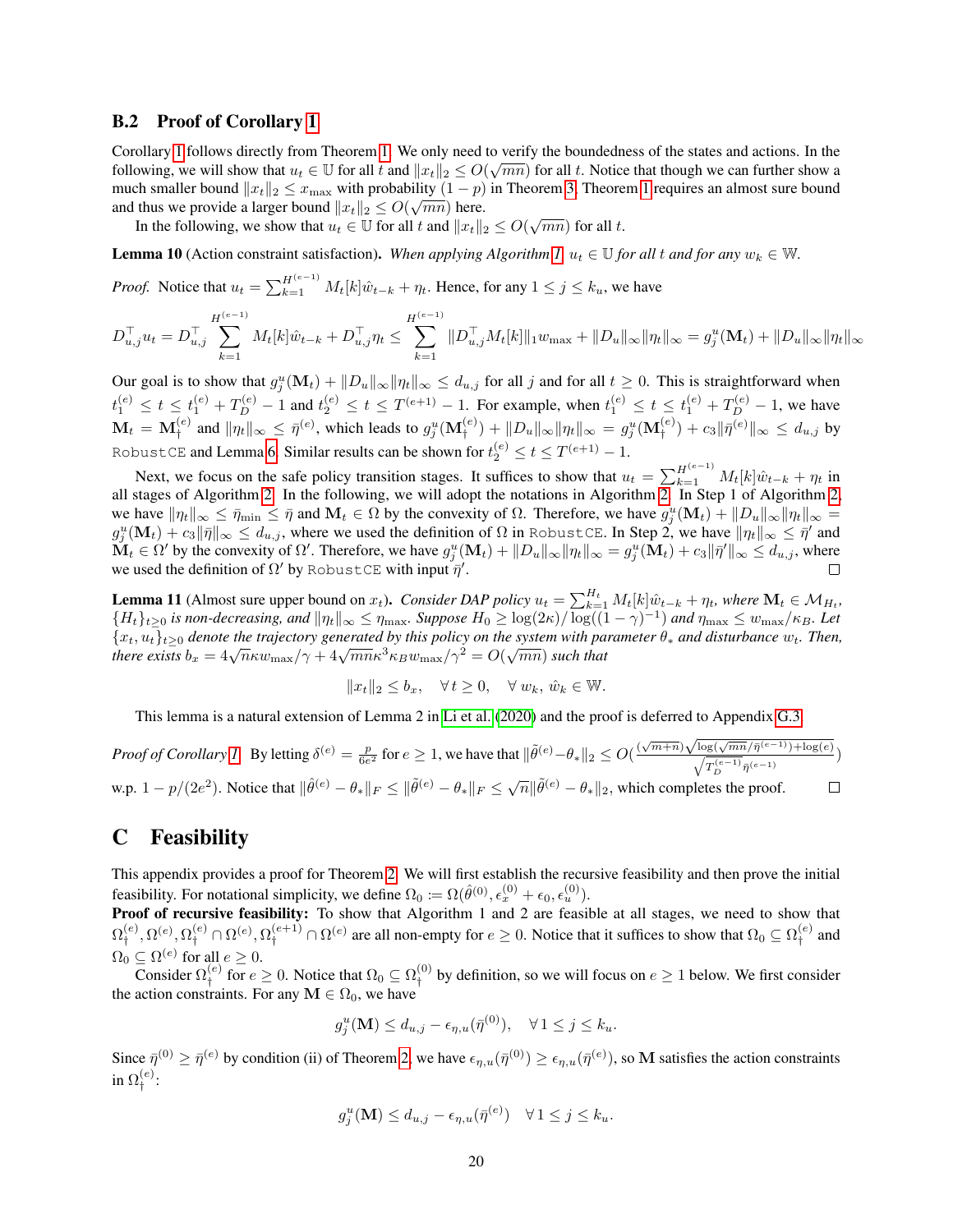Next, we consider the state constraints. Notice that  $\hat{\theta}^{(e)} \in \Theta_{ini}$  by ModelEst, so  $\|\hat{\theta}^{(e)} - \hat{\theta}^{(0)}\|_F \le r^{(0)}$  for  $e \ge 1$ . By Lemma [4,](#page-14-2) for any  $M \in \Omega_0$ , we have

$$
g_i^x(\mathbf{M}; \hat{\theta}^{(e)}) \le g_i^x(\mathbf{M}; \hat{\theta}^{(0)}) + \epsilon_{\theta}(r^{(0)})
$$
  
\n
$$
\le d_{x,i} - \epsilon_x^{(0)} - \epsilon_0 + \epsilon_{\theta}(r^{(0)})
$$
  
\n
$$
= d_{x,i} - \epsilon_{\theta}(r^{(0)}) - \epsilon_{\eta,x}(\bar{\eta}^{(0)}) - \epsilon_H(H^{(0)}) - \epsilon_v(\Delta_M^{(0)}, H^{(0)}) - \epsilon_0 + \epsilon_{\theta}(r^{(0)})
$$
  
\n
$$
= d_{x,i} - \epsilon_{\eta,x}(\bar{\eta}^{(0)}) - \epsilon_H(H^{(0)}) - \epsilon_v(\Delta_M^{(0)}, H^{(0)}) - \epsilon_0
$$

Further, since  $r^{(e)} \le r^{(1)} \le \epsilon_0/(c_1\sqrt{mn})$  by condition (ii) of Theorem [2,](#page-8-1) we have  $\epsilon_\theta(r^{(e)}) \le \epsilon_\theta(r^{(1)}) \le \epsilon_0$ , so

$$
g_i^x(\mathbf{M}; \hat{\theta}^{(e)}) \le d_{x,i} - \epsilon_{\eta,x}(\bar{\eta}^{(0)}) - \epsilon_H(H^{(0)}) - \epsilon_v(\Delta_M^{(0)}, H^{(0)}) - \epsilon_0
$$
  
\n
$$
\le d_{x,i} - \epsilon_{\eta,x}(\bar{\eta}^{(0)}) - \epsilon_H(H^{(0)}) - \epsilon_v(\Delta_M^{(0)}, H^{(0)}) - \epsilon_\theta(r^{(e)})
$$
  
\n
$$
\le d_{x,i} - \epsilon_{\eta,x}(\bar{\eta}^{(e)}) - \epsilon_H(H^{(e)}) - \epsilon_v(\Delta_M^{(e)}, H^{(e)}) - \epsilon_\theta(r^{(e)})
$$

by condition (ii) of Theorem [2.](#page-8-1) So  $\mathbf{M} \in \Omega_*^{(e)}$  $\mathcal{L}_{\dagger}^{(e)}$  for  $e \geq 1$ . Similarly, we can show  $\mathbf{M} \in \Omega^{(e)}$  for  $e \geq 0$ . This completes the recursive feasibility.

**Proof of initial feasibility.** By Lemma 4 and Corollary 2 in [Li et al.](#page-11-4) [\(2020\)](#page-11-4), we can construct  $M_F$  with length  $H^{(0)}$ based on  $K_F$  in Assumption [3](#page-3-3) such that

$$
g_i^x(\mathbf{M}_F; \theta_*) \le d_{x,i} - \epsilon_{F,x} + \epsilon_P(H^{(0)})
$$
  

$$
g_i^u(\mathbf{M}_F) \le d_{u,j} - \epsilon_{F,u} + \epsilon_P(H^{(0)}).
$$

where  $\epsilon_P$  corresponds to  $\epsilon_1 + \epsilon_3$  in [Li et al.](#page-11-4) [\(2020\)](#page-11-4).<sup>[11](#page-0-0)</sup>

Therefore, by Lemma [4,](#page-14-2) we have

$$
g_i^x(\mathbf{M}_F; \hat{\theta}^{(0)}) \le d_{x,i} - \epsilon_{F,x} + \epsilon_P(H^{(0)}) + \epsilon_{\theta}(r^{(0)}) \quad g_i^u(\mathbf{M}_F) \le d_{u,j} - \epsilon_{F,u} + \epsilon_P(H^{(0)}).
$$

Therefore,  $M_F \in \Omega_0$  if [\(12\)](#page-9-1) in Theorem [2](#page-8-1) holds.

### <span id="page-20-0"></span>D Constraint Satisfaction

This section provides a proof for the constraint satisfaction guarantee in Theorem [3.](#page-9-2) Notice that the control constraint satisfaction has already been established in Lemma [10.](#page-19-1) Hence, we will focus on state constraint satisfaction in this appendix. Firstly, we present and prove a general state constraint satisfaction lemma for time-varying approximate DAPs, which is more general than Lemma [2.](#page-6-2) Secondly, we prove the state constraint satisfaction of our algorithms by showing that our algorithms satisfy the conditions in the general state constraint satisfaction lemma.

#### D.1 A General State Constraint Satisfaction Lemma

This subsection provides a general state constraint satisfaction lemma for time-varying approximate DAPs, which includes Lemma [2](#page-6-2) as a special case.

<span id="page-20-1"></span>Lemma 12 (General Constraint Satisfaction Lemma). *Consider the time-varying approximate DAPs in* [\(13\)](#page-13-1)*, where*  $\mathbf{M}_t \in \mathcal{M}_{H_t}$  for non-decreasing  $\{H_t\}_{t\geq 0}$ ,  $\hat{\theta}_t \in \Theta_{\text{ini}}$ . Define

$$
\epsilon_{H,t} = (1 - \gamma)^{H_t} \cdot ||D_x||_{\infty} \kappa x_{\max}
$$
  

$$
\epsilon_{v,t} = \sqrt{mnH_t} \Delta_{M,t} \cdot ||D_x||_{\infty} w_{\max} \kappa \kappa_B / \gamma^2, \quad \Delta_{M,t} = \max_{1 \le k \le H_t} \frac{||\mathbf{M}_t - \mathbf{M}_{t-k}||_F}{k}
$$

,

<sup>&</sup>lt;sup>11</sup>Notice that  $\epsilon_1 + \epsilon_3 = O(n\sqrt{m}H(1-\gamma)^H)$  in [Li et al.](#page-11-4) [\(2020\)](#page-11-4), but we improve the bound to  $\epsilon_P = O(\sqrt{mn}(1-\gamma)^H)$ . Specifically, Notice that  $\epsilon_1 + \epsilon_3 = O(\sqrt{n} \sqrt{m} I (1 - \gamma) I)$  in [Li](#page-11-4) et al. (2020), but we implove the bound to  $\epsilon_p = O(\sqrt{n} n (1 - \gamma) I)$ . Specifically,  $\epsilon_3 = O(\sqrt{n} (1 - \gamma)^H)$  remains unchanged, but we can show  $\epsilon_1(H) = O(\sqrt{mn} (1 - \gamma)^H)$ . This is bec [et al.](#page-11-4) [\(2020\)](#page-11-4) shows that  $\epsilon_1 = O(b_x(1 - \gamma)^H)$ , where  $||x_t||_2 \leq b_x$  a.s.. In Lemma [11,](#page-19-2) we show  $b_x = O(\sqrt{mn})$  in this paper, so we have et al. (2020) shows that  $\epsilon_1 =$ <br> $\epsilon_1(H) = O(\sqrt{mn}(1-\gamma)^H).$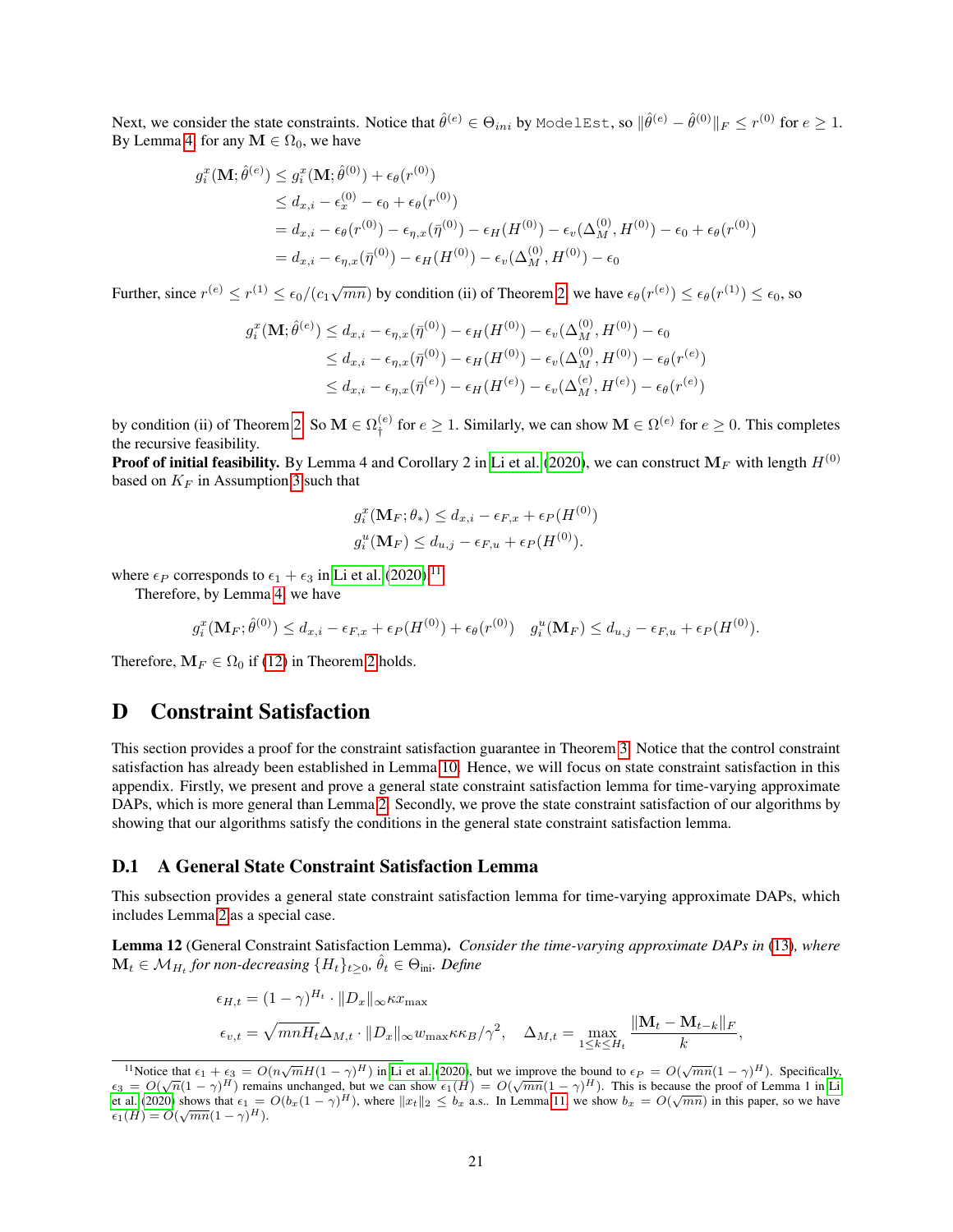$$
\epsilon_{\theta,t} = c_1 \max_{0 \le k \le H_t} \|\hat{\theta}_{t-k} - \theta_*\|_F
$$

$$
\epsilon_{\eta,x,t} = c_2 \sqrt{m} \max_{1 \le k \le H_t} \bar{\eta}_{t-k},
$$

*where*  $c_1, c_2$  *are defined in Lemma* [4](#page-14-2) *and Lemma* [6,](#page-15-0) *and we let*  $M_t = M_0$ ,  $\bar{\eta}_t = 0$ ,  $H_t = H_0$ ,  $\hat{\theta}_t = \hat{\theta}_0$ ,  $w_t = \hat{w}_t =$  $x_t = 0$ *, for*  $t \le -1$ *.* 

*For any*  $t \geq 0$ *, if*  $x_s \in \mathbb{X}$ *,*  $u_s \in \mathbb{U}$  *for all*  $s \leq t - 1$  *and* 

<span id="page-21-0"></span>
$$
g_i^x(\mathbf{M}_t; \hat{\theta}_t) \le d_{x,i} - \epsilon_{H,t} - \epsilon_{\eta,x,t} - \epsilon_{\theta,t} - \epsilon_{v,t}, \quad \forall 1 \le i \le k_x,
$$
\n(16)

*then*  $x_t \in \mathbb{X}$ *.* 

*Consequently, if* [\(16\)](#page-21-0) *holds and*  $u_t \in \mathbb{U}$  *for all*  $t \geq 0$ *, then*  $x_t \in \mathbb{X}$  *for all*  $t \geq 0$ *.* 

*Proof.* Consider stage  $t \ge 0$ . By Lemma [3,](#page-13-2) for any  $1 \le i \le k_x$ , we have

$$
\begin{split} &D_{x,i}^{\top}x_t=D_{x,i}^{\top}A_t^{H_t}x_{t-H_t}\\ &+\sum_{k=2}^{2H_t}\sum_{i=1}^{H_t}D_{x,i}^{\top}A_s^{i-1}B_*M_{t-i}[k-i]\hat{w}_{t-k}\mathbbm{1}_{(1\leq k-i\leq H_{t-i})}+\sum_{i=1}^{H_t}D_{x,i}^{\top}A_s^{i-1}w_{t-i}+\sum_{i=1}^{H_t}D_{x,i}^{\top}A_s^{i-1}B_*\eta_{t-i}\\ &=D_{x,i}^{\top}A_s^{H_t}x_{t-H_t}\\ &+\sum_{k=1}^{2H_t}D_{x,i}^{\top}(A_s^{i-1}\mathbbm{1}_{k\leq H_t}+\sum_{i=1}^{H_t}A_s^{i-1}B_*M_{t-i}[k-i]\mathbbm{1}_{(1\leq k-i\leq H_{t-i})})\hat{w}_{t-k}+\sum_{i=1}^{H_t}D_{x,i}^{\top}A_s^{i-1}(w_{t-i}-\hat{w}_{t-i})\\ &+\sum_{i=1}^{H_t}D_{x,i}^{\top}A_s^{i-1}B_*\eta_{t-i}\\ &=D_{x,i}^{\top}A_s^{H_t}x_{t-H_t}+\sum_{k=1}^{2H_t}D_{x,i}^{\top}\Phi_k^x(\mathbf{M}_{t-H_t:t-1};\theta_*)\hat{w}_{t-k}+\sum_{i=1}^{H_t}D_{x,i}^{\top}A_s^{i-1}(w_{t-i}-\hat{w}_{t-i})\\ &+\sum_{i=1}^{H_t}D_{x,i}^{\top}A_s^{i-1}B_*\eta_{t-i}\\ &\leq \|D_x\|_{\infty}\kappa(1-\gamma)^{H_t}x_{\text{max}}+g_i^x(\mathbf{M}_{t-H_t:t-1};\theta_*)+\|D_x\|_{\infty}\kappa/\gamma\max_{1\leq k\leq H_t}\|\hat{\theta}_{t-k}-\theta_*\|_2z_{\text{max}}\\ &+\|D_x\|_{\infty}\kappa\kappa_B/\gamma\sqrt{m}\max_{1\leq k\leq H_t}\tilde{u}_t.\\ &\leq \epsilon_{H,t}+\mathring{g}_i^x(\mathbf{M}_{t};\theta_*)+\epsilon_{v,t}+\|D_x\|_{\infty}\kappa/\gamma\max_{1\leq k\leq H_t}\|\hat{\theta}_{t-k}-\theta_*
$$

where we used Lemma [5,](#page-15-1) Lemma [4,](#page-14-2)  $x_s \in \mathbb{X}$ ,  $u_s \in \mathbb{U}$  for all  $s \le t - 1$ , and [\(16\)](#page-21-0). The last inequality guarantees  $x_t \in \mathbb{X}$ . Therefore, the proof can be completed by induction.  $\Box$ 

#### D.2 Proof of Theorem [3](#page-9-2)

Define an event

<span id="page-21-1"></span>
$$
\mathcal{E}_{\text{safe}} = \{ \theta_* \in \bigcap_{e=0}^{N-1} \Theta^{(e)} \}. \tag{17}
$$

Notice that

$$
\mathbb{P}(\mathcal{E}_{\text{safe}}) = 1 - \mathbb{P}(\mathcal{E}_{\text{safe}}^c) \ge 1 - \sum_{e=0}^N \mathbb{P}(\theta_* \notin \Theta^{(e)}) \ge 1 - \sum_{e=1}^N p/(2e^2) \ge 1 - p
$$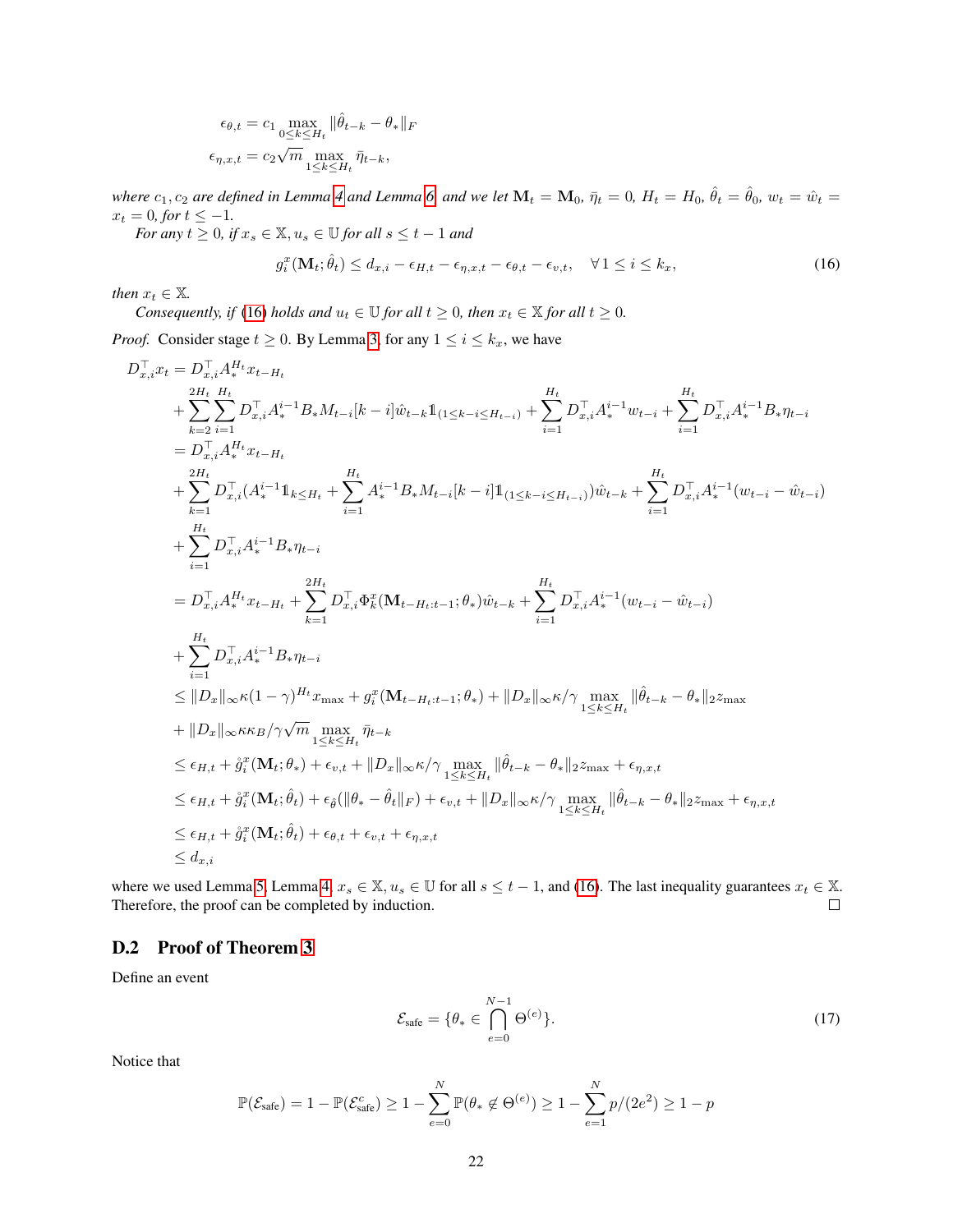where we used Corollary [1](#page-8-0) and  $\theta_* \in \Theta^{(0)} = \Theta_{\text{ini}}$ . In the following, we will condition on the event  $\mathcal{E}_{\text{safe}}$  and show  $x_t \in \mathbb{X}$  for all  $t \geq 0$  under this event. By Lemma [12,](#page-20-1) we only need to show [\(16\)](#page-21-0) for any t.

We discuss three possible cases based on the value of  $t$ . We introduce some notations for our case-by-case discussion: let  $W_1^{(e)}$ ,  $W_2^{(e)}$  denote the  $W_1, W_2$  defined in Algorithm [2](#page-7-0) during the transition in Phase 1, and let  $\tilde{W}_1^{(e)}$ ,  $\tilde{W}_2^{(e)}$  denote the  $\overline{W}_1, \overline{W}_2$  defined in Algorithm [2](#page-7-0) during the transition in Phase 2.

(Case 1: when  $T^{(e)} \le t \le T^{(e)} + W_1^{(e)} - 1$ .) In this case,  $M_t \in \Omega^{(e-1)}$ , so

$$
g_i^x(\mathbf{M}_t; \hat{\theta}^{(e)}) \le d_{x,i} - \epsilon_H(H^{(e-1)}) - \epsilon_v(\Delta_M^{(e-1)}) - \epsilon_{\theta}(r^{(e)})
$$

Notice that  $H_t = H^{(e-1)}$ , so  $\epsilon_{H,t} = \epsilon_H(H^{(e-1)})$ . Further, by our algorithm design,  $\Delta_{M,t} \leq \Delta_M^{(e-1)}$ . Since  $\tilde{W}_1^{(e-1)} \ge H^{(e-1)}$  and  $\eta_k = 0$  for  $t_1^{(e-1)} + T_D^{(e-1)} \le k \le t$ , we have  $\epsilon_{\eta,x,t} = \max_{1 \le k \le H_t} c_2 \sqrt{m} \bar{\eta}_{t-k} = 0$ . Next, since  $r_{\theta}^{(e)} \leq r_{\theta}^{(e-1)}$  $\theta_{\theta}^{(e-1)}$  by Condition [2](#page-8-1) of Theorem 2 for  $e \ge 1$ ,  $\epsilon_{\theta,t} \le \epsilon_{\theta}(r^{(e)})$ . So we satisfy [\(16\)](#page-21-0). (Case 2: when  $T^{(e)} + W_1^{(e)} \le t \le t_1^{(e)} + T_D^{(e)} + \tilde{W}_1^{(e)} - 1$ .) We have  $\mathbf{M}_t \in \Omega_t^{(e)}$  $L_+^{(e)}$ . So

$$
g_i^x(\mathbf{M}_t; \hat{\theta}^{(e)}) \le d_{x,i} - \epsilon_H(H^{(e)}) - \epsilon_v(\Delta_M^{(e)}) - \epsilon_{\eta,x}(\bar{\eta}^{(e)}) - \epsilon_{\theta}(r^{(e)})
$$

Next,  $H_t = H^{(e)}$ , since  $W_1^{(e)} \ge H^{(e)}$ , we have $\epsilon_{\theta,t} \le \epsilon_w(r^{(e)})$ , and  $\epsilon_{v,t} = \epsilon_v(\Delta_M^{(e)})$ . Since we take minimum over potential  $\bar{\eta}$  in Step 1 of Algorithm [2](#page-7-0) and  $W_1^{(e)} \ge H^{(e)}$ , we have  $\epsilon_{\eta,x,t} \le \epsilon_{\eta,x}(\bar{\eta}^{(e)})$ . So we satisfy [\(16\)](#page-21-0). (Case 3: when  $t_1^{(e)} + T_D^{(e)} + \tilde{W}_1^{(e)} \le t \le T^{(e+1)} - 1$ .) We have  $\mathbf{M}_t \in \Omega^{(e)}$ . So

$$
g_i^x(\mathbf{M}_t; \hat{\theta}^{(e+1)}) \le d_{x,i} - \epsilon_H(H^{(e)}) - \epsilon_v(\Delta_M^{(e)}) - \epsilon_{\theta}(r^{(e+1)})
$$

Next,  $H_t = H^{(e)}$ , since  $W_1^{(e)} \ge H^{(e)}$ , we have  $\epsilon_{\theta,t} \le \epsilon_\theta (r^{(e+1)})$  by  $r^{(e+1)} \le r_\theta^{(e)}$  $\mathcal{E}_{\theta}^{(e)}$ , and  $\epsilon_{v,t} \leq \epsilon_v(\Delta_M^{(e)})$ . Since we take minimum over potential  $\bar{\eta}$  in Step 1 of Algorithm [2](#page-7-0) and  $\tilde{W}_1^{(e)} \ge H^{(e)}$ , we have  $\epsilon_{\eta,x,t} = 0$ . So we satisfy [\(16\)](#page-21-0).

In conclusion, we satisfy [\(16\)](#page-21-0) for all  $t \ge 0$ . By Lemma [12](#page-20-1) and Lemma [10,](#page-19-1) we can show state constraint satisfaction under  $\mathcal{E}_{\text{safe}}$ .

# <span id="page-22-0"></span>E Regret Analysis

In this section, we provide a proof for Theorem [4.](#page-9-0) Specifically, we first prove the regret bound and then verify the conditions for feasibility and constraint satisfaction.

#### E.1 Proof of the Regret Bound

Our proof of the regret bound relies on decomposing the regret into several parts and bounding each part.

Firstly, we decompose the T stages into two parts and decompose the regret accordingly. For  $e \ge 0$ , define

$$
\mathcal{T}_1^{(e)} = \{ T^{(e)} \le t \le t_2(e) + H^{(e)} - 1 \}, \quad \mathcal{T}_2^{(e)} = \{ t_2(e) + H^{(e)} \le t \le T^{(e+1)} - 1 \}.
$$

Then, decompose the regret by the stage decomposition below:

Regret = 
$$
\sum_{t=0}^{T-1} (l(x_t, u_t) - J^*) = \underbrace{\sum_{e=0}^{N-1} \sum_{t \in \mathcal{T}_1^{(e)}} (l(x_t, u_t) - J^*)}_{\text{First term}} + \underbrace{\sum_{e=0}^{N-1} \sum_{t \in \mathcal{T}_2^{(e)}} (l(x_t, u_t) - J^*)}_{\text{Second term}}
$$
(18)

The first term can be bounded straightforwardly by the fact that the single-stage regret is bounded and the total number of stages in  $\mathcal{T}_1^{(e)}$  for all e can be bounded by  $O(T^{2/3})$ .

Lemma 13 (Regret Bound of the First Term). *When the event* E*safe defined in* [\(17\)](#page-21-1) *happens, under the conditions in Theorem [4,](#page-9-0) we have*

<span id="page-22-1"></span>
$$
\sum_{e=0}^{N-1} \sum_{t \in \mathcal{T}_1^{(e)}} (l(x_t, u_t) - J^*) \le O(T^{2/3})
$$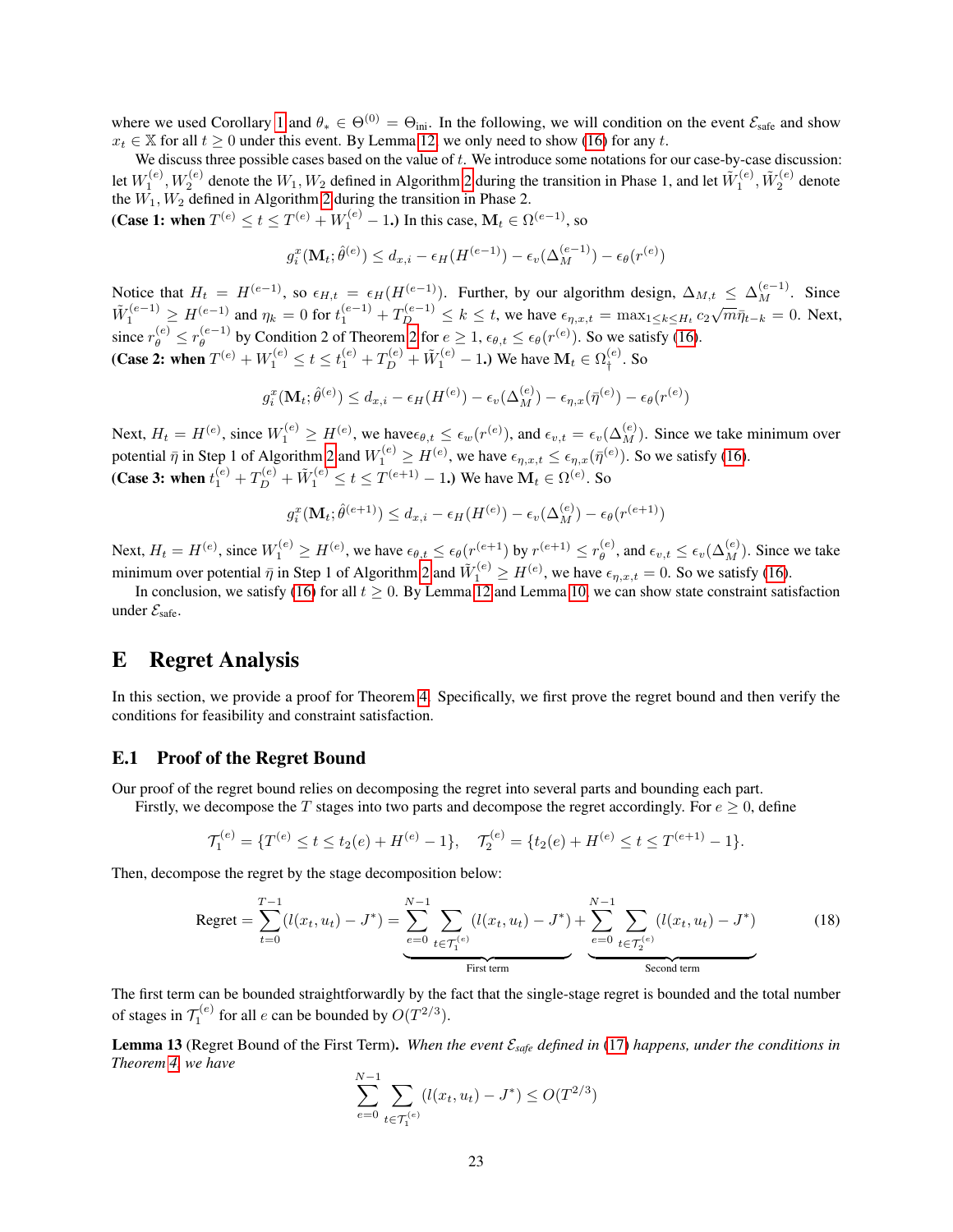*Proof.* When  $\mathcal{E}_{\text{safe}}$  is true, by Theorem [3,](#page-9-2) we have  $x_t \in \mathbb{X}$  and  $u_t \in \mathbb{U}$ , thus  $||x_t||_2 \leq x_{\text{max}}$  and  $||u||_2 \leq u_{\text{max}}$  and  $l(x_t, u_t) - J^* \leq ||Q||_2 x_{\text{max}}^2 + ||R||_2 u_{\text{max}}^2 = O(1).$ 

Next, we bound the number of stages in  $\mathcal{T}_1^{(e)}$ . Under the conditions in Theorem [4,](#page-9-0) the number of the stages in  $\mathcal{T}_1^{(e)}$  is  $T_D^{(e)} + H^{(e)}$  plus the safe policy transition stages in Phase 1 and Phase 2. Since  $\mathcal{M}_{H^{(e)}}$  is a bounded set, the number of stages in SafeTransit between any two policies in  $\mathcal{M}_{H^{(e)}}$  can be bounded by  $O(\max(1/\Delta_M^{(e)}, H^{(e)}))$  =  $\tilde{O}(\sqrt{mn}(T^{(e+1)})^{1/3})$ , where we used  $H^{(e)} = O(\log(T^{(e+1)}))$  and  $\Delta_M^{(e)} = O(\frac{\epsilon_F^2}{\sqrt{mnH^{(e)}(T^{(e+1)})^{1/3}}})$ . Further, by  $T^{(e+1)} = 2T^{(e)}, T_D^{(e)} = (T^{(e+1)} - T^{(e)})^{2/3}$ , we have  $T_D^{(e)} = O((T^{(e+1)})^{2/3})$ . Consequently, the total number of stages in  $T_1^{(e)}$  can be bounded by  $O((T^{(e+1)})^{2/3})$  (notice that  $T^{(e+1)})^{1/3} \ge \sqrt{mn}$  by our condition of  $T^{(1)}$  in Theorem [4\)](#page-9-0).

Finally, with the help of the algebraic fact in Lemma [14,](#page-23-0) we are able to bound the total regret in all episodes by  $O((T^{(e+1)})^{2/3}).$  $\Box$ 

Lemma [14](#page-23-0) is a technical fact that will be used throughout our regret proof.

<span id="page-23-0"></span>**Lemma 14** (An algebraic fact). When  $T^{(e)} = 2^{e-1}T^{(1)}$ , and  $T^{(N)} \ge T > T^{(N-1)}$ ,  $N \le O(\log T)$ . Further, for any  $\alpha > 0$ *, we have* 

$$
\sum_{e=1}^{N} (T^{(e)})^{\alpha} = O(T^{\alpha})
$$

*Proof.* By  $T \ge T^{(N-1)} \ge 2^{(N-2)}$ , we have  $\log T \ge (N-2) \log(2)$ , so  $N \le O(\log T)$ . Further,  $\sum_{e=1}^{N} (T^{(e)})^{\alpha} =$  $\sum_{e=1}^{N} (2^{e-1})^{\alpha} (T^{(1)})^{\alpha} \le O((2^N)^{\alpha} (T^{(1)})^{\alpha}) \le O(T^{\alpha}).$ 

The second term in [\(18\)](#page-22-1) is more complicated to bound, so we further decompose it into four parts as follows.

$$
\sum_{e=0}^{N-1} \sum_{t \in \mathcal{T}_2^{(e)}} (l(x_t, u_t) - J^*) = \underbrace{\sum_{e=0}^{N-1} \sum_{t \in \mathcal{T}_2^{(e)}} (l(x_t, u_t) - l(\hat{x}_t, \hat{u}_t))}_{\text{Part } i} + \underbrace{\sum_{e=0}^{N-1} \sum_{t \in \mathcal{T}_2^{(e)}} (l(\hat{x}_t, \hat{u}_t) - f(\mathbf{M}^{(e)}; \theta_*))}_{\text{Part } ii} + \underbrace{\sum_{e=0}^{N-1} \sum_{t \in \mathcal{T}_2^{(e)}} (f(\mathbf{M}^{(e)}; \theta_*) - f(\mathbf{M}^*_{H^{(e)}}; \theta_*))}_{\text{Part } iii} + \underbrace{\sum_{e=0}^{N-1} \sum_{t \in \mathcal{T}_2^{(e)}} (f(\mathbf{M}^*_{H^{(e)}}; \theta_*) - J^*)}_{\text{Part } iii},
$$

where we introduced auxiliary states  $\hat{x}_t$  and actions  $\hat{u}_t$  defined as

$$
\hat{x}_t = \sum_{k=1}^{2H^{(e)}} \Phi_k^x(\mathbf{M}^{(e)}; \theta_*) w_{t-k}, \quad \hat{u}_t = \sum_{k=1}^{H^{(e)}} M^{(e)}[k] w_{t-k},
$$

which are basically the approximate states and the actions generated by the disturbance-action policy  $M^{(e)}$  computed in Phase 2 of Algorithm [1](#page-5-0) when the actual disturbances  $w_{t-k}$  are known. We also introduce an auxiliary policy  $M^*_{H^{(e)}}$  in Part iii, which is defined as the optimal DAP policy in [\(3\)](#page-3-0) with a memory length  $H = H^{(e)}$  under a known model, i.e.  $\mathbf{M}_{H^{(e)}}^{*} = \arg\min_{\mathbf{M} \in \Omega_*^{(e)}} f(\mathbf{M}; \theta_*),$  where  $\Omega_*^{(e)}$  is defined by [\(6\)](#page-4-1) with  $H = H^{(e)}.$ 

The rest of the proof is to bound Parts i-iv. Establishing the bound on Part iii is the major part of the proof and the bound on Part iii is the dominating term in our regret bound, so we will present our bound on Part iii first. Then, we will establish bounds on Parts i, ii, and iv.

#### E.1.1 Bound on Part iii

Notice that  $M^{(e)}$  is the solution to the CCE program in [\(10\)](#page-6-0) and  $M^*_{H^{(e)}}$  is the solution to the optimal DAP program in [\(3\)](#page-3-0). Further, the CCE program [\(10\)](#page-6-0) can be viewed as a slightly perturbed version of the optimal DAP program [\(3\)](#page-3-0) due to model estimation errors and constraint-tightening terms. Therefore, we can bound Part iii by the perturbation analysis.

Specifically, we establish the following general perturbation bound. This bound is not only useful for our bound on Part iii but also helps the discussions after Theorem [4](#page-9-0) on the reasons for including the pure exploitation phases.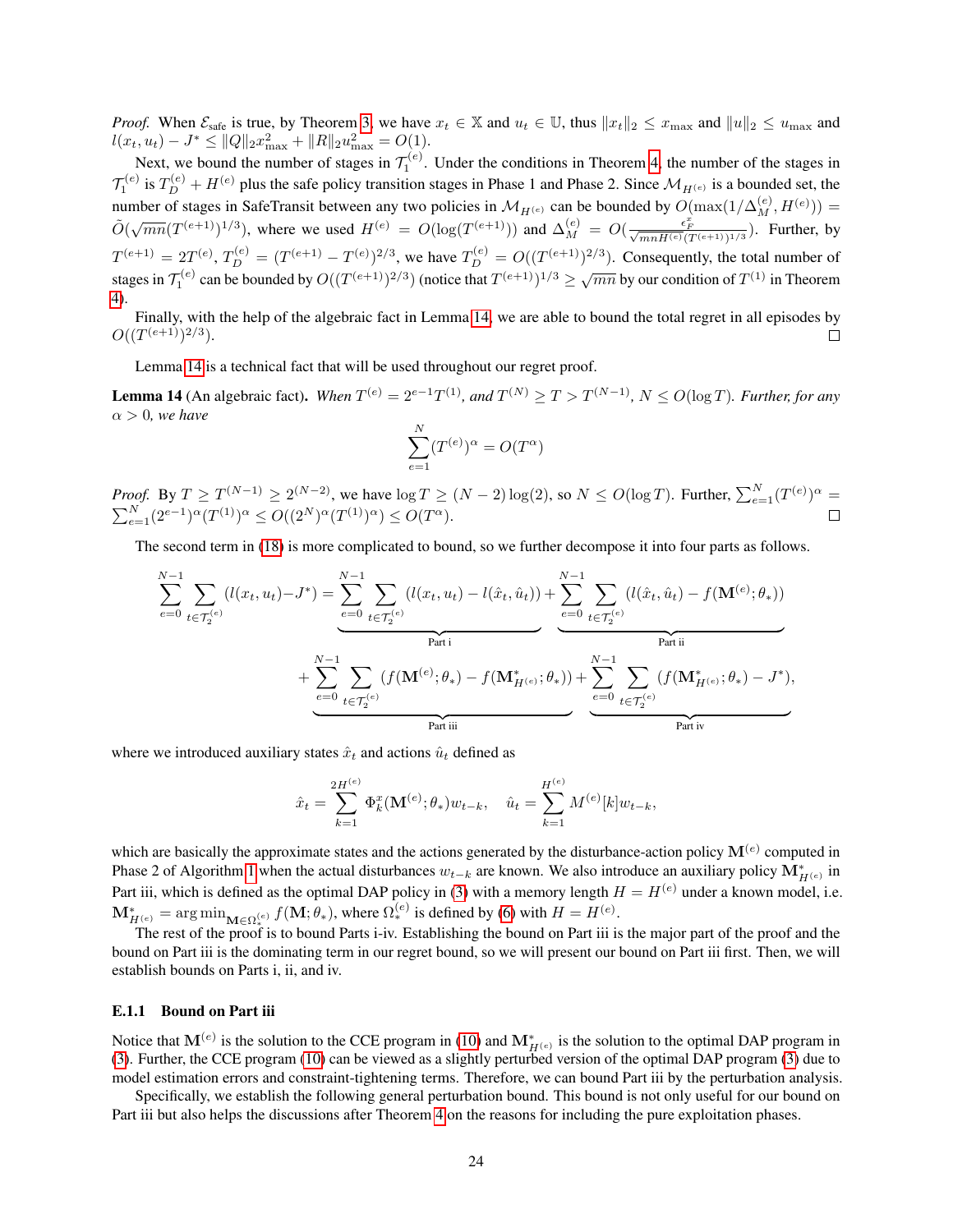<span id="page-24-0"></span>**Lemma 15** (Perturbation analysis for CCE). *Consider a fixed memory length*  $H \geq \log(2\kappa)/\log((1-\gamma)^{-1})$  *and*  $\theta_1, \theta_2 \in \Theta_{\rm ini}$ *. Consider two CCE programs*  ${\bf M}_1 = \arg\min_{{\bf M} \in \Omega(\theta_1,\epsilon_{x1},\epsilon_{u1})} f({\bf M};\theta_1)$  and  ${\bf M}_2 = \arg\min_{{\bf M} \in \Omega(\theta_2,\epsilon_{x2},\epsilon_{u2})} f({\bf M};\theta_2)$ *. Suppose there exists*  $\epsilon_g > 0$  *such that*  $\Omega(\theta_1, \epsilon_{x1} + \epsilon_g, \epsilon_{u1} + \epsilon_g) \cap \Omega(\theta_2, \epsilon_{x2} + \epsilon_g, \epsilon_{u2} + \epsilon_g)$  *is non-empty. Then, we have* 

$$
f(\mathbf{M}_1, \theta_2) - f(\mathbf{M}_2, \theta_2) \leq O(mnr + (\sqrt{mn} + \sqrt{k_x + k_u})n\sqrt{mH} \max(|\epsilon_{x1} - \epsilon_{x2}|, |\epsilon_{u1} - \epsilon_{u2}|))/\epsilon_g
$$

*where*  $\|\theta_1 - \theta_2\|_F \leq r$ .

*Proof.* Notice that both the objective functions and the constraints are different in the two CCE programs above, so we introduce an auxiliary policy  $M_3 = \arg\min_{M \in \Omega(\theta_1, \epsilon_{x1}, \epsilon_{u1})} f(M; \theta_2)$  to discuss the perturbation bounds on cost differences and constraint differences separately. We will first bound  $f(\mathbf{M}_1, \theta_2) - f(\mathbf{M}_3, \theta_2)$  and then bound  $f(\mathbf{M}_3, \theta_2) - f(\mathbf{M}_2, \theta_2)$  below.

Perturbation on the cost functions.

$$
f(\mathbf{M}_1, \theta_2) - f(\mathbf{M}_3, \theta_2) = f(\mathbf{M}_1, \theta_2) - f(\mathbf{M}_1, \theta_1) + f(\mathbf{M}_1, \theta_1) - f(\mathbf{M}_3, \theta_1) + f(\mathbf{M}_3, \theta_1) - f(\mathbf{M}_3, \theta_2)
$$
  
\n
$$
\leq f(\mathbf{M}_1, \theta_2) - f(\mathbf{M}_1, \theta_1) + f(\mathbf{M}_3, \theta_1) - f(\mathbf{M}_3, \theta_2)
$$
  
\n
$$
\leq O(mn \|\theta_1 - \theta_2\|_F)
$$

where the first inequality is because  $M_1$  and  $M_3$  are in the same set and  $M_1$  minimizes the cost  $f(M, \theta_1)$  in this set, and the second inequality is because of the following perturbation lemma on the cost functions.

**Lemma 16** (Perturbation bound on f with respect to  $\theta$ ). *For any*  $H \geq \log(2\kappa)/\log((1-\gamma)^{-1})$ ,  $\mathbf{M} \in \mathcal{M}_H$ , any  $\theta, \hat{\theta} \in \Theta_{\text{ini}}$ , we have

$$
|f(\mathbf{M};\theta) - f(\mathbf{M};\hat{\theta})| \le O(mnr)
$$

*where*  $\|\theta - \hat{\theta}\|_F < r$ .

*Proof.* We let  $\tilde{x}_t(\theta)$  and  $\tilde{x}_t(\theta_2)$  denote the approximate states defined by Proposition [1,](#page-3-1) and we omit M in this proof for notational simplicity. Notice that

$$
\|\tilde{x}(\theta) - \tilde{x}(\hat{\theta})\|_{2} = \|\sum_{k=1}^{2H} (\Phi_{k}^{x}(\theta) - \Phi_{k}^{x}(\hat{\theta}))w_{t-k}\|_{2} \leq \sum_{k=1}^{2H} \|(\Phi_{k}^{x}(\theta) - \Phi_{k}^{x}(\hat{\theta}))w_{t-k}\|_{2}
$$
  
\n
$$
\leq \sum_{k=1}^{H} \|A^{k-1} - \hat{A}^{k-1}\|_{W_{t-k}}\|_{2} + \sum_{k=1}^{2H} \sum_{i=1}^{H} \| (A^{i-1}B - \hat{A}^{i-1}\hat{B})M[k-i] \mathbb{I}_{(1 \leq k-i \leq H)}w_{t-k}\|_{2}
$$
  
\n
$$
\leq \sum_{k=1}^{H} \| (A^{k-1} - \hat{A}^{k-1})\|_{2} \sqrt{n} w_{\max} + \sum_{k=1}^{2H} \sum_{i=1}^{H} \| (A^{i-1}B - \hat{A}^{i-1}\hat{B})\|_{2} \sqrt{m} \|M[k-i] \mathbb{I}_{(1 \leq k-i \leq H)}w_{t-k}\|_{\infty}
$$
  
\n
$$
\leq \sum_{k=1}^{H} \sqrt{n} w_{\max} O(k(1-\gamma)^{k-1} \|\theta - \hat{\theta}\|_{F}) + \sum_{k=1}^{2H} \sum_{i=1}^{H} O(\sqrt{m} \| (A^{i-1}B - \hat{A}^{i-1}\hat{B})\|_{2} \|M[k-i] \|_{\infty} \mathbb{I}_{(1 \leq k-i \leq H)})
$$
  
\n
$$
\leq O(\sqrt{n}r_{\theta}) + \sum_{k=1}^{2H} \sum_{i=1}^{H} \|\theta - \hat{\theta}\|_{F} \sqrt{mn} O((1-\gamma)^{k-i-1}(i-1)(1-\gamma)^{i-2} \mathbb{I}_{(i \geq 2)} \mathbb{I}_{(1 \leq k-i \leq H)})
$$
  
\n
$$
= O(\sqrt{n} \|\theta - \hat{\theta}\|_{F}) + O(\sum_{i=1}^{H} \sum_{j=1}^{H} \|\theta - \hat{\theta}\|_{F} \sqrt{mn}(i-1)(1-\gamma)^{i-2}(1-\gamma)^{j-1})
$$
  
\n

where we used Lemma [25](#page-32-0) in the third and fourth inequality.

 $\Box$ 

**Perturbation on the constraints.** Our bound on  $f(\mathbf{M}_3, \theta_2) - f(\mathbf{M}_2, \theta_2)$  is established based on Proposition 2 and Lemma 9 in [Li et al.](#page-11-4) [\(2020\)](#page-11-4). The major difference is that [Li et al.](#page-11-4) [\(2020\)](#page-11-4) only considers changes in the right-hand-side of the constraint inequalities but in our setting, the left-hand-side of the constraint inequalities also change. To handle this difference, we introduce two auxiliary sets  $\Omega_1$  and  $\Omega_2$  with the same left-hand-sides in the constraint inequalities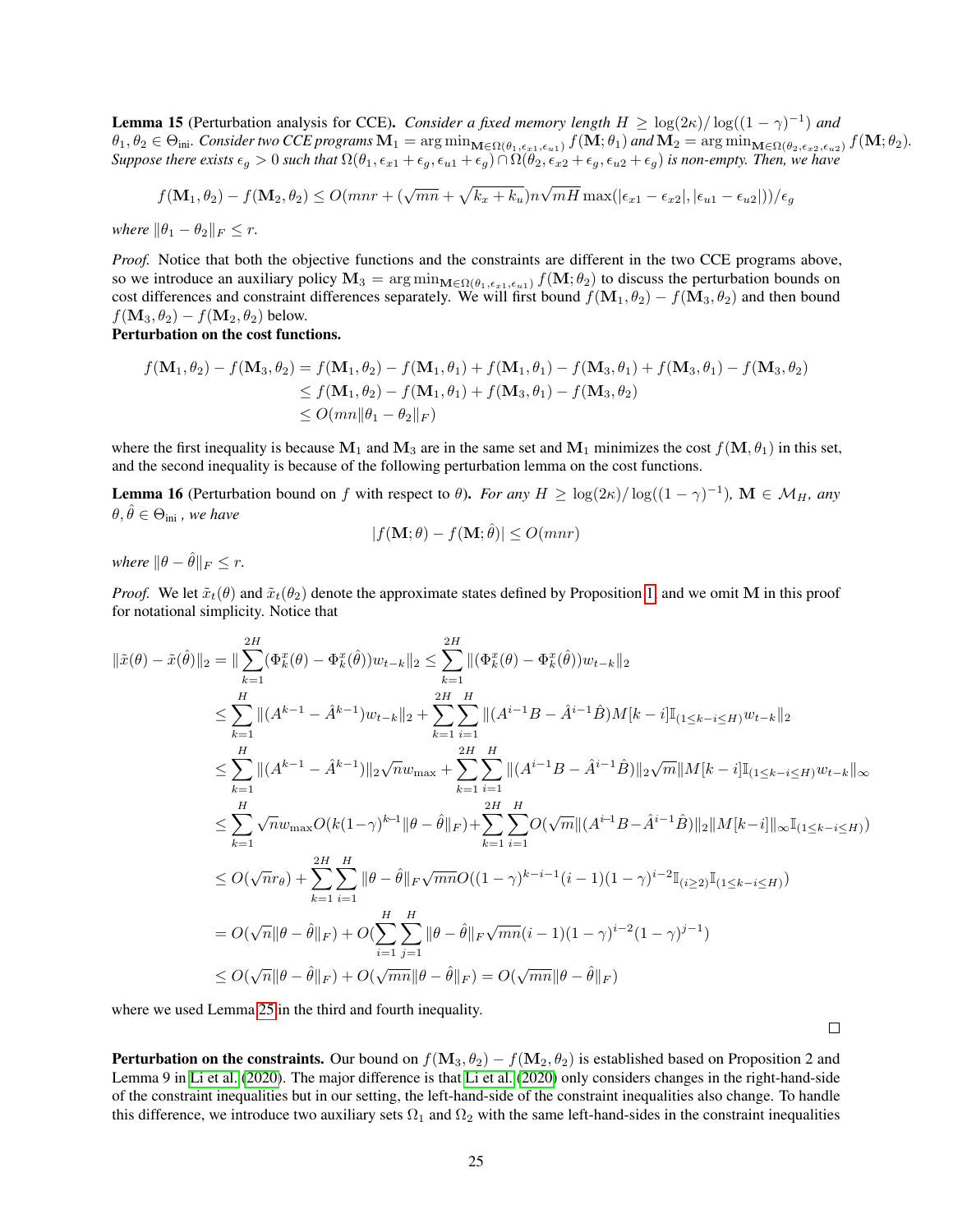such that  $\Omega_1 = \Omega(\theta_1, \epsilon_{x1}, \epsilon_{u1})$  and  $\Omega_2 = \Omega(\theta_2, \epsilon_{x2}, \epsilon_{u2})$ , which is achieved by adding inactive inequalitiy constraints. Specifically, define

$$
\Omega_1 = \Omega(\theta_1, \epsilon_{x1}, \epsilon_{u1}) \cap \Omega(\theta_2, \epsilon_{x1} - \epsilon_{\hat{\theta}}(r), \epsilon_{u1}), \quad \Omega_2 = \Omega(\theta_2, \epsilon_{x2}, \epsilon_{u2}) \cap \Omega(\theta_1, \epsilon_{x2} - \epsilon_{\hat{\theta}}(r), \epsilon_{u2}).
$$

Notice that the constraints in  $\Omega(\theta_2, \epsilon_{x1} - \epsilon_{\hat{\theta}}(r), \epsilon_{u1})$  and  $\Omega(\theta_1, \epsilon_{x2} - \epsilon_{\hat{\theta}}(r), \epsilon_{u2})$  are inactive due to Lemma [4.](#page-14-2) Further, notice that  $\Omega_1, \Omega_2$  are both polytopes.

Another difference between our setting and that in Proposition 2 of [Li et al.](#page-11-4) [\(2020\)](#page-11-4) is that  $\Omega_1$  may not be a subset of  $\Omega_2$  and vice versa, so we need to generalize Proposition 2 to this setting as follows.

<span id="page-25-0"></span>**Lemma 17** (Extension from Proposition 2 [Li et al.](#page-11-4) [\(2020\)](#page-11-4)). *Consider two polytopes:*  $\Omega_1 = \{x : Cx \leq h - \Omega\}$  $\Delta_1$ <sup>}</sup>,  $\Omega_2 = \{x : Cx \leq h - \Delta_2\}$ , where  $\Delta_1, \Delta_2$  are two vectors. Define  $\Delta_0 = \min(\Delta_1, \Delta_2)$  elementwise. Define  $\Delta_3 = \max(\Delta_1, \Delta_2)$  elementwise. Suppose the l<sub>2</sub>-diameter of  $\Omega_0$  is  $d_{\Omega_0}$ ,  $f(x)$  is L-Lipschitz continuous, and there *exists*  $x_F \in \Omega_3$ *, then we have* 

$$
|\min_{\Omega_1} f(x) - \min_{\Omega_2} f(x)| \le \frac{2L d_{\Omega_0} ||\Delta_1 - \Delta_2||_{\infty}}{\min_{\{i : (\Delta_1)_i \ne (\Delta_2)_i\}} (h - \Delta_3 - C x_F)_i}
$$

The proof is deferred to Appendix [G.5.](#page-35-0)

Now, we are ready to bound  $f(\mathbf{M}_3, \theta_2) - f(\mathbf{M}_2, \theta_2)$ . By our definitions and discussions above, we have  $f(\mathbf{M}_3, \theta_2) = \min_{\mathbf{M} \in \Omega_1} f(\mathbf{M}; \theta_2)$  and  $f(\mathbf{M}_2, \theta_2) = \min_{\mathbf{M} \in \Omega_2} f(\mathbf{M}; \theta_2)$ . Further, notice that  $\Omega_1, \Omega_2$  are both polytopes and can be written in the form of  $\{\vec{P}: C\vec{P} \leq h - \Delta_1\}$ ,  $\{\vec{P}: C\vec{P} \leq h - \Delta_2\}$  by introducing auxiliary variables to represent the absolute values (see Lemma 10 in [Li et al.](#page-11-4) [\(2020\)](#page-11-4) for more details). Therefore, we can apply Lemma [17](#page-25-0) to obtain the bound on  $f(\mathbf{M}_3, \theta_2) - f(\mathbf{M}_2, \theta_2)$  by bounding the corresponding constants  $d_{\Omega_0}, L, ||\Delta_1 - \Delta_2||_{\infty}$ , and  $\min_{\{i: (\Delta_1)_i \neq (\Delta_2)_i\}} (h - \Delta_3 - Cx_F)_i$ . Same as the proof of Lemma 9, we can show the l<sub>2</sub>-diameter of  $\Omega_0$  is  $d_{\Omega_0} = O(\sqrt{mn} + \sqrt{k_x + k_u})$  and  $\|\Delta_1 - \Delta_2\|_{\infty} = \max_{\Omega}(|\epsilon_{x1} - \epsilon_{x2}|, |\epsilon_{u1} - \epsilon_{u2}|)$ . Further, the Lipschitz factor L can be obtained from the gradient bound  $L = G_f = O(\sqrt{n^2mH})$  as provided below, whose proof is provided in Appendix [G.4.](#page-34-1)

<span id="page-25-2"></span>**Lemma 18** (Gradient bound of  $f(\mathbf{M}; \theta)$ ). *For any*  $H \ge 1$ ,  $\mathbf{M} \in \mathcal{M}_H$ ,  $\theta \in \Theta_{ini}$ , we have  $\|\nabla f(\mathbf{M}; \theta)\|_F \le G_f =$  $O(\sqrt{n^2mH}).$ 

Next, since  $\Omega(\theta_1, \epsilon_{x1} + \epsilon_g, \epsilon_{u1} + \epsilon_g) \cap \Omega(\theta_2, \epsilon_{x2} + \epsilon_g, \epsilon_{u2} + \epsilon_g)$  is non-empty, there exists  $\vec{P}_F \in \Omega_3$  such that  $\min_{\{i:(\Delta_1)_i\not=(\Delta_2)_i\}}(h-\Delta_3-Cx_F)_i \ge \epsilon_0$ . Lastly, by applying the constants above to Lemma [17,](#page-25-0) we can show  $f(\mathbf{M}_3, \theta_2) - f(\mathbf{M}_2, \theta_2) \leq O((\sqrt{mn} + \sqrt{k_x + k_u})\sqrt{n^2mH}) \max(|\epsilon_{x1} - \epsilon_{x2}|, |\epsilon_{u1} - \epsilon_{u2}|)/\epsilon_g.$ 

The proof of Lemma [15](#page-24-0) is completed by combining the bounds on  $f(\mathbf{M}_1, \theta_2) - f(\mathbf{M}_3, \theta_2)$  and  $f(\mathbf{M}_3, \theta_2) - f(\mathbf{M}_3, \theta_3)$  $f(\mathbf{M}_2, \theta_2)$ .

<span id="page-25-1"></span>
$$
\mathcal{L}_{\mathcal{A}}
$$

Based on Lemma [15,](#page-24-0) we can show the following bound on Part iii when  $\mathcal{E}_{\text{safe}}$  is true.

Part iii = 
$$
\sum_{e=0}^{N-1} \sum_{t \in \mathcal{T}_2^{(e)}} (f(\mathbf{M}^{(e)}; \theta_*) - f(\mathbf{M}^*_{H^{(e)}}; \theta_*)) \le O((n^2 m^2 + n^{2.5} m^{1.5}) \sqrt{mn + k_x + k_u} T^{2/3})
$$
(19)

The proof for [\(19\)](#page-25-1) is provided below. For each  $e \ge 0$ , notice that  $\mathbf{M}^{(e)} = \arg \min_{\mathbf{M} \in \Omega(\hat{\theta}^{(e+1)}, \hat{\epsilon}_x^{(e)}, 0)} f(\mathbf{M}; \theta^{(e+1)}),$ where we define  $\hat{\epsilon}_x^{(e)} = \epsilon_\theta(r^{(e+1)}) + \epsilon_H(H^{(e)}) + \epsilon_v(\Delta_M^{(e)}, H^{(e)})$ ; and  $\mathbf{M}_{H^{(e)}}^* = \arg \min_{\mathbf{M} \in \Omega(\theta_*, \epsilon_H(H^{(e)}), 0)} f(\mathbf{M}; \theta_*).$ Therefore, we can apply Lemma [15.](#page-24-0) We first verify the conditions of Lemma 15. Notice that  $\theta^{(e+1)}, \theta_* \in \Theta_{\text{ini}}, H^{(e)}$  is large enough. Further, we have  $\epsilon_g=min(\epsilon_{F,x},\epsilon_{F,u})/4>0$  such that  $\Omega(\hat{\theta}^{(e+1)},\hat{\epsilon}_x^{(e)}+\epsilon_g,\epsilon_g)\cap \Omega(\theta_*,\epsilon_H(H^{(e)})+\epsilon_g,\epsilon_g)$ is not empty due to the feasibility conditions in Theorem [2.](#page-8-1) Therefore, when  $\mathcal{E}_{\text{safe}}$  is true, by Lemma [15,](#page-24-0) under our choices of parameters in Theorem [4,](#page-9-0) we have

$$
f(\mathbf{M}^{(e)}; \theta_*) - f(\mathbf{M}^*_{H^{(e)}}; \theta_*) \leq O(mnr^{(e+1)} + (\sqrt{mn} + \sqrt{k_x + k_u})n\sqrt{mH^{(e)}}(\epsilon_\theta(r^{(e+1)}) + \epsilon_v(\Delta_M^{(e)}, H^{(e)})))
$$
  
\n
$$
\leq \tilde{O}(mn(n\sqrt{m} + m\sqrt{n})(T^{(e)})^{-1/3} + (\sqrt{mn} + \sqrt{k_x + k_u})n\sqrt{m}\sqrt{mn}(n\sqrt{m} + m\sqrt{n})(T^{(e+1)})^{-1/3})
$$
  
\n
$$
\leq \tilde{O}\left((n^2m^2 + n^{2.5}m^{1.5})\sqrt{mn + k_c}(T^{(e+1)})^{-1/3}\right)
$$

Consequently, by Lemma [14,](#page-23-0) we prove the bound [\(19\)](#page-25-1).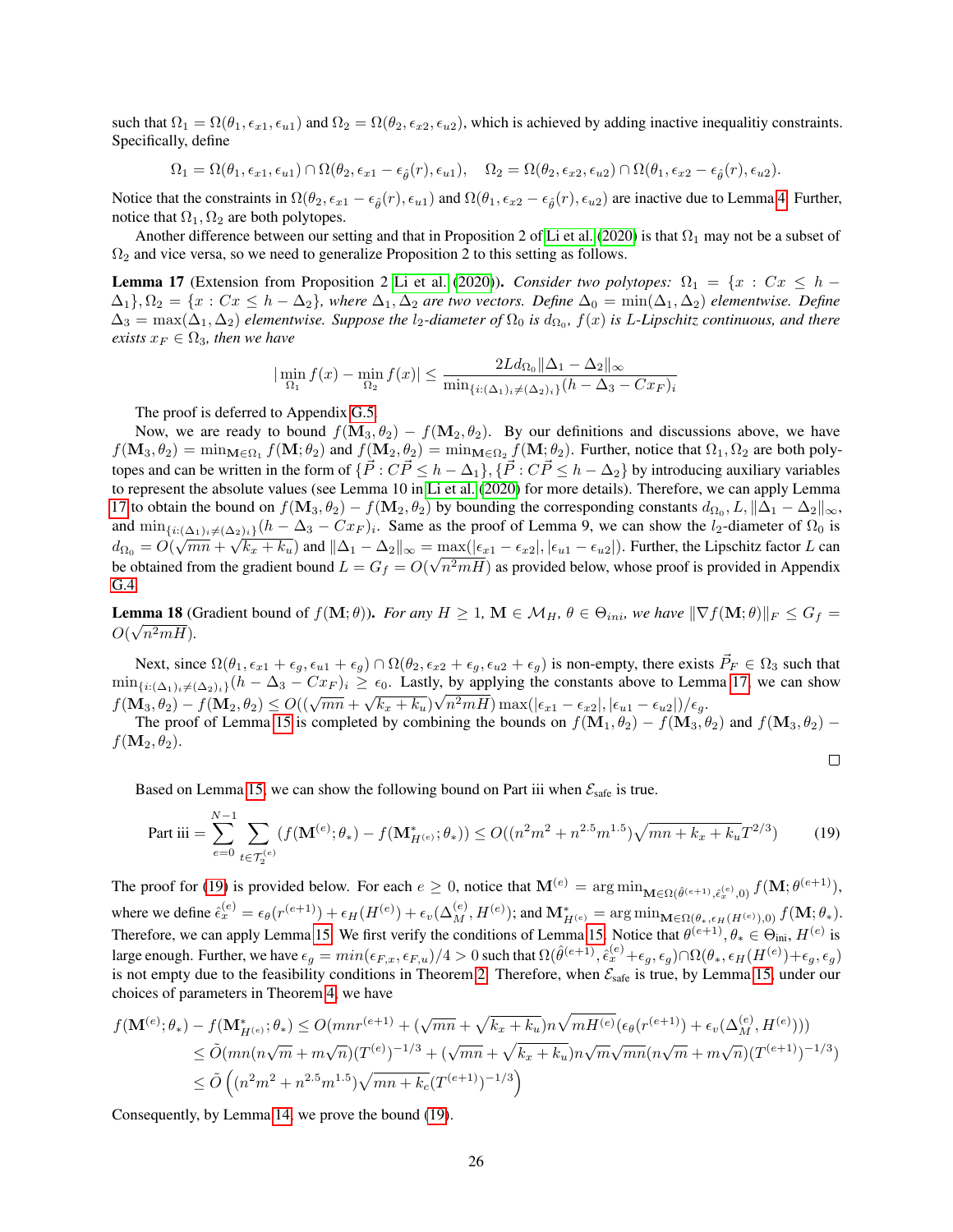#### E.1.2 Bound on Part i

When  $\mathcal{E}_{\text{safe}}$  is true, we are able to show

<span id="page-26-1"></span>Part 
$$
i = \sum_{e} \sum_{t \in \mathcal{T}_2^{(e)}} l(x_t, u_t) - l(\hat{x}_t, \hat{u}_t) \le \tilde{O}(n\sqrt{m}\sqrt{m+n}T^{2/3}).
$$
 (20)

The proof is provided below.

Firstly, under  $\mathcal{E}_{\text{safe}}$ , we have  $x_t \in \mathbb{X}$  and  $u_t \in \mathbb{U}$ , so  $||x_t||_2 \le O(1)$ ,  $||u_t||_2 \le O(1)$ . Further, by the definitions of  $\hat{x}_t, \hat{u}_t$  and the proof of Theorem [3,](#page-9-2) we can also verify that  $\hat{x}_t \in \mathbb{X}$  and  $\hat{u}_t \in \mathbb{U}$  based on the proof of Lemma [10](#page-19-1) and Lemma [12.](#page-20-1) Therefore, we have $\|\hat{x}_t\|_2 \leq O(1), \|\hat{u}_t\|_2 \leq O(1)$ 

Next, by Lemma [3,](#page-13-2) for  $t \in \mathcal{T}_2^{(e)}$ , we can write  $x_t, \hat{x}_t, u_t, \hat{u}_t$  as

$$
\begin{aligned} &x_t = A^{H_t}_* x_{t-H_t} + \sum_{k=2}^{2H_t} \sum_{i=1}^{H_t} A^{i-1}_* B_* M_{t-i}[k-i] \hat{w}_{t-k} \mathbbm{1}_{(1 \leq k-i \leq H_{t-i})} + \sum_{i=1}^{H_t} A^{i-1}_* w_{t-i} \\ &\hat{x}_t = A^{H_t}_* x_{t-H_t} + \sum_{k=2}^{2H_t} \sum_{i=1}^{H_t} A^{i-1}_* B_* M_{t-i}[k-i] w_{t-k} \mathbbm{1}_{(1 \leq k-i \leq H_{t-i})} + \sum_{i=1}^{H_t} A^{i-1}_* w_{t-i} \\ &u_t = \sum_{t=1}^{H_t} M_t[k] \hat{w}_{t-k}, \quad \hat{u}_t = \sum_{t=1}^{H_t} M_t[k] w_{t-k}. \end{aligned}
$$

Hence, we can bound  $||x_t - \hat{x}_t||_2$  and  $||u_t - \hat{u}_t||_2$  by Lemma [5](#page-15-1) below:

$$
||x_t - \hat{x}_t||_2 \le O((1 - \gamma)^{H^{(e)}} + \sqrt{mn}r_\theta^{(e+1)}) = \tilde{O}(nm\sqrt{m+n}(T^{(e+1)})^{-1/3})
$$
  

$$
||u_t - \hat{u}_t||_2 \le O(\sqrt{mn}r_\theta^{(e+1)}) = \tilde{O}(nm\sqrt{m+n}(T^{(e+1)})^{-1/3})
$$

Consequently, by applying Lemma [14](#page-23-0) and the quadratic structure of  $l(x, u)$ , we can bound the Part i by

$$
\sum_{e} \sum_{t \in \mathcal{T}_2^{(e)}} (l(x_t, u_t) - l(\hat{x}_t, \hat{u}_t)) \le \sum_{e} T^{(e+1)} \tilde{O}(nm\sqrt{m+n}(T^{(e+1)})^{-1/3}) \le \tilde{O}(nm\sqrt{m+n}T^{2/3}).
$$

#### E.1.3 Bound on Part ii

<span id="page-26-2"></span>**Lemma 19** (Bound on Part ii). *With probability*  $1 - p$ , *Part ii*  $\leq \tilde{O}(mn\sqrt{T})$ .

Notice that this part is not a dominating term in the regret bound. The proof relies on a martingale concentration analysis and is very technical, so we defer it to Appendix [G.6.](#page-35-1)

#### E.1.4 Bound on Part iv

In the following, we will show that

<span id="page-26-0"></span>Part iv = 
$$
\sum_{e=0}^{N-1} \sum_{t \in \mathcal{T}_2^{(e)}} (f(\mathbf{M}_{H^{(e)}}^*; \theta_*) - J^*) = \tilde{O}(n\sqrt{m}\sqrt{mn + k_c}\sqrt{n})
$$
 (21)

The proof is provided below.

Remember that  $J^*$  is generated by the optimal safe linear policy  $K^*$ . By Lemma 4 and Corollary 2 in [Li et al.](#page-11-4) [\(2020\)](#page-11-4), for a memory length  $H^{(e)}$ , we can define  $\mathbf{M}_{H^{(e)}}(K^*) \in \Omega(\theta_*, -\epsilon_P^{(e)})$  $\sum_{p=0}^{e} P(0)$ , where  $\epsilon_P^{(e)} = \sqrt{mn}(1-\gamma)^{H^{(e)}}$ corresponds to  $\epsilon_1 + \epsilon_3$  in [Li et al.](#page-11-4) [\(2020\)](#page-11-4) with  $H = H^{(e)}$ .<sup>[12](#page-0-0)</sup> Further, by Lemma 6 in Li et al. (2020), we have

$$
f(\mathbf{M}_{H^{(e)}}(K^*); \theta_*) - J^* = \lim_{T \to +\infty} \frac{1}{T} \sum_{t=0}^{T-1} f(\mathbf{M}_{H^{(e)}}(K^*); \theta_*) - \mathbb{E}(l(x_t^*, u_t^*)) \le O(n^2 m (H^{(e)})^2 (1 - \gamma)^{H^{(e)}})
$$

<sup>&</sup>lt;sup>12</sup>As discussed in footnote [11,](#page-19-0) our  $\epsilon_P^{(e)}$  has smaller dependence on n, m, H compared with [Li et al.](#page-11-4) [\(2020\)](#page-11-4).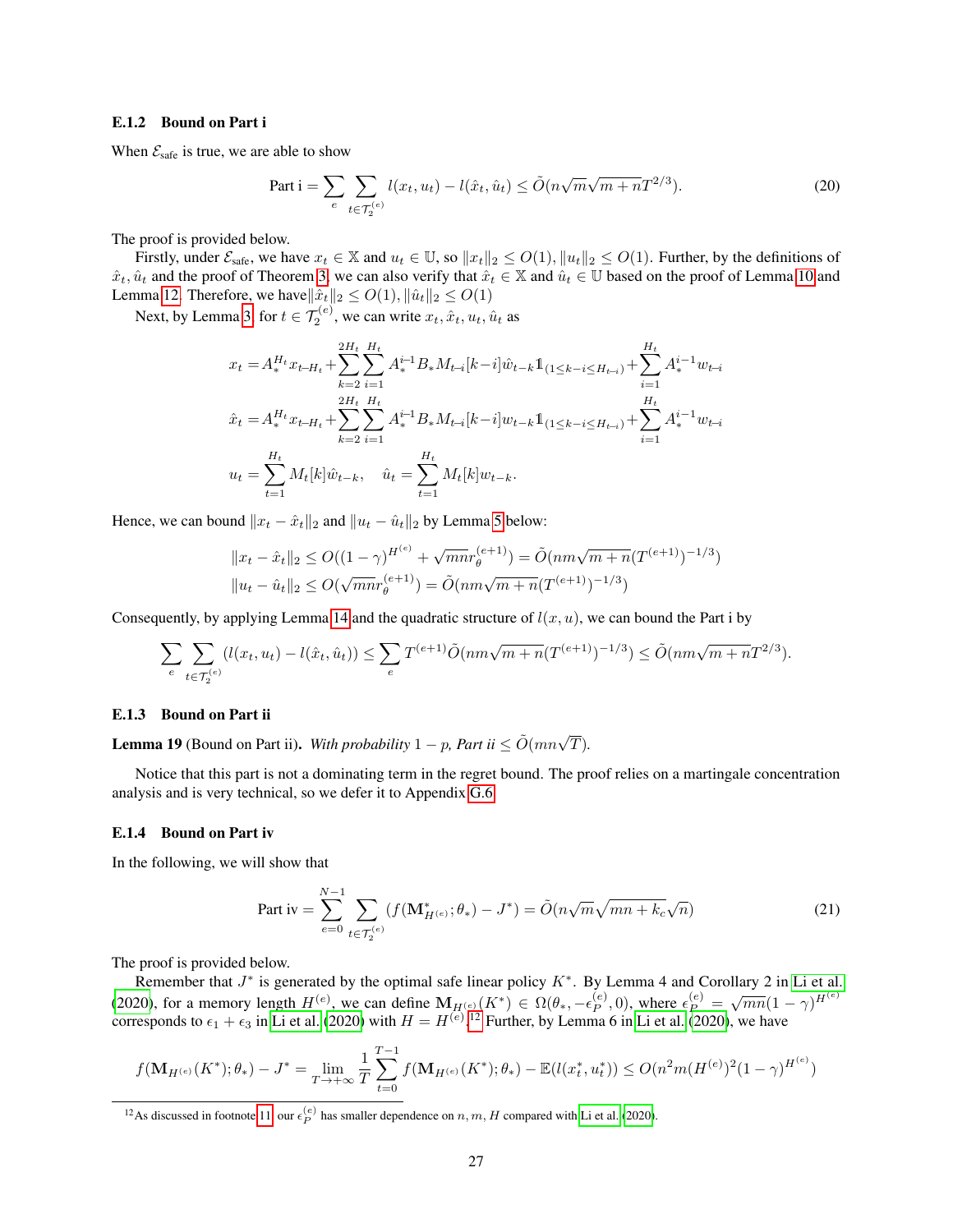In addition, we have

$$
f(\mathbf{M}_{H^{(e)}}^*, \theta_*) - f(\mathbf{M}_{H^{(e)}}(K^*); \theta_*) \le f(\mathbf{M}_{H^{(e)}}^*, \theta_*) - \min_{\mathbf{M} \in \Omega(\theta_*, -\epsilon_P^{(e)}, 0)} f(\mathbf{M}; \theta_*)
$$
  

$$
\le \tilde{O}(n\sqrt{m}\sqrt{mn + k_x + k_u}(\epsilon_P^{(e)} + \epsilon_H(H^{(e)})))
$$
  

$$
\le \tilde{O}(n\sqrt{m}\sqrt{mn + k_c}\sqrt{mn}(1 - \gamma)^{H^{(e)}})
$$

By combining the bounds above and by choosing  $H^{(e)} \ge \log(T^{(e+1)})/\log((1-\gamma)^{-1})$ , we have

$$
f(\mathbf{M}_{H^{(e)}}^{*};\theta_{*}) - J^{*} = f(\mathbf{M}_{H^{(e)}}^{*};\theta_{*}) - f(\mathbf{M}_{H^{(e)}}(K^{*});\theta_{*}) + (\mathbf{M}_{H^{(e)}}(K^{*});\theta_{*}) - J^{*} \leq \tilde{O}(n\sqrt{m}\sqrt{mn + k_{c}}\sqrt{mn}/T^{(e+1)}),
$$

which directly leads to the bound [\(21\)](#page-26-0) on Part iv.

#### Completing the proof of the regret bound.

By combining [\(20\)](#page-26-1), [\(19\)](#page-25-1), [\(21\)](#page-26-0), and Lemma [19,](#page-26-2) we obtain our regret bound in Theorem [4.](#page-9-0) Notice that [\(20\)](#page-26-1), [\(19\)](#page-25-1), [\(21\)](#page-26-0) all condition on  $\mathcal{E}_{\text{safe}}$ , and  $\mathcal{E}_{\text{safe}}$  holds w.p.  $1 - p$ . But Lemma [19](#page-26-2) conditions on a different event and that event also holds with probability  $1 - p$ . Putting them together, we have that our regret bound holds w.p.  $1 - 2p$ .

#### E.2 Condition Verification for Feasibility and Constraint Satisfaction

In this subsection, we briefly show that there exist parameters characterized by Theorem [4](#page-9-0) that satisfy the conditions for feasibility and constraint satisfaction in Theorem [2](#page-8-1) and Theorem [3,](#page-9-2) which include:  $T_D^{(e)}$  satisfying the condition in Theorem [1](#page-8-2) (Corollary [1'](#page-8-0)s condition), condition [\(12\)](#page-9-1), condition (ii) of Theorem [2,](#page-8-1) and  $T^{(e+1)} \geq t_2^{(e)}$ .  $(e+1) \ge t_2^{(e)}$ 

Firstly, in Corollary [1,](#page-8-0) we need  $T_D^{(e)} \ge O(\log(2e^2/p) + (m+n)\log(1/\bar{\eta}))$  for  $e \ge 0$ . By our choices, we have  $T_D^{(e)} = (T^{(\min(e,1)})^{2/3}$  and  $T^{(e+1)} = 2T^{(e)}$ , so  $T_D^{(e)}$  increases exponentially. Therefore,  $T_D^{(e)} \ge O(\log(2e^2/p) + (m +$  $\lim_{n \to \infty} \log(1/\bar{\eta})$  can be guaranteed if  $T_{D_2}^{(1)} \ge O(\log(1/p) + (m+n)\log(1/\bar{\eta}))$  with some sufficiently large constant factor, which requires  $T^{(1)} \ge O((m+n)^{3/2})$ .

Secondly, for condition [\(12\)](#page-9-1), we set  $\epsilon_0 = \epsilon_{F,x}/4$  and let  $\epsilon_P + \epsilon_H(H^{(0)}) \leq \epsilon_{F,x}/12$ ,  $\epsilon_{\eta,x} \leq \epsilon_{F,x}/12$ ,  $\epsilon_v(\Delta_M^{(0)}, H^{(0)}) \leq \epsilon_{F,x}/12$ , and  $\epsilon_P \leq \epsilon_{F,u}/4$ ,  $\epsilon_{\eta,u} \leq \epsilon_{F,u}/4$ . These conditions require  $H^{(0)} \geq O(\log(\sqrt{$  $O(\min(\frac{\epsilon_F^x}{\sqrt{m}}, \epsilon_F^u)),$  and  $\Delta_M^{(e)} = O(\frac{\epsilon_F^x}{\sqrt{mnH^{(e)}}(T^{(e+1)})^{1/3}}).$ √

Thirdly, for the condition (ii) of Theorem [3,](#page-9-2) the monotonicity for  $H^{(e)}$ ,  $\sqrt{H^{(e)}}\Delta_M^{(e)}$  are satisfied and  $\bar{\eta}^{(e)}$  is a constant, so its monotonicity condition is also satisfied. With exponentially increasing  $T_D^{(e)}$ , the decreasing  $r^{(e)}$  is also satisfied. We only need to verify that  $r^{(1)} \n\t\le r_{\text{ini}}$ . This requires  $T^{(1)} \ge \tilde{O}((\sqrt{n}m + n\sqrt{n})^3)$ .

Lastly, for  $T^{(e+1)} \ge t_2^{(e)}$ , notice that Phase 1 only takes  $(T^{(e+1)} - T^{(e)})^{2/3}$  stages, and the safe transitions only takes  $\tilde{O}((T^{(e+1)})^{1/3})$  stages, so  $T^{(e+1)} \ge t_2^{(e)}$  for all  $e$  for large enough initial  $T^{(1)}$ .

## <span id="page-27-0"></span>F More Discussions

In this appendix, we briefly introduce RMPC in [Mayne et al.](#page-11-8) [\(2005\)](#page-11-8) and show that its infinite-horizon averaged cost can be captured by  $J(K)$  for some safe linear policy K. Therefore, algorithms with small regret compared with optimal safe linear policies can also achieve comparable performance with RMPC in [Mayne et al.](#page-11-8) [\(2005\)](#page-11-8) for long horizons, which further motivates our choice of regret benchmarks as safe linear policies. Further, we discuss the implementation of our algorithm for non-zero  $x_0$ .

#### F.1 A brief review of RMPC in [Mayne et al.](#page-11-8) [\(2005\)](#page-11-8)

RMPC is a popular method to handle constrained system with disturbances and/or other system uncertainties. Since we will include RMPC in the benchmark policy class, we assume the model  $\theta_*$  is available here, but RMPC can also handle model uncertainties. Many different versions of RMPC have been proposed in the literature, (see [Rawlings and Mayne](#page-11-2)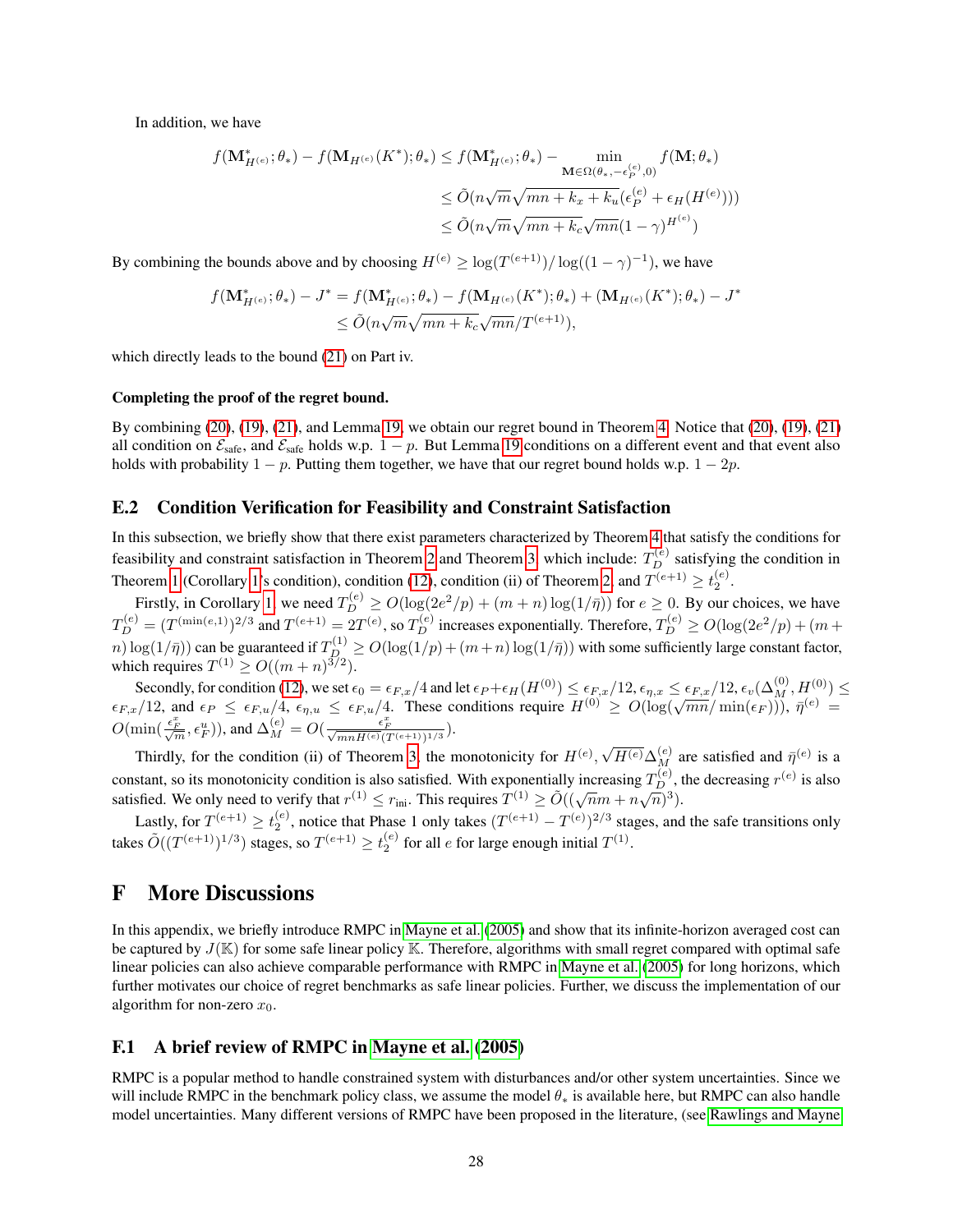[\(2009\)](#page-11-2) for a review). In this appendix, we will focus on a tube-based RMPC defined in [Mayne et al.](#page-11-8) [\(2005\)](#page-11-8). The RMPC method in [Mayne et al.](#page-11-8) [\(2005\)](#page-11-8) enjoys desirable theoretical guarantees, such as robust exponential stability, recursive feasibility, constraint satisfaction, and is thus commonly adopted. RMPC usually considers  $x_0 \neq 0$ . When considering RMPC for regulation problems, one goal of RMPC is to quickly and safely steer the states to a neighborhood of origin (due to the system disturbances, one cannot steer the state to the origin exactly).

Next, we briefly introduce the tube-based RMPC scheme. In most tube-based RMPC schemes (not just [Mayne et al.](#page-11-8) [\(2005\)](#page-11-8)), it is required to know a linear static controller  $u_t = -\mathbb{K}x_t$  such that this controller is strictly safe if the system starts from the origin. A disturbance-invariant set for the closed-loop system  $x_{t+1} = Ax_t - BKx_t + w_t$  is also needed.

**Definition 4.**  $\Xi$  *is called a disturbance-invariant set for*  $x_{t+1} = Ax_t - B\mathbb{K}x_t + w_t$  *if for any*  $x_t \in \Xi$ *, and*  $w_t \in \mathbb{W}$ *, we have*  $x_{t+1} \in \Xi$ *.* 

For computational purposes, a polytopic approximation of disturbance-invariant set is usually employed. Further, the implementation of RMPC also requires the knowledge of a terminal set  $X_f$  such that for any  $x_0 \in X_f$ , implementing the controller  $u_t = -\mathbb{K}x_t$  is safe, as well as a terminal cost function  $V_f(x) = x^\top P x$  satisfying certain conditions (see [Mayne et al.](#page-11-8) [\(2005\)](#page-11-8) for more details).

RMPC scheme in [Mayne et al.](#page-11-8) [\(2005\)](#page-11-8). Now, we are ready to define the tube-based RMPC proposed in [Mayne et al.](#page-11-8) [\(2005\)](#page-11-8). At each stage t, consider a planning window  $t + k|t$  for  $0 \le k \le W$ , RMPC in [Mayne et al.](#page-11-8) (2005) solves the following optimization:

$$
\min_{x_{t|t}, u_{t+k|t}} \sum_{k=0}^{W-1} l(x_{t+k|t}, u_{t+k|t}) + V_f(x_{t+W|t})
$$
\n
$$
\text{s.t. } x_{t+k+1|t} = A_* \bar{x}_{t+k|t} + B_* u_{t+k|t}, \quad k \ge 0
$$
\n
$$
x_{t|t} \in x_t \oplus \Xi
$$
\n
$$
x_{t+k|t} \in \mathbb{X} \oplus \Xi, \forall 0 \le k \le W - 1
$$
\n
$$
u_{t+k|t} \in \mathbb{U} \oplus \mathbb{K} \Xi, \forall 0 \le k \le W - 1
$$
\n
$$
x_{t+W|t} \in X_f \subseteq \mathbb{X} \ominus \Xi
$$

(RMPC [Mayne et al.](#page-11-8) [\(2005\)](#page-11-8))

Then, implement control:

$$
u_t = -\mathbb{K}(x_t - x_{t|t}^*) + u_{t|t}^*.
$$

Notice that  $x_{t|t}^*, u_{t|t}^*$  are functions of  $x_t$ . Further, by [Bemporad et al.](#page-11-6) [\(2002\)](#page-11-6),  $u_t$  is a piece-wise affine (PWA) function of the state  $x_t$  when  $\Xi$  is a polytope. Define the set of feasible initial values as

$$
X_N = \{x_0 : (\text{RMPC } \text{Mayne et al. } (2005)) \text{ is feasible when } x_t = x_0\}.
$$

The RMPC scheme in [Mayne et al.](#page-11-8) [\(2005\)](#page-11-8) is a variant of the traditional RMPC schemes by allowing more freedom when choosing  $x_{t|t}$ , i.e., in the scheme above,  $x_{t|t}$  is also an optimization variable as long as  $x_{t|t} \in x_t \oplus \Xi$ , but in traditional RMPC schemes,  $x_{t|t} = x_t$  is fixed. With this adjustment, the RMPC scheme in [Mayne et al.](#page-11-8) [\(2005\)](#page-11-8) enjoys robust exponential stability.

<span id="page-28-0"></span>Theorem 6 (Theorem 1 in [Mayne et al.](#page-11-8) [\(2005\)](#page-11-8)). *The set* Ξ *is robustly exponentially stable for the closed-loop system with* (RMPC [Mayne et al.](#page-11-8) [\(2005\)](#page-11-8)) *for*  $w_k \in \mathbb{W}$  *with an attraction region*  $X_N$ *, i.e., there exists*  $c > 0$ ,  $\gamma_1 \in (0, 1)$ *, such that for any*  $x_0 \in X_N$ *, for any*  $w_k \in \mathbb{W}$ *.* 

$$
dist(x_t, \Xi) \le c\gamma_1^t dist(x_0, \Xi).
$$

Theorem [6](#page-28-0) suggests that (RMPC [Mayne et al.](#page-11-8) [\(2005\)](#page-11-8)) can quickly reduce the distance between  $x_t$  and  $\Xi$ , i.e. it can drive a large initial state  $x_0 \neq 0$  quickly to a neighborhood around  $\Xi$ , which is also a neighborhood around the origin.

Based on the robust exponential stability, we can build a connection between the infinite horizon averaged cost of RMPC and that of the safe linear policy  $\mathbb{K}$ .

<span id="page-28-1"></span>Theorem 7 (Connection between RMPC in [Mayne et al.](#page-11-8) [\(2005\)](#page-11-8) and linear control's infinite-horizon costs). *Consider (RMPC [Mayne et al.](#page-11-8)* [\(2005\)](#page-11-8)) defined above with K satisfying the requirements in Mayne et al. (2005). For any  $x_0 \in X_N$ , *the infinite-horizon averaged cost of RMPC in [Mayne et al.](#page-11-8) [\(2005\)](#page-11-8) equals the infinite-horizon averaged cost of* K*, i.e.*

$$
J(RMPC in Mayne et al. (2005)) = J(K),
$$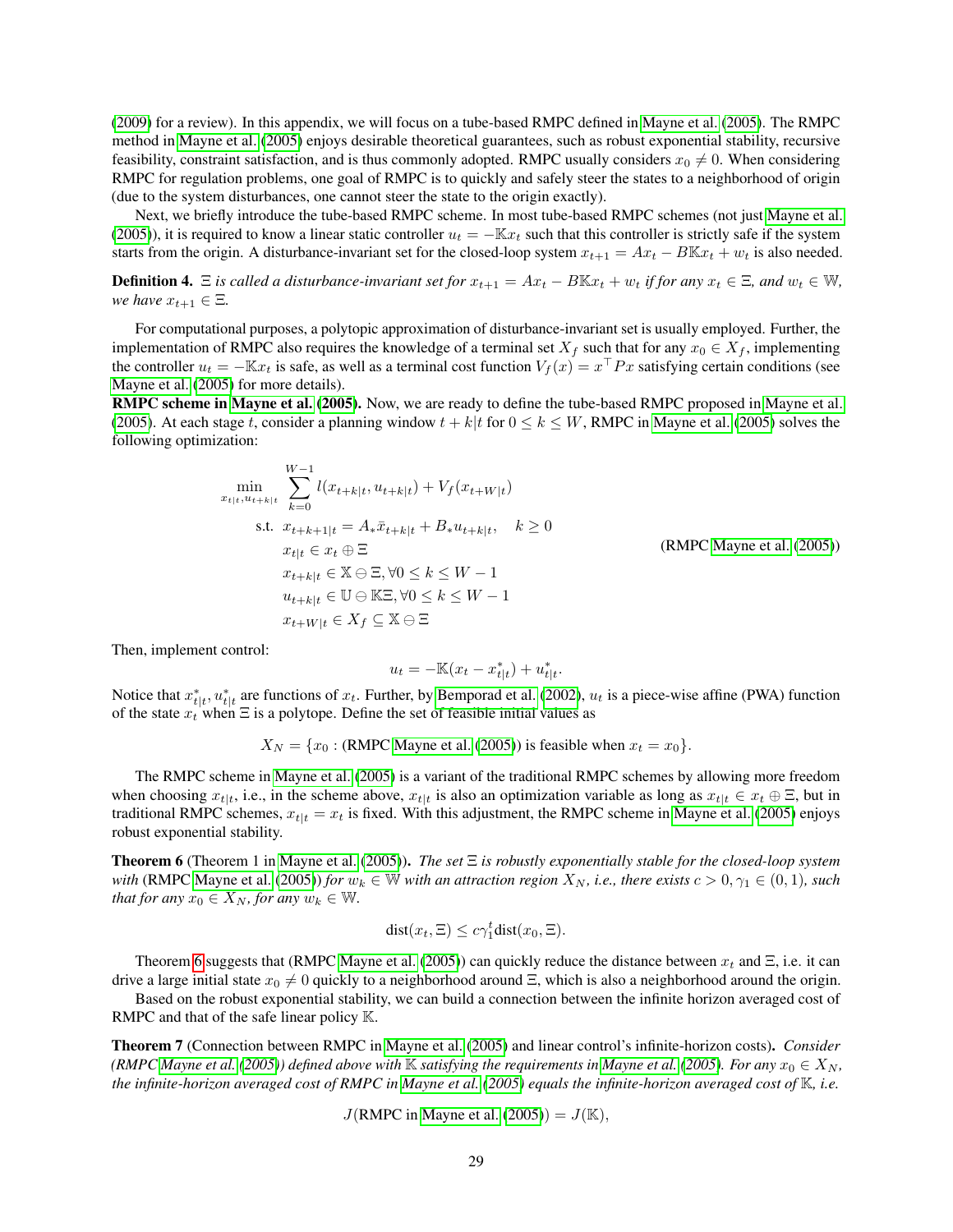The proof is deferred to the end of this appendix.

Notice that K is a pre-fixed safe linear policy, so by Theorem [7,](#page-28-1) we have  $J(K^*) \le J(RMPC)$  in [Mayne et al.](#page-11-8) [\(2005\)](#page-11-8)), where  $K^*$  is our regret benchmark, i.e., the optimal safe linear policy. This suggests that RMPC in [Mayne et al.](#page-11-8) [\(2005\)](#page-11-8) achieves similar or worse performance than the optimal safe linear policy in the long run. Since our adaptive control algorithm enjoys a sublinear regret compared to the optimal safe linear policy, Theorem [7](#page-28-1) suggests that our algorithm achieves the same regret bound even if we include RMPC in [Mayne et al.](#page-11-8) [\(2005\)](#page-11-8) to the benchmark policy set. Further, if  $\mathbb{K} \neq K^*$ , our adaptive algorithm can even achieve better performance than RMPC in [Mayne et al.](#page-11-8) [\(2005\)](#page-11-8) at around the equilibrium point 0.

Nevertheless, one major strength of RMPC in [Mayne et al.](#page-11-8) [\(2005\)](#page-11-8) compared with our algorithm is that RMPC can guarantee safety for large nonzero  $x_0$  and can drive a large state exponentially to a small neighborhood of 0. Therefore, an interesting and natural idea is to combine RMPC in [Mayne et al.](#page-11-8) [\(2005\)](#page-11-8) with our algorithm to achieve the strengths of both methods: quickly and safely drive a large initial state to a neighborhood around 0, and learning to optimize the performance around 0.[13](#page-0-0) We leave more studies on this combination as future work.

Remark 4. *Since our proof relies on the robust exponential stability property of RMPC in [Mayne et al.](#page-11-8) [\(2005\)](#page-11-8), for other RMPC schemes without this property, we still cannot include them to our benchmark policy class and generate a sublinear regret. We leave the regret analysis compared with other RMPC schemes without robust exponential stability as future work. Further, we note that there are a few papers on the regret analysis with RMPC as the benchmark, e.g., [Wabersich and Zeilinger](#page-12-15) [\(2018\)](#page-12-15); [Muthirayan et al.](#page-11-17) [\(2020\)](#page-11-17). However, [Wabersich and Zeilinger](#page-12-15) [\(2018\)](#page-12-15) allows constraint violation during the learning process and allows restarts when policies are updated, and [Muthirayan et al.](#page-11-17) [\(2020\)](#page-11-17) does not consider state constraints and the proposed algorithm involves an intractable oracle. In conclusion, the regret analysis with RMPC as the benchmark is largely under-explored and is an important direction for future research.*

*Proof of Theorem [7.](#page-28-1)* To prove Theorem [7,](#page-28-1) we introduce some necessary results from the existing literature and some lemmas based on these existing results.

Firstly, we review the structure of constrained LQR's solution proved in [Bemporad et al.](#page-11-6) [\(2002\)](#page-11-6).

<span id="page-29-0"></span>Proposition 2 (Corollary 2 and Theorem 4 and Section 4.4 in [Bemporad et al.](#page-11-6) [\(2002\)](#page-11-6)). *Consider (CLQR) with p.d. quadratic costs and polytopic constraints below:*

$$
\min_{u_{t+k|t}} \sum_{k=0}^{W-1} l(x_{t+k|t}, u_{t+k|t}) + x_{t+W|t}^{\top} P x_{t+W|t}^{\top}
$$
\n
$$
s.t. \ x_{t+k+1|t} = A_* x_{t+k|t} + B_* u_{t+k|t}, \quad k \ge 0
$$
\n
$$
D_x x_{t+k|t} \le d_x, \quad \forall 0 \le k \le W - 1
$$
\n
$$
D_u u_{t+k|t} \le d_u, \quad \forall 0 \le k \le W - 1
$$
\n
$$
D_{term} x_{t+W|t} \le d_{term}
$$
\n
$$
x_{t|t} = x
$$
\n
$$
(CLQR)
$$

*Denote the optimal policy as*  $\pi_{CLQR}(x) = u^*_{t|t}$ , and denote the feasible region as  $X_N$ . Then,  $X_N$  is convex, and  $\pi_{CLOR}(x)$  *is continuous and PWA on a finite number of closed convex polytopic regions. that is,* 

$$
\pi_{CLQR}(x) = K_i x + b_i, \quad G_i x \le h_i, \quad i = 0, 1, \dots, N_{clqr}.
$$

*Further, the number of different gain matrices can bounded by a constant*  $\bar{N}_{clqr-gain}$  *that only depends on the dimensionality of the problem.*

Based on Proposition [2,](#page-29-0) we have that  $\pi_{CLQR}(x)$  is Lispchitz continous with Lipschitz factor  $L_{CLQR} = \max_i ||K_i||_2$ since  $\pi_{CLQR}(x)$  is continuous and piecewise-affine with respect to x.

Next, we will use the exponential convergence results of RMPC in [Mayne et al.](#page-11-8) [\(2005\)](#page-11-8).

<span id="page-29-1"></span>**Proposition 3** (See the proof of Theorem 1 in [Mayne et al.](#page-11-8) [\(2005\)](#page-11-8)). *There exists*  $c_1 > 0$  *and*  $\rho \in (0,1)$  *such that for any*  $x_0 \in X_N$ *, and for any admissible disturbances*  $w_k$ *, we have* 

$$
||x_{t|t}^*(x_t)||_2 \leq c_1 \rho^t ||x_{0|0}^*(x_0)||_2.
$$

<sup>&</sup>lt;sup>13</sup>Though RMPC in [Mayne et al.](#page-11-8) [\(2005\)](#page-11-8) requires a known model, there are standard approaches to extend RMPC to handle model uncertainties, e.g., [Köhler et al.](#page-11-14) [\(2019\)](#page-11-14); [Lu et al.](#page-11-15) [\(2019\)](#page-11-15).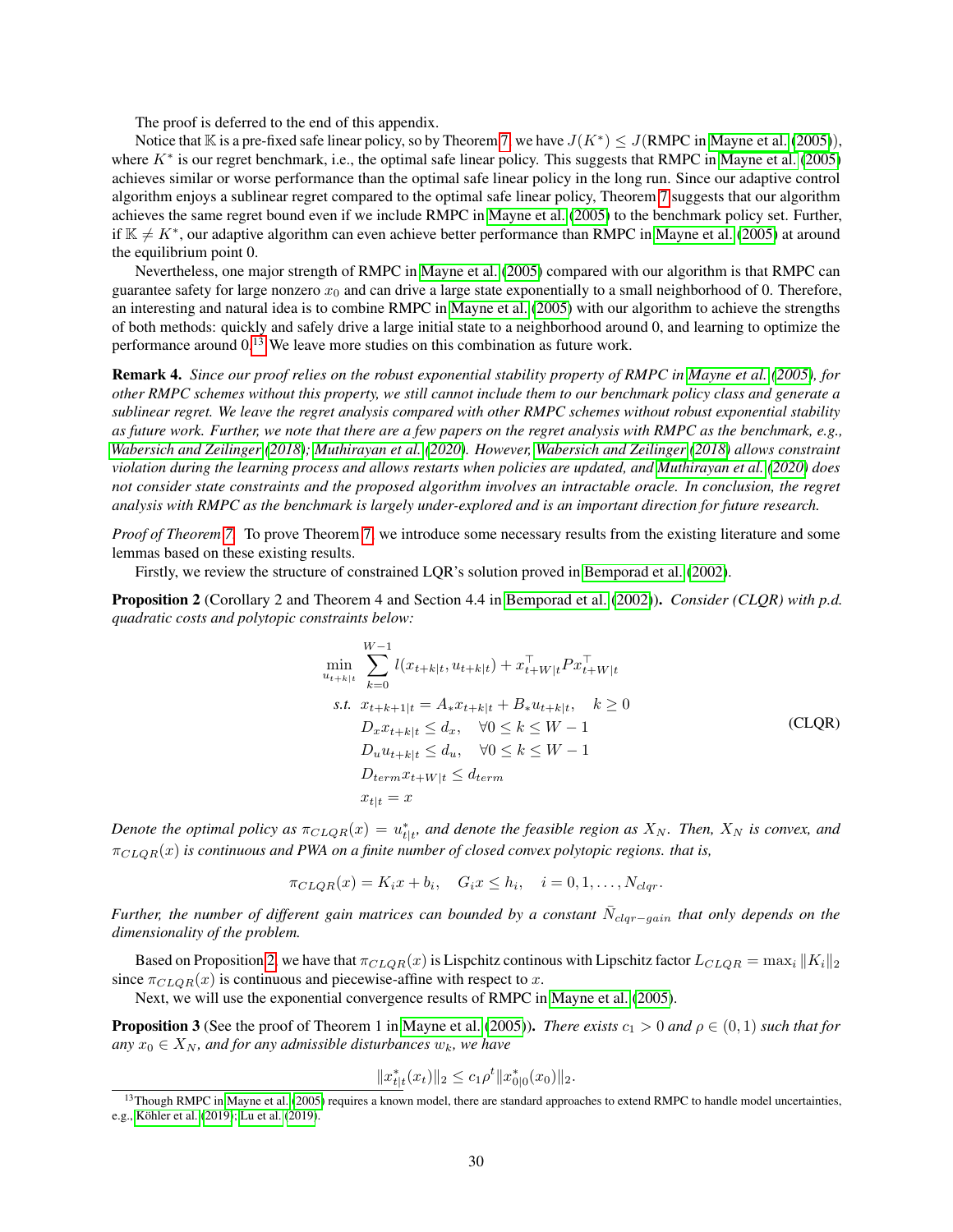Based on this, we can also show the exponential decay of  $u_{t|t}^*(x_t)$ .

<span id="page-30-0"></span>**Lemma 20.** *There exists*  $c_2 > 0$  *and*  $\rho \in (0,1)$  *such that for any*  $x_0 \in X_N$ *, and for any admissible disturbances*  $w_k$ ,  $u_{t|t}^*(x_{t|t}^*)$  is Lipschitz continous with a finite factor denoted as  $L_{rmpe}$  on a convex feasible set. Further, we have  $||u_{t|t}^*(x_t)||_2 \le c_2 \rho^t$ , where  $c_2 = L_{rmpc} c_1 x_{\text{max}}$ .

*Proof.* First of all, we point out that for the (RMPC [Mayne et al.](#page-11-8) [\(2005\)](#page-11-8)) optimization, when  $x_{t|t}^*$  is fixed, then  $u_{t|t}^*$ can be viewed as  $u_{t|t}^* = \pi_{CLQR}(x_{t|t}^*)$  for a (CLQR) problem with the same polytopic constraints and strongly convex quadratic cost functions with (RMPC [Mayne et al.](#page-11-8) [\(2005\)](#page-11-8)). Therefore,  $u_{t|t}^*(x_{t|t}^*)$  is Lipschitz continous with a finite factor denoted as  $L_{rmpc}$  on a convex feasible set.

Further, notice that  $u_{t|t}^*(0) = 0$ . Therefore,

$$
||u_{t|t}^*(x_{t|t}^*)||_2 = ||u_{t|t}^*(x_{t|t}^*) - u_{t|t}^*(0)||_2 \le L_{rmpc}||x_{t|t}^*||_2 \le L_{rmpc}c_1\rho^t ||x_{0|0}^*(x_0)||_2 \le c_2\rho^t
$$

where  $c_2 = L_{rmpc} c_1 x_{\text{max}}$ .

Lastly, a technical lemma of a standard results. The proof is very straightforward.

**Lemma 21.** *Consider*  $y^+ = A_{\mathbb{K}}y + w$ , where  $y_0 = x_0 \in \mathbb{K}$  and  $p = -\mathbb{K}y$ . Since  $\mathbb{K}$  *is*  $(\kappa, \gamma)$  *strongly convex, both*  $y$ *and* p *are bounded by*

$$
||y_t||_2 \le ||w||_2 \kappa^2 / \gamma + \kappa^2 x_{\max} = y_{\max}, ||p_t||_2 \le ||w||_2 \kappa^3 / \gamma + \kappa^2 x_{\max} = p_{\max}.
$$

Now, we are ready for the proof of Theorem [7.](#page-28-1)

*Proof of Theorem [7.](#page-28-1)* The closed-loop system of (RMPC [Mayne et al.](#page-11-8) [\(2005\)](#page-11-8)) is

$$
x_{t+1} = A_*x_t + B_*\pi_{RMPC}(x_t) + w_t = A_*x_t - B_*\mathbb{K}x_t + B_*\left(\mathbb{K}x_{t|t}^*(x_t) + u_{t|t}^*(x_t)\right) + w_t.
$$

Consider a possibly unsafe system:

$$
y_{t+1} = A_* y_t + B_* p_t + w_t, \quad p_t = -\mathbb{K} y_t
$$

with the same sequence of disturbances and  $y_0 = x_0$ .

The dynamics of the error  $e_t = x_t - y_t$  is

$$
e_{t+1} = A_{\mathbb{K}}e_t + v_t
$$

where  $A_{\mathbb{K}} = A_* - B_*\mathbb{K}$ , and  $v_t = B_*(\mathbb{K}x_{t|t}^*(x_t) + u_{t|t}^*(x_t))$ . Notice that by Proposition [3](#page-29-1) and Lemma [20,](#page-30-0) we have

$$
||v_t||_2 \le ||B_*||_2(\kappa c_1 \rho^t x_{\max} + c_2 \rho^t) = c_3 \rho^t,
$$

where  $c_3 = ||B_*||_2(\kappa c_1 x_{\text{max}} + c_2).$ 

Therefore,

$$
||e_t||_2 = ||v_{t-1} + A_{\mathbb{K}}v_{t-2} + A_{\mathbb{K}}^{t-1}v_0||_2
$$
  
\n
$$
\le c_3 \rho^{t-1} + \kappa^2 (1 - \gamma)c_3 \rho^{t-2} + \dots
$$
  
\n
$$
\le c_3 \kappa^2 t \max(\rho, 1 - \gamma)^{t-1} = c_4 t \rho_0^{t-1}
$$

where  $\rho_0 = \max(\rho, 1 - \gamma) \in (0, 1)$  and  $c_4 = c_3 \kappa^2$ . Further,

$$
||u_t - p_t||_2 = || - \mathbb{K}e_t + v_t||_2 \le \kappa c_4 t \rho_0^{t-1} + c_3 \rho^t \le c_5 t \rho_0^{t-1},
$$

where  $c_5 = c_4 \kappa + c_3/\rho$ .

Therefore, the stage cost difference is

$$
|l(x_t, u_t) - l(y_t, p_t)| \le ||Q||_2 ||e_t||_2 (x_{\max} + y_{\max}) + ||R||_2 ||u_t - p_t||_2 ||u_{\max} + p_{\max}||_2
$$
  
\n
$$
\le ||Q||_2 (x_{\max} + y_{\max}) c_4 t \rho_0^{t-1} + ||R||_2 ||u_{\max} + p_{\max}||_2 c_5 t \rho_0^{t-1} = c_6 t \rho_0^{t-1}
$$

 $\Box$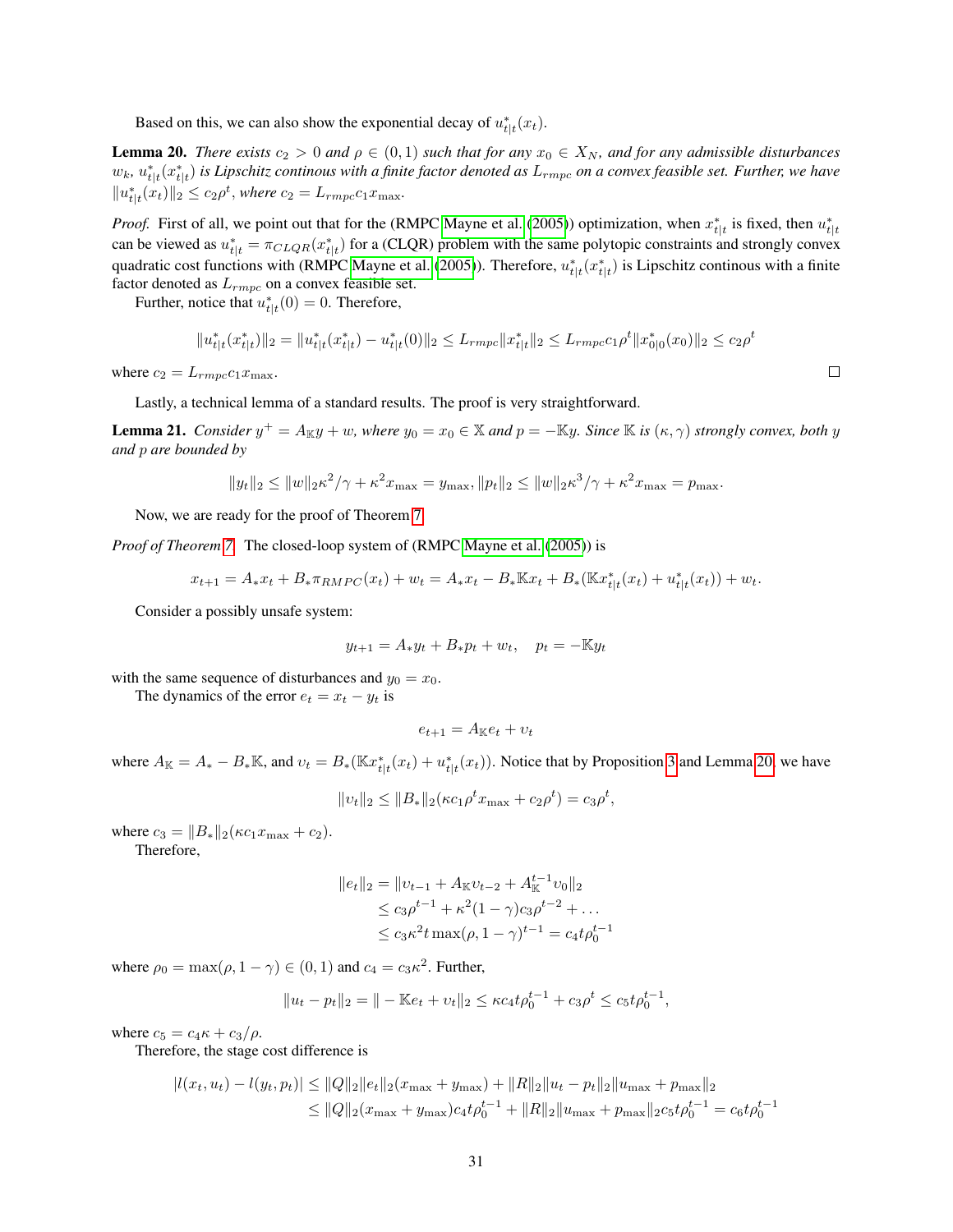where  $c_6 = ||Q||_2(x_{\text{max}} + y_{\text{max}})c_4 + ||R||_2||u_{\text{max}} + p_{\text{max}}||_2c_5.$ 

Therefore,

$$
\left| \frac{1}{T} \mathbb{E} \sum_{t=0}^{T-1} l(x_t, u_t) - l(y_t, p_t) \right| \leq \frac{1}{T} \sum_{t=0}^{T-1} \mathbb{E} |l(x_t, u_t) - l(y_t, p_t)| \leq \frac{1}{T} c_6 / (1 - \rho_0)^2
$$

By taking  $T \to +\infty$ , we have  $\lim_{T \to +\infty} \frac{1}{T} \mathbb{E} \sum_{t=0}^{T-1} l(x_t, u_t) - l(y_t, p_t) = 0$ . Since  $\lim_{T \to +\infty} \frac{1}{T} \mathbb{E} l(y_t, p_t) = J(\mathbb{K})$ , we have  $\lim_{T \to +\infty} \frac{1}{T} \mathbb{E} \sum_{t=0}^{T-1} l(x_t, u_t) = J(\mathbb{K}).$ 

$$
\Box
$$

 $\Box$ 

# <span id="page-31-0"></span>G Additional Proofs

### <span id="page-31-1"></span>G.1 Proof of Lemma [4](#page-14-2)

The proof relies on the following two lemmas.

**Lemma 22** (Definition of  $\epsilon_{\hat{w}}$ ). *Under the conditions in Lemma [6,](#page-15-0)* 

$$
\sum_{k=1}^{H_t} D_{x,i}^\top A_*^{k-1} (w_{t-k} - \hat{w}_{t-k}) \le \epsilon_{\hat{w}}(r)
$$

*Proof.*

$$
||D_x \sum_{k=1}^{H_t} A_*^{k-1} (w_{t-k} - \hat{w}_{t-k}) ||_{\infty} \le ||D_x||_{\infty} \sum_{k=1}^{H_t} ||A_*^{k-1} (w_{t-k} - \hat{w}_{t-k}) ||_{\infty}
$$
  

$$
\le ||D_x||_{\infty} \sum_{k=1}^{H_t} ||A_*^{k-1} (w_{t-k} - \hat{w}_{t-k}) ||_2
$$
  

$$
\le ||D_x||_{\infty} \sum_{k=1}^{H_t} \kappa (1 - \gamma)^{k-1} r z_{\text{max}}
$$
  

$$
\le ||D_x||_{\infty} \kappa / \gamma z_{\text{max}} r = \epsilon_{\hat{w}}(r)
$$

**Lemma 23** (Definition of  $\epsilon_{\hat{\theta}}$ ). *For any*  $\mathbf{M} \in \mathcal{M}$ , *any*  $\hat{\theta}, \theta \in \Theta^{(0)}$  *such that*  $\|\hat{\theta} - \theta\|_F \leq r$ , we have

$$
|g_i^x(\mathbf{M};\hat{\theta})-g_i^x(\mathbf{M};\theta)|\leq \epsilon_{\hat{\theta}}(r)
$$

where  $\epsilon_{\hat{\theta}}(r) = c_{\hat{\theta}} r \sqrt{mn}$ .

*Proof.* Firstly, we show that it suffices to prove an upper bound of a simpler quantity.

$$
|g_i^x(\mathbf{M};\hat{\theta}) - g_i^x(\mathbf{M};\theta)| = \sum_{k=1}^{2H} ||D_{x,i}^\top \Phi_k^x(\mathbf{M};\hat{\theta})||_1 - ||D_{x,i}^\top \Phi_k^x(\mathbf{M};\theta)||_1 |w_{\max}
$$
  
\n
$$
\leq \sum_{k=1}^{2H} |||D_{x,i}^\top \Phi_k^x(\mathbf{M};\hat{\theta})||_1 - ||D_{x,i}^\top \Phi_k^x(\mathbf{M};\theta)||_1 |w_{\max}
$$
  
\n
$$
\leq \sum_{k=1}^{2H} ||D_{x,i}^\top \Phi_k^x(\mathbf{M};\hat{\theta}) - D_{x,i}^\top \Phi_k^x(\mathbf{M};\theta)||_1 w_{\max}
$$
  
\n
$$
\leq \sum_{k=1}^{2H} ||D_x||_{\infty} ||\Phi_k^x(\mathbf{M};\hat{\theta}) - \Phi_k^x(\mathbf{M};\theta)||_{\infty} w_{\max}
$$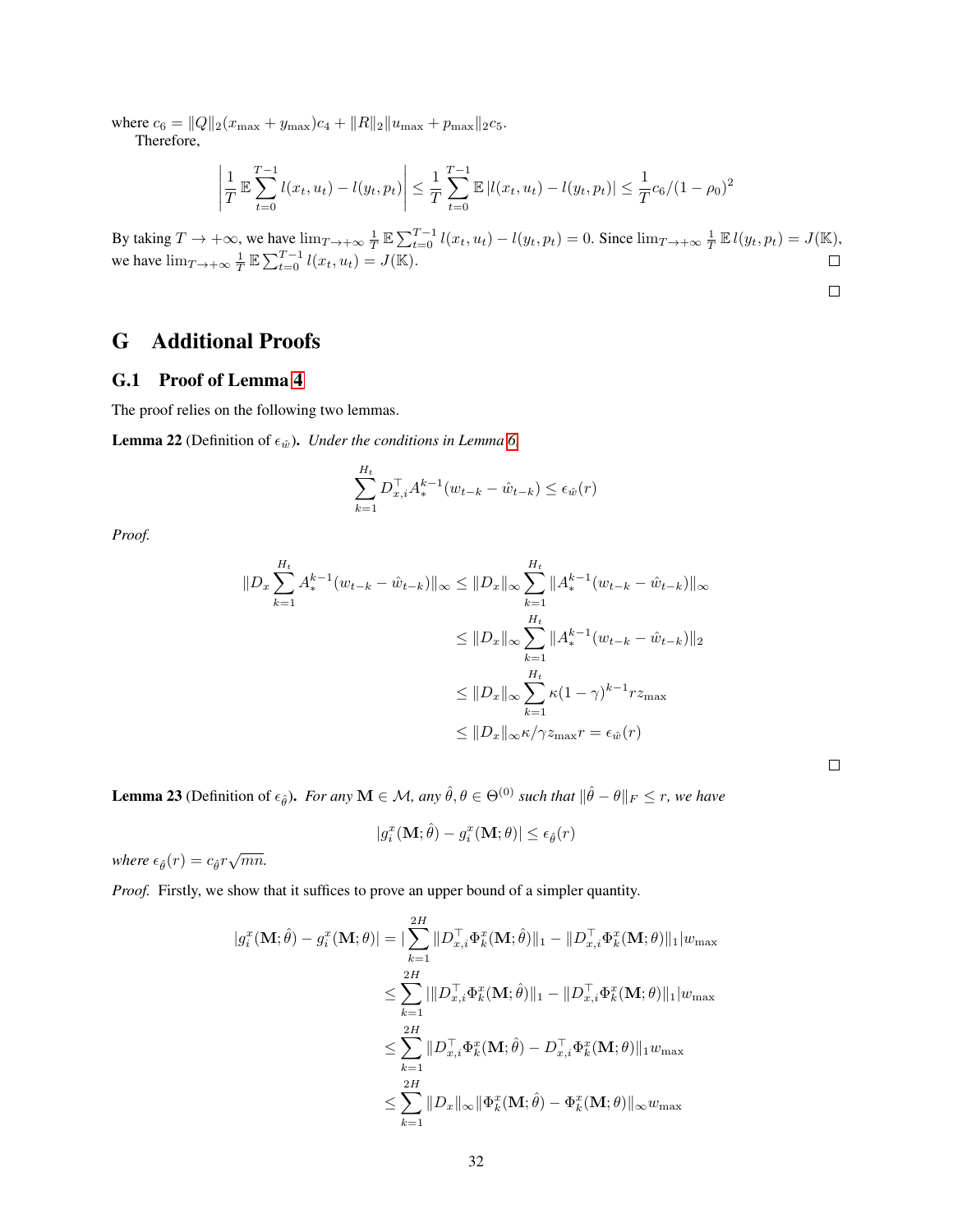thus, it suffices to bound  $\sum_{k=1}^{2H} \|\Phi_k^x(\mathbf{M}; \hat{\theta}) - \Phi_k^x(\mathbf{M}; \theta)\|_{\infty}$ . To bound this, we need several small lemmas below. **Lemma 24.** *When*  $\|\theta - \hat{\theta}\|_F \le r$ , we have  $\max(\|\hat{A} - A\|_2, \|\hat{B} - B\|_2) \le \max(\|\hat{A} - A\|_F, \|\hat{B} - B\|_F) \le r$ 

This is quite straightforward so the proof is omitted.

<span id="page-32-0"></span>**Lemma 25.** *For any*  $k \ge 0$ , any  $\hat{\theta}, \theta \in \Theta^{(0)}$  *such that*  $\|\hat{\theta} - \theta\|_F \le r$ , we have

$$
||A^k - \hat{A}^k||_2 \le k\kappa^2 (1 - \gamma)^{k-1} r \mathbb{1}_{(k \ge 1)}
$$
  

$$
||A^k B - \hat{A}^k \hat{B}||_2 \le k\kappa^2 \kappa (1 - \gamma)^{k-1} r \mathbb{1}_{(k \ge 1)} + \kappa (1 - \gamma)^k r
$$

*Proof.* When  $k = 0$ ,  $||A^0 - \hat{A}^0||_2 = 0$ . When  $k \ge 1$ ,

$$
\|\hat{A}^{k} - A^{k}\|_{2} = \|\sum_{i=0}^{k-1} \hat{A}^{k-i-1}(\hat{A} - A)A^{i}\|_{2}
$$
  
\n
$$
\leq \sum_{i=0}^{k-1} \|\hat{A}^{k-i-1}\|_{2} \|\hat{A} - A\|\|A^{i}\|_{2}
$$
  
\n
$$
\leq \sum_{i=0}^{k-1} \kappa (1 - \gamma)^{k-i-1} \epsilon \kappa (1 - \gamma)^{i}
$$
  
\n
$$
= k\kappa^{2} r (1 - \gamma)^{k-1}
$$
  
\n
$$
\|\hat{A}^{k}\hat{B} - A^{k}B\|_{2} \leq \|\hat{A}^{k}\hat{B} - A^{k}\hat{B}\|_{2} + \|A^{k}\hat{B} - \hat{A}^{k}\hat{B}\|_{2}
$$
  
\n
$$
\leq k\kappa^{2} \kappa_{B} r (1 - \gamma)^{k-1} \mathbb{1}_{(k \geq 1)} + \kappa (1 - \gamma)^{k} r
$$

 $\Box$ 

Now, we can bound  $\sum_{k=1}^{2H} \|\Phi_k^x(\mathbf{M}; \hat{\theta}) - \Phi_k^x(\mathbf{M}; \theta)\|_{\infty}$ . For any  $1 \le k \le 2H$ ,

$$
\begin{split}\n&\|\Phi_{k}^{x}(\mathbf{M};\hat{\theta}) - \Phi_{k}^{x}(\mathbf{M};\theta)\|_{\infty} \\
&= \|\hat{A}^{k-1}\mathbb{1}_{(k\leq H)} + \sum_{i=1}^{H} \hat{A}^{i-1}\hat{B}M_{t-i}[k-i]\mathbb{1}_{(1\leq k-i\leq H)} - A^{k-1}\mathbb{1}_{(k\leq H)} - \sum_{i=1}^{H} A^{i-1}BM_{t-i}[k-i]\mathbb{1}_{(1\leq k-i\leq H)}\|_{\infty} \\
&\leq \|\hat{A}^{k-1} - A^{k-1}\|_{\infty}\mathbb{1}_{(k\leq H)} + \sum_{i=1}^{H} \|(\hat{A}^{i-1}\hat{B} - A^{i-1}B)M_{t-i}[k-i]\|_{\infty}\mathbb{1}_{(1\leq k-i\leq H)} \\
&\leq \sqrt{n}\|\hat{A}^{k-1} - A^{k-1}\|_{2}\mathbb{1}_{(k\leq H)} + \sqrt{m}\sum_{i=1}^{H} \|\hat{A}^{i-1}\hat{B} - A^{i-1}B\|_{2}2\sqrt{n}\kappa^{2}(1-\gamma)^{k-i-1}\mathbb{1}_{(1\leq k-i\leq H)}\n\end{split}
$$

There are two terms in the last right-hand-side of the inequality above. We sum each term over k below.

$$
\sum_{k=1}^{2H} \sqrt{n} \|\hat{A}^{k-1} - A^{k-1}\|_2 \mathbb{1}_{(k \le H)} \le \sum_{k=1}^{2H} \sqrt{n}(k-1)\kappa^2 (1-\gamma)^{k-2} r \mathbb{1}_{(2 \le k \le H)} \le \sqrt{n}\kappa^2 r/\gamma^2
$$
  

$$
\sum_{k=1}^{2H} \sqrt{m} \sum_{i=1}^{H} \|\hat{A}^{i-1}\hat{B} - A^{i-1}B\|_2 2\sqrt{n}\kappa^2 (1-\gamma)^{k-i-1} \mathbb{1}_{(1 \le k-i \le H)}
$$
  

$$
\le \sum_{k=1}^{2H} \sqrt{m} \sum_{i=1}^{H} (i-1)\kappa^2 \kappa_B (1-\gamma)^{i-2} r \mathbb{1}_{(i \ge 2)} 2\sqrt{n}\kappa^2 (1-\gamma)^{k-i-1} \mathbb{1}_{(1 \le k-i \le H)}
$$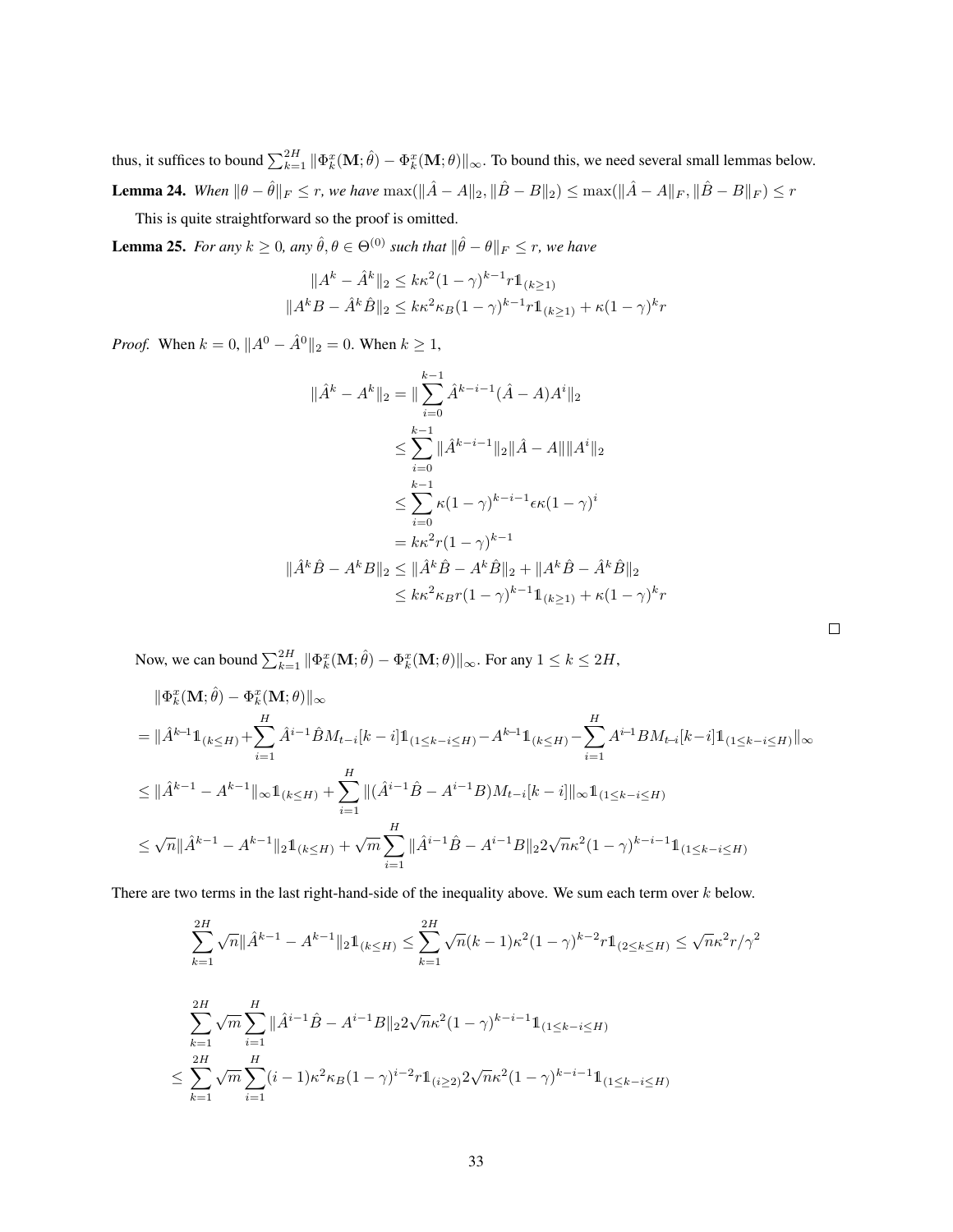+ 
$$
\sum_{k=1}^{2H} \sqrt{m} \sum_{i=1}^{H} \kappa (1 - \gamma)^{i-1} r 2 \sqrt{n} \kappa^2 (1 - \gamma)^{k-i-1} 1\!\!1_{(1 \le k - i \le H)}
$$
  
\n=  $2\sqrt{mn} \kappa^4 \kappa_B r \sum_{i=1}^{H} \sum_{j=1}^{H} (i-1)(1 - \gamma)^{i-2} (1 - \gamma)^{j-1} + 2\sqrt{mn} \kappa^3 r \sum_{i} \sum_{j} (1 - \gamma)^{i-1} (1 - \gamma)^{j-1}$   
\n=  $2\sqrt{mn} \kappa^4 \kappa_B r / \gamma^3 + 2\sqrt{mn} \kappa^3 r / \gamma^2$ 

### <span id="page-33-0"></span>G.2 Proof of Lemma [8](#page-16-2)

For notational simplicity, we omit the subscript t in  $H_t$  in this proof. Remember that  $g_i^x(\mathbf{M}_{t-H:t-1};\theta) = \sum_{s=1}^{2H} ||D_{x,i}^{\top} \Phi_s^x(\mathbf{M}_{t-H:t-1};\theta)||_1$ 

$$
\begin{split}\n\left|\tilde{g}_{i}^{x}(\mathbf{M}_{t-H:t-1};\theta)-g_{i}^{x}(\mathbf{M};\theta)\right| &= \left|\sum_{k=1}^{2H}||D_{x,i}^{T}\tilde{\Phi}_{k}^{x}(\mathbf{M}_{t-H:t-1};\theta)||_{1} - ||D_{x,i}^{T}\Phi_{k}^{x}(\mathbf{M}_{t};\theta)||_{1}\right|w_{\max} \\
&\leq \sum_{k=1}^{2H}||D_{x,i}^{T}\tilde{\Phi}_{k}^{x}(\mathbf{M}_{t-H:t-1};\theta^{*})||_{1} - ||D_{x,i}^{T}\Phi_{k}^{x}(\mathbf{M}_{t};\theta)||_{1}|w_{\max} \\
&\leq \sum_{k=1}^{2H}||D_{x,i}^{T}(\tilde{\Phi}_{k}^{x}(\mathbf{M}_{t-H:t-1};\theta) - \Phi_{k}^{x}(\mathbf{M}_{t};\theta))||_{1}w_{\max} \\
&\leq \sum_{k=1}^{2H}||D_{x}||_{\infty}||\tilde{\Phi}_{k}^{x}(\mathbf{M}_{t-H:t-1};\theta) - \Phi_{k}^{x}(\mathbf{M}_{t};\theta)||_{\infty}w_{\max} \\
&\leq \sum_{k=1}^{2H}||D_{x}||_{\infty}||\sum_{i=1}^{H}A^{i-1}B(M_{t-i}[k-i]-M_{t}[k-i])||_{\infty}\mathbf{1}_{(1\leq k-i\leq H)}w_{\max} \\
&\leq \sum_{k=1}^{2H}||D_{x}||_{\infty}\sum_{i=1}^{H}||A^{i-1}B||_{\infty}||M_{t-i}[k-i]-M_{t}[k-i]||_{\infty}\mathbf{1}_{(1\leq k-i\leq H)}w_{\max} \\
&\leq ||D_{x}||_{\infty}\sqrt{m}w_{\max}\sum_{k=1}^{2H}\sum_{i=1}^{H}K(1-\gamma)^{i-1}||M_{t-i}[j]-M_{t}[j]||_{\infty} \\
&\leq ||D_{x}||_{\infty}\sqrt{m}w_{\max}\kappa\kappa_{B}\sqrt{nH}\sum_{i=1}^{H}(1-\gamma)^{i-1}||\mathbf{M}_{t-i}-\mathbf{M}_{t}||_{F} \\
&\leq ||D_{x}||_{\infty}\sqrt{m}W_{\max}\k
$$

where the third last inequality is because  $M[j] \in \mathbb{R}^{m \times n}$ 

$$
\sum_{j=1}^{H} ||M[j]||_{\infty} \le \sum_{j=1}^{H} ||M[j]||_2 \sqrt{n} \le \sum_{j=1}^{H} ||M[j]||_F \sqrt{n} \le ||\mathbf{M}||_F \sqrt{n} \sqrt{H}
$$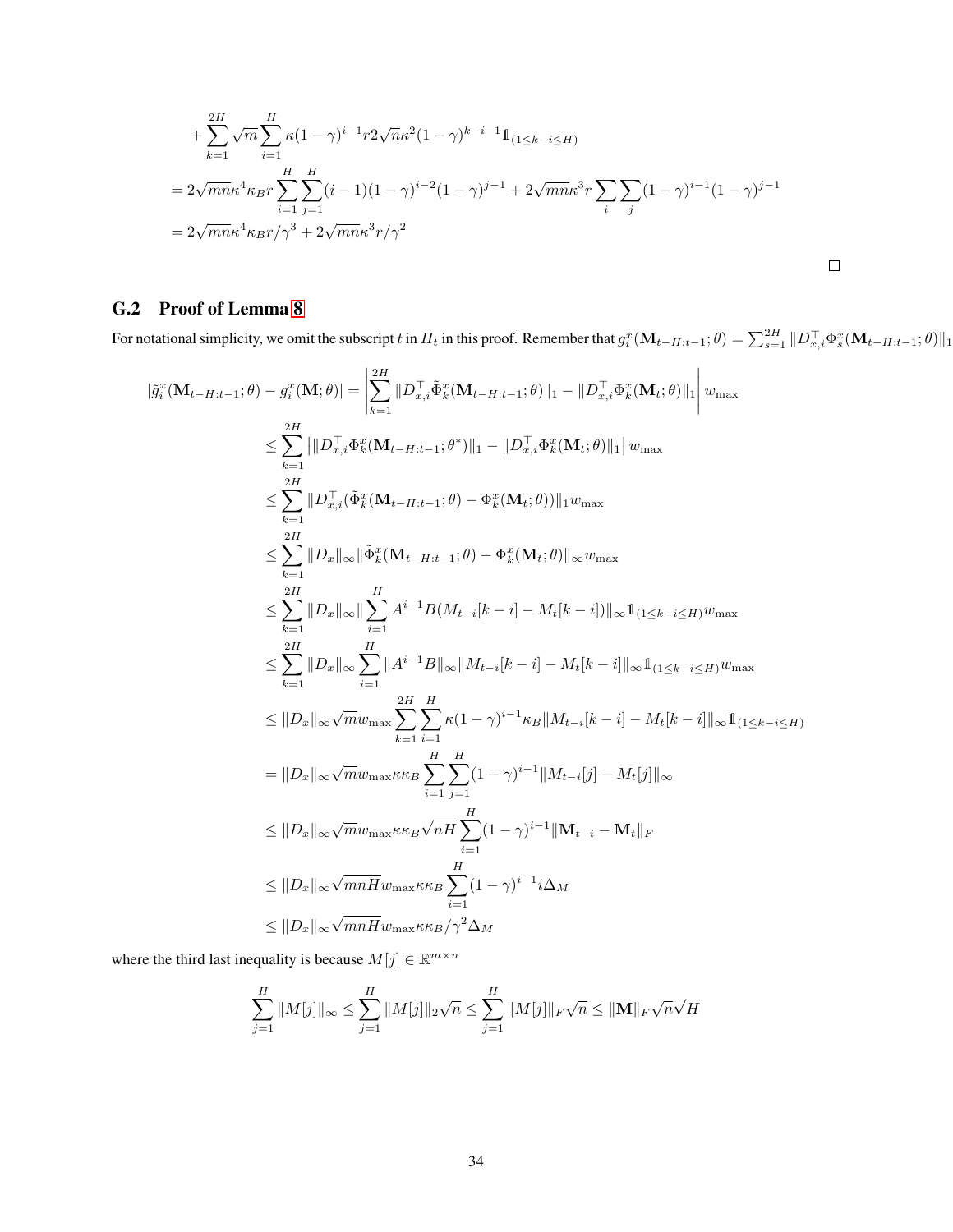### <span id="page-34-0"></span>G.3 Proof of Lemma [11](#page-19-2)

For notational simplicity, we define  $y_t = \sum_{i=1}^{H_t} A_*^{i-1} w_{t-i} + \sum_{k=2}^{2H_t} \sum_{i=1}^{H_t} A_*^{i-1} B_* M_{t-i} [k-i] \hat{w}_{t-k} \mathbb{1}_{1 \leq k-i \leq H_t} +$  $\sum_{i=1}^{H_t} A_i^{i-1} B_* \eta_{t-i}$ . Since  $A_*$  is  $(\kappa, \gamma)$ -stable, we have

$$
||y_t||_2 \leq \sum_{i=1}^{H_t} ||A_i^{i-1}||_2 ||w_{t-i}||_2 + \sum_{k=2}^{2H_t} \sum_{i=1}^{H_t} ||A_i^{i-1}B_* M_{t-i}[k-i]\hat{w}_{t-k}||_2 1_{1 \leq k-i \leq H_t} + \sum_{i=1}^{H_t} ||A_i^{i-1}B_* \eta_{t-i}||_2
$$
  
\n
$$
\leq \sum_{i=1}^{H_t} \kappa (1-\gamma)^{i-1} \sqrt{n} w_{\max} + \sum_{k=2}^{2H_t} \sum_{i=1}^{H_t} ||A_i^{i-1}B_*||_2 ||M_{t-i}[k-i]\hat{w}_{t-k}||_2 1_{1 \leq k-i \leq H_t} + \sum_{i=1}^{H_t} ||A_i^{i-1}B_*||_2 ||\eta_{t-i}||_2
$$
  
\n
$$
\leq \kappa \sqrt{n} w_{\max} / \gamma + \sum_{k=2}^{2H_t} \sum_{i=1}^{H_t} \kappa (1-\gamma)^{i-1} \kappa_B \sqrt{m} ||M_{t-i}[k-i]\hat{w}_{t-k}||_{\infty} 1_{1 \leq k-i \leq H_t} + \sum_{i=1}^{H_t} \kappa (1-\gamma)^{i-1} \kappa_B \sqrt{n} \eta_{\max}
$$
  
\n
$$
\leq \kappa \sqrt{n} w_{\max} / \gamma + \sum_{k=2}^{2H_t} \sum_{i=1}^{H_t} \kappa (1-\gamma)^{i-1} \kappa_B \sqrt{m} 2 \sqrt{n} \kappa^2 (1-\gamma)^{k-i-1} w_{\max} 1_{1 \leq k-i \leq H_t} + \kappa \kappa_B / \gamma \sqrt{n} \eta_{\max}
$$
  
\n
$$
\leq \kappa \sqrt{n} w_{\max} / \gamma + \kappa \kappa_B / \gamma \sqrt{n} \eta_{\max} + \kappa^3 \kappa_B 2 \sqrt{m} \eta w_{\max} \sum_{i=1}^{H_t} \sum_{j=1}^{H_t} (1-\gamma)^{i-1} (1-\gamma)^{j-1}
$$
  
\n
$$
\leq \sqrt{n} (\kappa w_{\max} + \kappa \kappa_B \eta_{\max}) / \gamma + \kappa^3 \kappa_B 2 \sqrt{m} \eta w_{\max
$$

Remember that  $x_t = A_*^{H_t} x_{t-H_t} + y_t$  and and  $||x_t||_2 = 0 \le b_x$  for  $t \le 0$ . We prove the bound on  $x_t$  by induction. Suppose at  $t \geq 0$ ,  $||x_{t-H_t}||_2 \leq b_x$ , then

$$
||x_t||_2 \le ||A_*^{H_t}||_2 ||x_{t-H_t}||_2 + ||y_t||_2 \le \kappa (1 - \gamma)^{H_t} b_x + 2\sqrt{n\kappa} w_{\text{max}}/\gamma + \kappa^3 \kappa_B 2\sqrt{m n} w_{\text{max}}/\gamma^2
$$
  

$$
\le b_x/2 + 2\sqrt{n\kappa} w_{\text{max}}/\gamma + \kappa^3 \kappa_B 2\sqrt{m n} w_{\text{max}}/\gamma^2 = b_x
$$

where the last inequality is by  $\kappa(1-\gamma)^{H_t} \leq 1/2$  when  $H_t \geq \log(2\kappa)/\log((1-\gamma)^{-1})$ . This completes the proof.

### <span id="page-34-1"></span>G.4 Proof of Lemma [18](#page-25-2)

*Proof.* We omit  $\theta$  in this proof for simplicity of notations.

For any  $H \ge 1$ , define  $M_{out,H} = \{ \mathbf{M} \in \mathbb{R}^{mnH} : ||M[k]||_{\infty} \le 4\kappa^2 \sqrt{n}(1-\gamma)^{k-1} \}$ . Notice that  $M_H \subseteq$  $interior(M_{out,H})$ . Therefore, for any  $M \in \mathcal{M}_H$ ,

$$
\begin{aligned} \|\nabla f(\mathbf{M};\theta)\|_{F} &= \sup_{\Delta \mathbf{M} \neq 0, \mathbf{M} + \Delta \mathbf{M} \in \mathcal{M}_{out,H}} \frac{\langle \nabla f(\mathbf{M};\theta), \Delta \mathbf{M} \rangle}{\|\Delta \mathbf{M}\|_{F}} \\ &\leq \sup_{\Delta \mathbf{M} \neq 0, \mathbf{M} + \Delta \mathbf{M} \in \mathcal{M}_{out,H}} \frac{f(\mathbf{M} + \Delta \mathbf{M}) - f(\mathbf{M})}{\|\Delta \mathbf{M}\|_{F}} \end{aligned}
$$

For  $M, M' \in \mathcal{M}_{out,H}$ , we bound the following.

$$
\begin{aligned} \|\tilde{x} - \tilde{x}'\|_2 &\leq \sum_{k=1}^{2H} \| (\Phi_k^x(\mathbf{M}) - \Phi_k^x(\mathbf{M}')) w_{t-k} \|_2 \\ &\leq \sum_{k=1}^{2H} \| \sum_{i=1}^{H^{(e)}} A^{i-1} B(M[k-i] - M'[k-i]) \mathbb{1}_{(1 \leq k-i \leq H)} w_{t-k} \|_2 \\ &\leq \sum_{j=1}^{H} O(\sqrt{n}) \| M[j] - M'[j] \|_2 \\ &\leq \sum_{j=1}^{H} O(\sqrt{n}) \| M[j] - M'[j] \|_F \end{aligned}
$$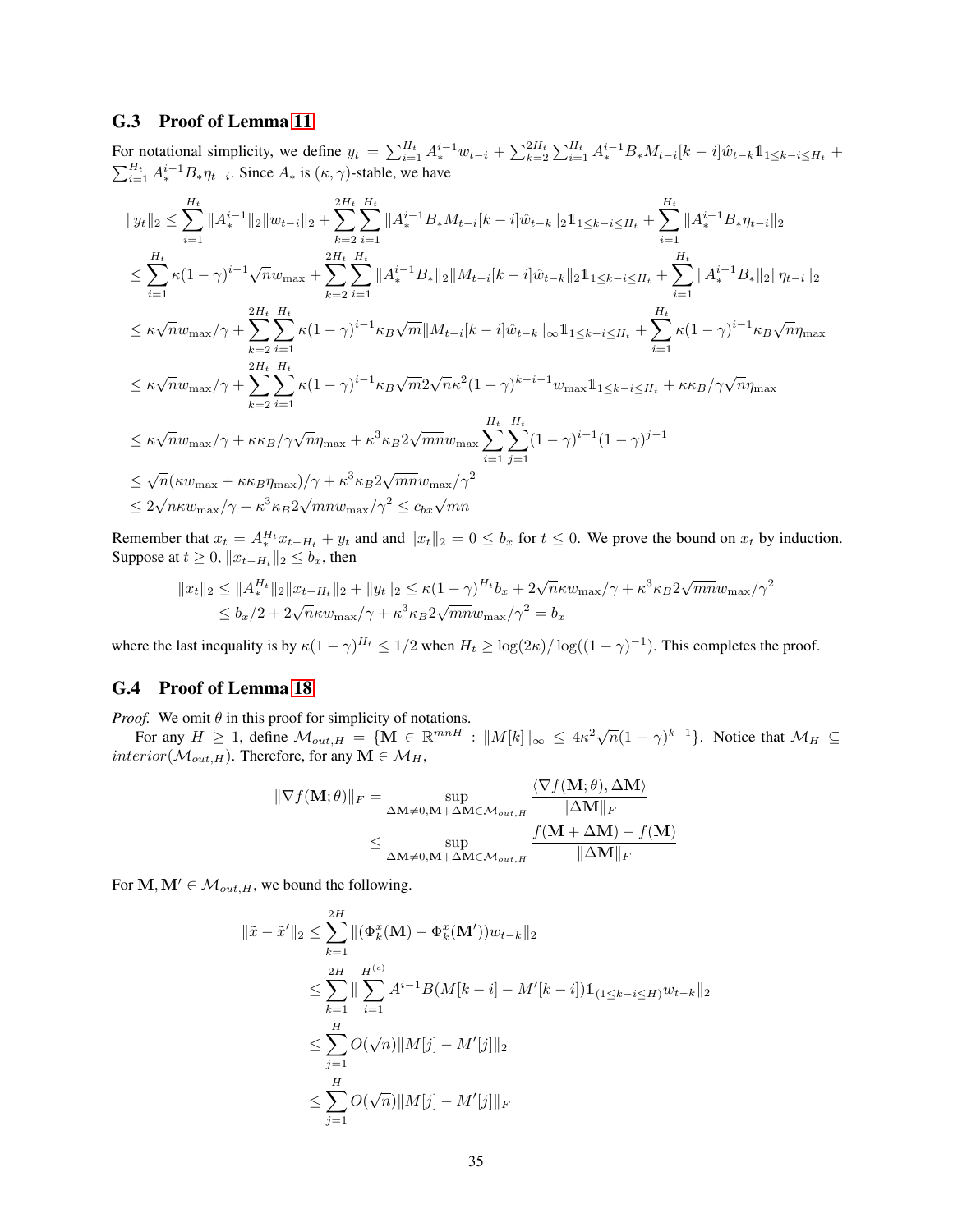$$
\leq O(\sqrt{n}\sqrt{H})\|\mathbf{M} - \mathbf{M}'\|_F
$$
  

$$
\|\tilde{u} - \tilde{u}'\|_2 \sum_{k=1}^H \|M[k] - M'[k]\|_2 \sqrt{n} w_{\text{max}} \leq O(\sqrt{n}\sqrt{H})\|\mathbf{M} - \mathbf{M}'\|_F
$$

where the third inequality uses  $\theta \in \Theta_{ini}$ .

Further, even though we make  $M_{out,H}$  larger, but we don't change the dimension, so by Lemma 24,  $\|\tilde{x}\|_2 \leq \sqrt{mn}$ . Further, even when we don't have additional conditions on M, we still have  $\|\tilde{u}\|_2 \leq O(\sqrt{mn})$ . Therefore, for  $M, M' \in \mathcal{M}_{out, H}$ 

$$
|f(\mathbf{M}) - f(\mathbf{M}')| \le O(\sqrt{mn}\sqrt{n}\sqrt{H}) \|\mathbf{M} - \mathbf{M}'\|_F
$$

Therefore,

$$
\begin{aligned}\n\|\nabla f(\mathbf{M};\theta)\|_{F} &\leq \sup_{\Delta \mathbf{M} \neq 0, \mathbf{M} + \Delta \mathbf{M} \in \mathcal{M}_{out,H}} \frac{f(\mathbf{M} + \Delta \mathbf{M}) - f(\mathbf{M})}{\|\Delta \mathbf{M}\|_{F}} \\
&\leq \sup_{\Delta \mathbf{M} \neq 0, \mathbf{M} + \Delta \mathbf{M} \in \mathcal{M}_{out,H}} \frac{O(\sqrt{mn}\sqrt{n}\sqrt{H}) \|\Delta \mathbf{M}\|_{F}}{\|\Delta \mathbf{M}\|_{F}} \leq O(n\sqrt{m}\sqrt{H})\n\end{aligned}
$$

### <span id="page-35-0"></span>G.5 Proof of Lemma [17](#page-25-0)

*Proof.* Notice that  $\Omega_1$  and  $\Omega_3$  satisfies the conditions in Proposition 2 in [Li et al.](#page-11-4) [\(2020\)](#page-11-4). Therefore,

$$
|\min_{\Omega_1} f(x) - \min_{\Omega_3} f(x)| \le \frac{L d_{\Omega_0} ||\Delta_1 - \Delta_3||_{\infty}}{\min_{\{i : (\Delta_1)_i > (\Delta_3)_i\}} (h - \Delta_1 - C x_F)_i}
$$

Notice that

$$
(\Delta_3)_i = \begin{cases} (\Delta_1)_i, & \text{if } (\Delta_1)_i \ge (\Delta_2)_i \\ (\Delta_2)_i, & \text{if } (\Delta_1)_i < (\Delta_2)_i \end{cases}
$$

therefore,  $\|\Delta_1 - \Delta_3\|_{\infty} \le \|\Delta_1 - \Delta_2\|_{\infty}$ . Further,  $\{i : (\Delta_3)_i > (\Delta_1)_i\} = \{i : (\Delta_2)_i > (\Delta_1)_i\} \subseteq \{i : (\Delta_1)_i \ne \emptyset\}$  $(\Delta_2)_i$ . So  $\min_{\{i:(\Delta_3)_i>(\Delta_1)_i\}}(h - \Delta_1 - Cx_F)_i \ge \min_{\{i:(\Delta_1)_i\neq(\Delta_2)_i\}}(h - \Delta_1 - Cx_F)_i \ge \min_{\{i:(\Delta_1)_i\neq(\Delta_2)_i\}}(h - \Delta_1 - Cx_F)_i$  $\Delta_3 - Cx_F$ )<sub>i</sub>. Therefore,

$$
|\min_{\Omega_1} f(x) - \min_{\Omega_3} f(x)| \le \frac{Ld_{\Omega_0} \|\Delta_1 - \Delta_3\|_{\infty}}{\min_{\{i : (\Delta_1)_i > (\Delta_3)_i\}} (h - \Delta_1 - C x_F)_i} \le \frac{Ld_{\Omega_0} \|\Delta_1 - \Delta_2\|_{\infty}}{\min_{\{i : (\Delta_1)_i \ne (\Delta_2)_i\}} (h - \Delta_3 - C x_F)_i}
$$

Similarly,

$$
|\min_{\Omega_2} f(x) - \min_{\Omega_3} f(x)| \le \frac{Ld_{\Omega_0} \|\Delta_2 - \Delta_3\|_{\infty}}{\min_{\{i: (\Delta_2)_i > (\Delta_3)_i\}} (h - \Delta_2 - C x_F)_i} \le \frac{Ld_{\Omega_0} \|\Delta_1 - \Delta_2\|_{\infty}}{\min_{\{i: (\Delta_1)_i \ne (\Delta_2)_i\}} (h - \Delta_3 - C x_F)_i}
$$

which completes the bound.

#### <span id="page-35-1"></span>G.6 Proof of Lemma [19](#page-26-2)

In this subsection, we provide a proof for our bound on Part ii by martingale concentration inequalities.

**Lemma 26.** In our Algorithm I, 
$$
\mathbf{M}^{(e)} \in \mathcal{F}(w_0, \ldots, w_{t_1^{(e)} + T_D^{(e)} - 1}, \eta_0, \ldots, \eta_{t_1^{(e)} + T_D^{(e)} - 1}) = \mathcal{F}_{t_1^{(e)} + T_D^{(e)}}^m \subseteq \mathcal{F}_{t_2^{(e)} - H^{(e)}}.
$$

*Proof.* By definition, we have the following fact:  $\mathbf{M}^{(e)} \in \mathcal{F}(\hat{\theta}^{(e+1)}) = \mathcal{F}(\{z_k, x_{k+1}\}_{i}^{\{e\}} \underset{(e)}{+T_D^{(e)}-1}$  $(k_{t}^{(e)})^{(e)} = \mathcal{F}(w_0, \ldots, w_{t_1^{(e)} + T_D^{(e)} - 1}, \eta_0, \ldots, \eta_t)$  $\mathcal{F}^m_{\scriptscriptstyle(\epsilon)}$  $t_1^{(e)} + T_D^{(e)}$ . By  $\tilde{W}_1^{(e)} \ge H^{(e)}$ , we have  $t_1^{(e)} + T_D^{(e)} + H^{(e)} \le t_2^{(e)}$ , and since  $\mathcal{F}_t^m \subseteq \mathcal{F}_t$ , we have the last claim.

 $\Box$ 

 $\Box$ 

 $\overline{\phantom{a}}$ 1<br>1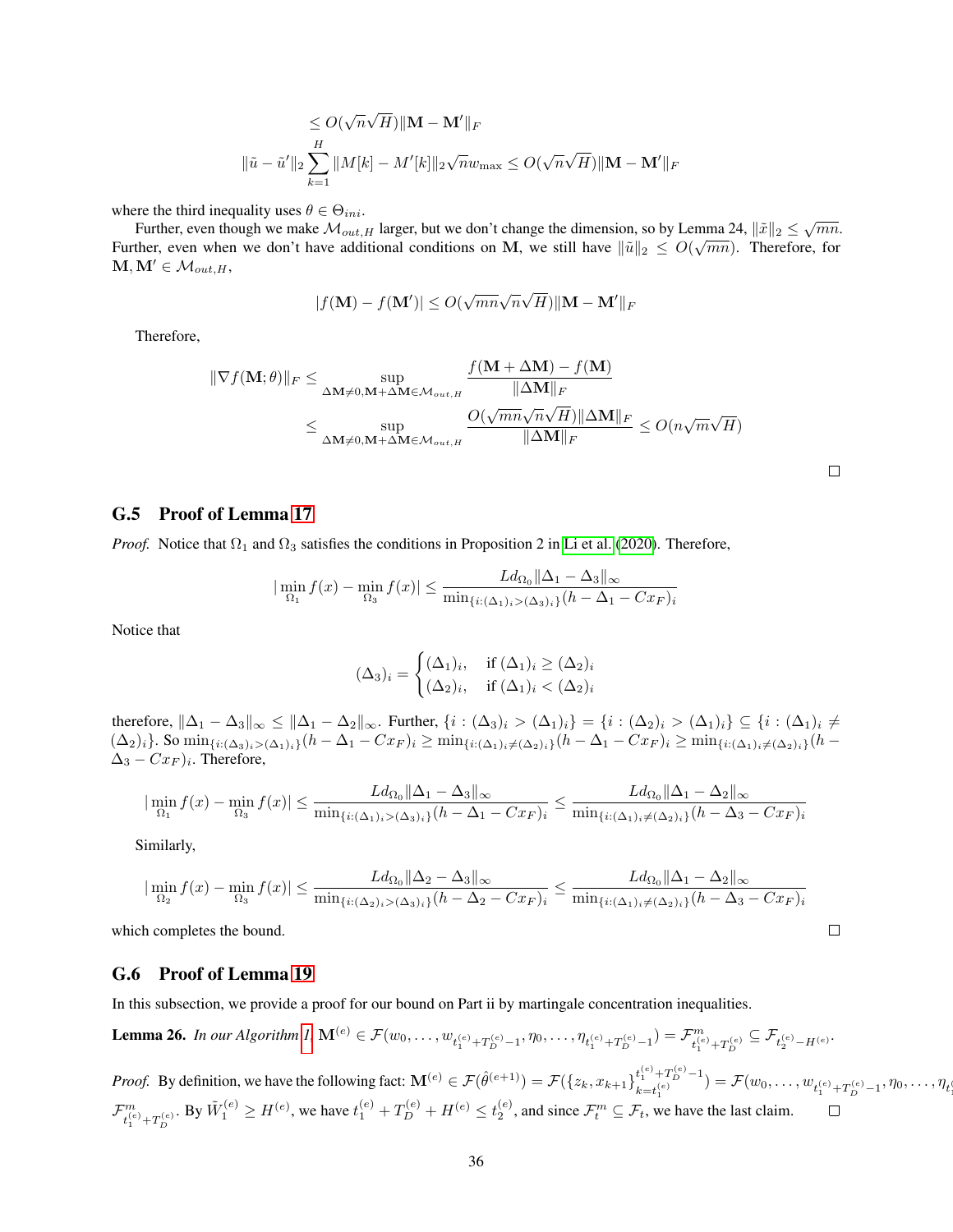**Lemma 27.** When  $t \in \mathcal{T}_2^{(e)}$ ,  $w_{t-2H^{(e)}} \perp \!\!\! \perp \mathcal{F}_{t_2^{(e)} - H^{(e)}}$ 

*Proof.* When  $t \in \mathcal{T}_2^{(e)}$ ,  $t \ge t_2^{(e)} + H^{(e)}$ , so  $t - 2H^{(e)} \ge t_2^{(e)} - H^{(e)}$ . Since  $\mathcal{F}_t$  contains up to  $w_{t-1}$ , we have  $w_{t-2H^{(e)}}\perp\!\!\!\perp \mathcal{F}_{t_2^{(e)}-H^{(e)}}.$ 

**Lemma 28.** In our Algorithm [1,](#page-5-0) when  $t \in \mathcal{T}_2^{(e)}$ , we have  $\mathbb{E}[l(\hat{x}_t, \hat{u}_t) | \mathcal{F}_{t_2^{(e)} - H^{(e)}}] = f(\mathbf{M}^{(e)}; \theta_*)$ .

*Proof.* By our lemmas above,  $\mathbf{M}^{(e)} \in \mathcal{F}_{t_2^{(e)} - H^{(e)}},$  but  $w_{t-2H^{(e)}} \perp \perp \mathcal{F}_{t_2^{(e)} - H^{(e)}}$ . Then, by our definition of  $\hat{x}_t, \hat{u}_t$  and  $f(\mathbf{M}; \theta_*)$ , we have the result.  $\Box$ 

**Definition 5** (Martingale).  $\{X_t\}_{t\geq0}$  *is a martingale wrt*  $\{\mathcal{F}_t\}_{t\geq0}$  *if (i)*  $\mathbb{E}|X_t| < +\infty$ , *(ii)*  $X_t \in \mathcal{F}_t$ , *(iii)*  $\mathbb{E}(X_{t+1} |$  $\mathcal{F}_t$ ) =  $X_t$  for  $t \geq 0$ .

<span id="page-36-0"></span>**Proposition 4** (Azuma-Hoeffding Inequality).  $\{X_t\}_{t\geq 0}$  *is a martingale with respect to*  $\{\mathcal{F}_t\}_{t\geq 0}$ . If (*i*)  $X_0 = 0$ , (*ii*)  $|X_t - X_{t-1}|$  ≤  $\sigma$  *for any*  $t \ge 1$ *, then, for any*  $\alpha > 0$ *, any*  $t \ge 0$ *,* 

$$
\mathbb{P}(|X_t| \ge \alpha) \le 2 \exp\left(-\alpha^2/(2t\sigma^2)\right)
$$

<span id="page-36-3"></span>**Corollary 3.**  $\{X_t\}_{t\geq0}$  *is a martingale wrt*  $\{\mathcal{F}_t\}_{t\geq0}$ *. If (i)*  $X_0=0$ *, (ii)*  $|X_t-X_{t-1}|\leq\sigma$  *for any*  $t\geq1$ *, then, for any*  $\delta \in (0,1)$ ,

$$
|X_t| \le \sqrt{2t}\sigma\sqrt{\log(2/\delta)}
$$

*w.p. at least*  $1 - \delta$ *.* 

*Proof.* The proof is by letting  $\alpha = \sqrt{2t\sigma^2 \log(2/\delta)}$  in Proposition [4.](#page-36-0)

**Lemma 29.** *Define*  $q_t = l(\hat{x}_t, \hat{u}_t) - f(\mathbf{M}^{(e)}; \theta_*)$ . *Then*,  $|q_t| \le O(mn)$  *w.p.1.* 

*Proof.* We can show that  $\|\hat{x}_t\|_2 \leq O(\sqrt{mn})$  a.s. and  $\hat{u}_t \in \mathbb{U}$  a.s. by the proofs of Lemmas [10](#page-19-1) and [11.](#page-19-2) Therefore, we have  $|l(\hat{x}_t, \hat{u}_t)| = O(mn)$ . Since  $f(\mathbf{M}^{(e)}; \theta_*) = \mathbb{E}[l(\hat{x}_t, \hat{u}_t) | \mathcal{F}_{t_2^{(e)} - H^{(e)}}]$ , we have  $|f(\mathbf{M}^{(e)}; \theta_*)| = O(mn)$ . This completes the proof.  $\Box$ 

Notations and definitions. Define, for  $0 \le h \le 2H^{(e)} - 1$ , that

$$
\mathcal{T}_{2,h}^{(e)} = \{ t \in \mathcal{T}_2^{(e)} : t \equiv h \mod (2H^{(e)}) \} =: \{ t_h^{(e)} + 2H^{(e)}, \dots, t_h^{(e)} + 2H^{(e)}k_h^{(e)} \}
$$
(22)

<span id="page-36-1"></span>**Lemma 30.**  $t_h^{(e)} \ge t_2^{(e)} - H^{(e)}$  and  $k_h^{(e)} \le T^{(e+1)}/(2H^{(e)})$ 

*Proof.* Notice that  $t_h^{(e)} + 2H^{(e)} \ge t_2^{(e)} + H^{(e)}$ , so the first inequality holds. Besides, notice that  $2H^{(e)}k_h^{(e)} \le$  $t_h^{(e)} + 2H^{(e)}k_h^{(e)} \leq T^{(e+1)}$ , so the second inequality holds.  $\Box$ 

Define

$$
\tilde{q}_{h,j}^{(e)} = q_{t_h^{(e)} + j(2H^{(e)})} \quad \forall 1 \le j \le k_h^{(e)} \tag{23}
$$

$$
S_{h,j}^{(e)} = \sum_{s=1}^{j} \tilde{q}_{h,s}^{(e)} \quad \forall 0 \le j \le k_h^{(e)},\tag{24}
$$

$$
\mathcal{F}_{h,j}^{(e)} = \mathcal{F}_{t_h^{(e)} + j(2H^{(e)})} \quad \forall 0 \le j \le k_h^{(e)},
$$
\n(25)

where we define  $\sum_{s=1}^{0} a_s = 0$ . By Lemma [30,](#page-36-1) we have  $\mathcal{F}_{h,0}^{(e)} = \mathcal{F}_{t_h^{(e)}} \supseteq \mathcal{F}_{t_2^{(e)} - H^{(e)}}$ .

<span id="page-36-2"></span>**Lemma 31.**  $S_{h,j}^{(e)}$  is a martingale wrt  $\mathcal{F}_{h,j}^{(e)}$  for  $j \ge 0$ . Further,  $S_{k,0}^{(e)} = 0$ ,  $|S_{h,j+1}^{(e)} - S_{h,j}^{(e)}| \le O(mn)$ .

*Proof.* Since  $|q_t| \le O(mn)$ ,  $\mathbb{E}|S_{h,j}^{(e)}| \le O(Tmn) < +\infty$ . Notice that, for  $t \in \mathcal{T}_2^{(e)}$ ,  $w_{t-1}, \ldots, w_{t-2H^{(e)}} \in \mathcal{F}_t$ . and  $\mathbf{M}^{(e)} \in \mathcal{F}_t$ , so  $q_t \in \mathcal{F}_t$ , so  $S_{h,j}^{(e)} \in \mathcal{F}_{h,j}^{(e)}$ . Next,  $\mathbb{E}[S_{h,j+1}^{(e)} \mid \mathcal{F}_{h,j}^{(e)}] = S_{h,j}^{(e)} + \mathbb{E}[q_{h,j+1}^{(e)} \mid \mathcal{F}_{h,j}^{(e)}] = S_{h,j}^{(e)}$ . So this is done. The rest is by definition, and  $q_t$ 's bound.

 $\Box$